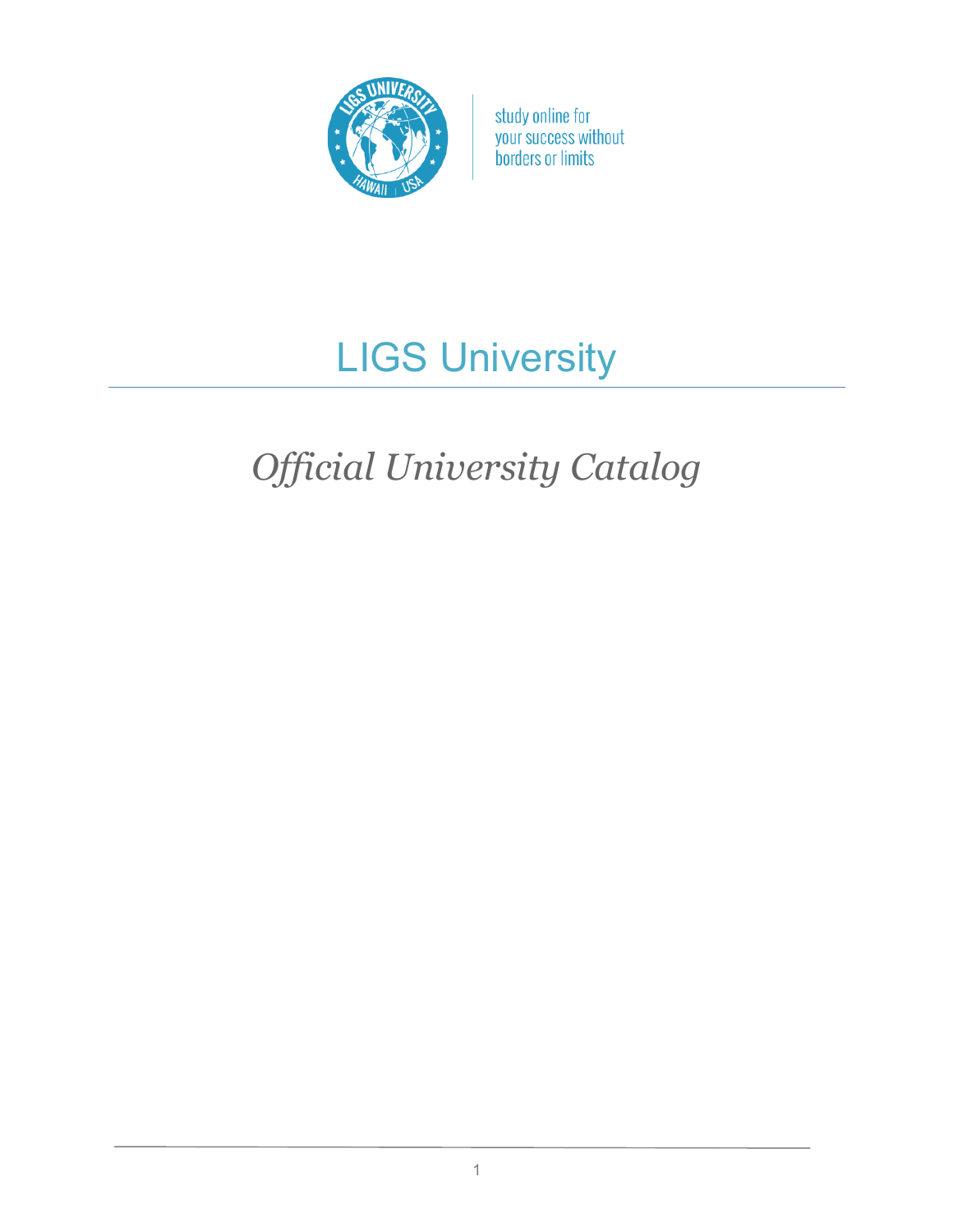

# **LIGS University**

# *Location:*

810 Richards Street, Suites 800 & 836, Honolulu, 96813, HI, USA

Phone: +1 (808) 381-5091

Web site: www.ligsuniversity.com

# *Social Media Sites:*

Facebook: https://www.facebook.com/LIGSuni/

Twitter: https://twitter.com/LIGSuniversity

LinkedIN: https://www.linkedin.com/school/3290990

YouTube: https://www.youtube.com/channel/UCqF5C2oARdu227kv6-zSeOw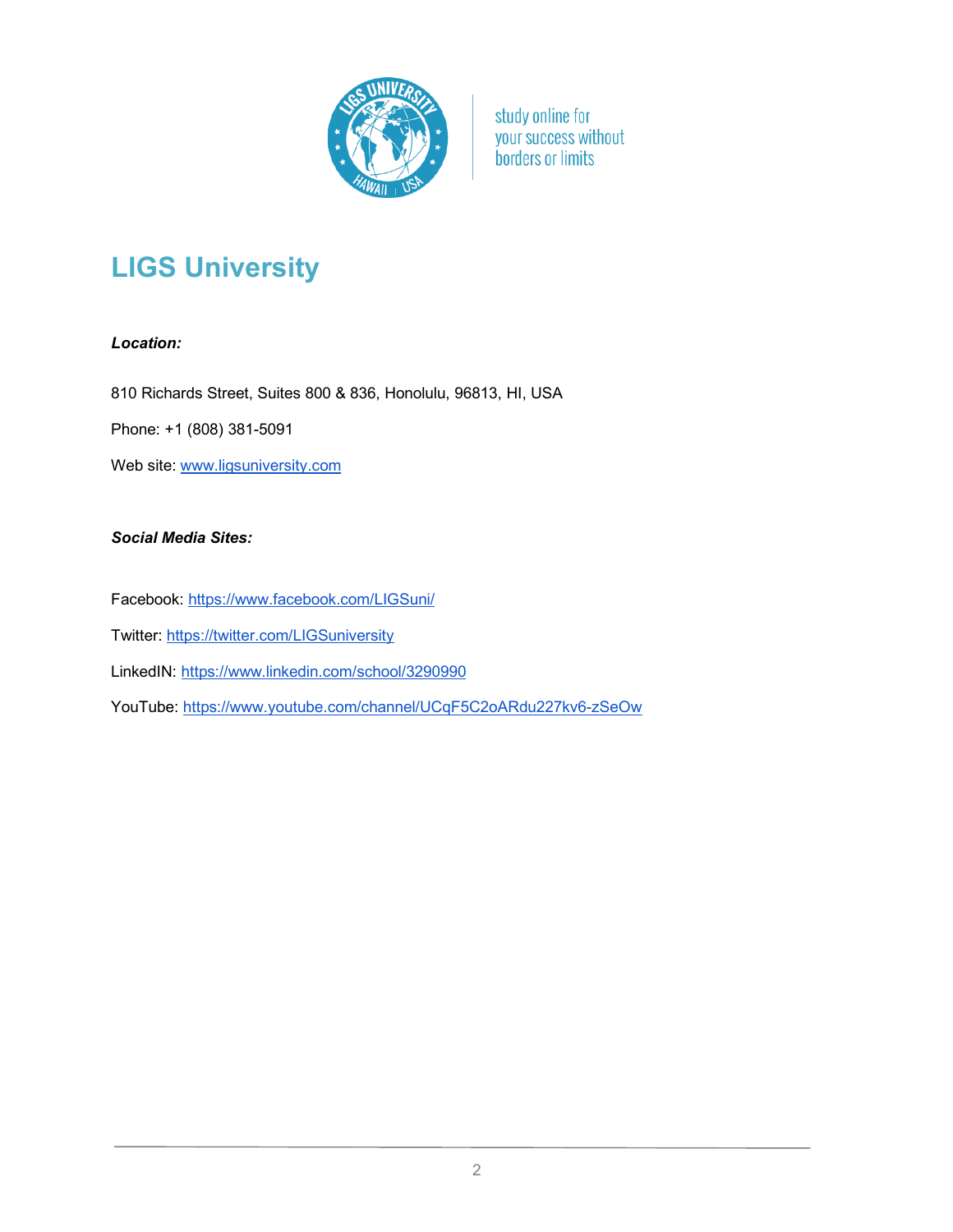

# **Table of Contents**

| Contents                                                     |                |
|--------------------------------------------------------------|----------------|
| <b>LIGS University</b>                                       | $\overline{2}$ |
| Introduction                                                 | 6              |
| Our Mission and Purpose                                      | 7              |
| <b>MISSION</b>                                               | $\overline{7}$ |
| <b>VISION</b>                                                | 7              |
| <b>Student Learning Outcomes at LIGS University</b>          | 8              |
| <b>Institutional Learning Outcomes</b>                       | 8              |
| <b>Program Learning Outcomes</b>                             | 9              |
| <b>Authority to Grant Degrees</b>                            | 12             |
| Organizational Oversight                                     | 12             |
| Distance Learning at LIGS University                         | 13             |
| The LIGS University Learning Management System               | 15             |
| Degree Plan                                                  | 16             |
| Degree Plan Requirements                                     | 16             |
| The Degrees:                                                 | 16             |
| Degree Requirements: Master of Business Administration (MBA) | 17             |
| Degree Plan: Master of Science (MSc)                         | 21             |
| Degree Requirements: Master of Science (MSc)                 | 21             |
| Degree Plan: Doctor of Business Administration (DBA)         | 25             |
| Degree Requirements: Doctor of Business Administration (DBA) | 27             |
| Degree Plan: Doctor of Philosophy (Ph.D.)                    | 29             |
| Degree Requirements: Doctor of Philosophy (Ph.D.)            | 30             |
| <b>Administrative Policies and Procedures</b>                | 32             |
| <b>Admission Requirements</b>                                | 32             |
| <b>The Admission Process</b>                                 | 32             |
| The Degree Completion Plan                                   | 32             |
| Degree Completion and Graduation                             | 33             |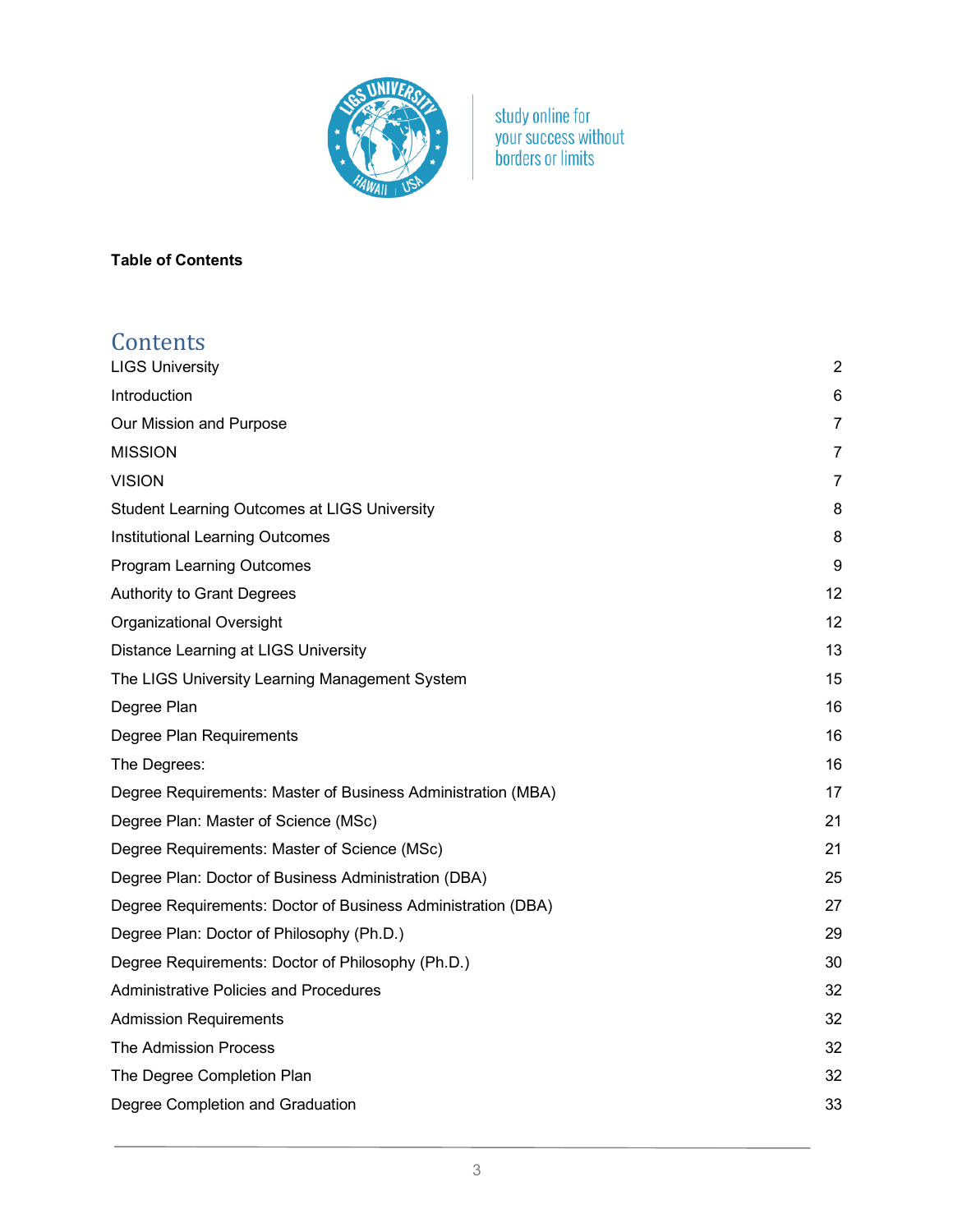

| <b>Academic Policies and Procedures</b>       | 34 |
|-----------------------------------------------|----|
| Policy on Equity and Inclusion                | 34 |
| Guiding principles:                           | 34 |
| Strategies:                                   | 35 |
| <b>Credit Hour Policy</b>                     | 36 |
| <b>Transfer of Credit</b>                     | 42 |
| <b>Time Limitations</b>                       | 45 |
| <b>Student Records</b>                        | 45 |
| Transcripts                                   | 45 |
| Academic Integrity                            | 45 |
| Academic Freedom Policy                       | 46 |
| <b>Grading Policies</b>                       | 47 |
| <b>Financial Policies</b>                     | 48 |
| Program Tuition                               | 48 |
| Fees:                                         | 48 |
| <b>Payment Policies:</b>                      | 49 |
| <b>Financial Aid</b>                          | 49 |
| <b>Refund Policy</b>                          | 49 |
| <b>Student Complaint and Grievance Policy</b> | 50 |
| <b>Student Services</b>                       | 52 |
| Pre-Enrollment Academic Advising              | 52 |
| <b>Online Course Enrollment</b>               | 52 |
| In-Process Reminder and Information Service   | 52 |
| <b>Online Community</b>                       | 52 |
| Reservations to Services and Charges          | 53 |
| <b>Disability Strategy</b>                    | 53 |
| The LIGS Faculty                              | 55 |
| <b>Faculty Training</b>                       | 55 |
| Programs and Forms of Studying                | 57 |
| Benefits of the Individual form:              | 57 |
| Benefits of the Group form:                   | 58 |
|                                               |    |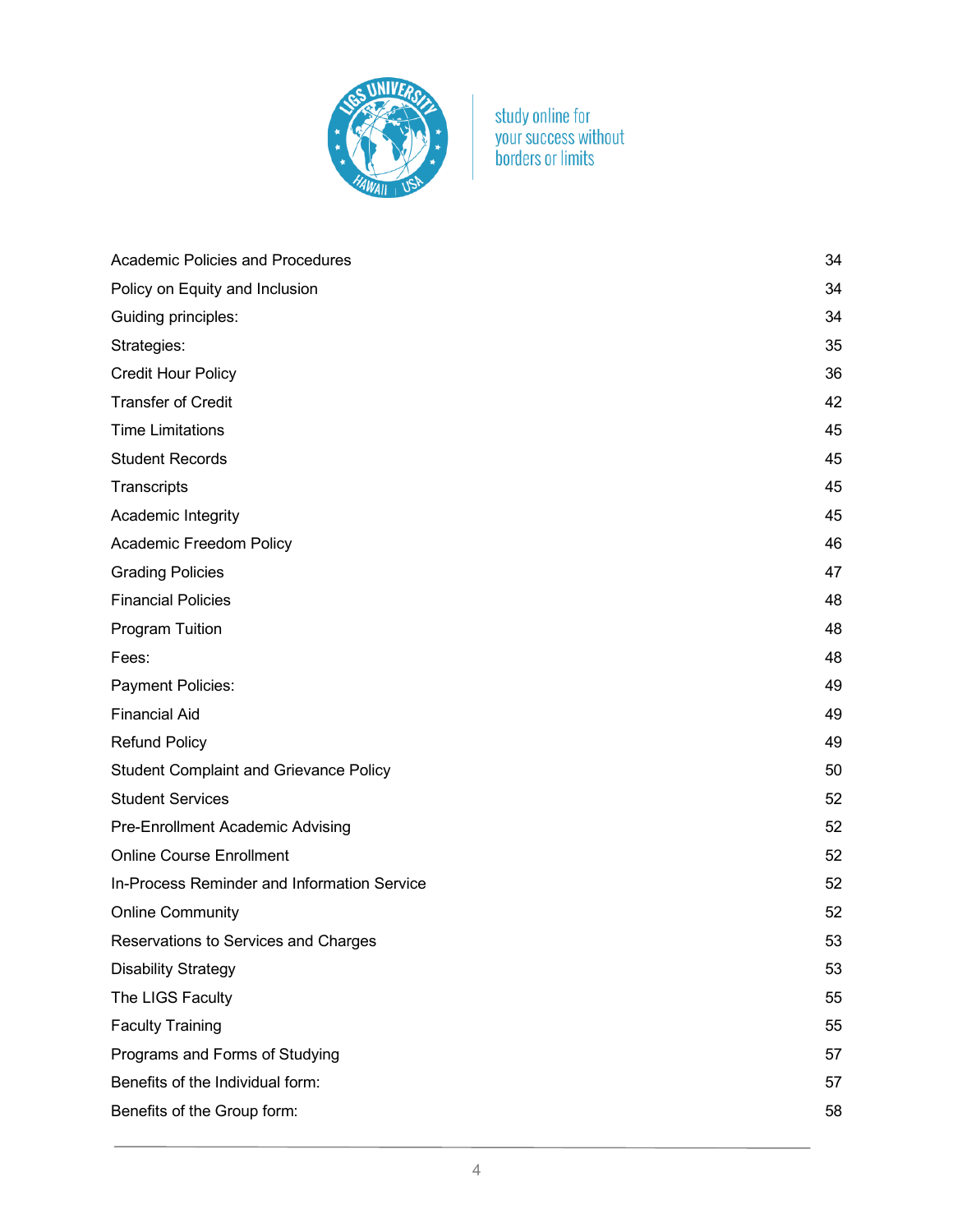

| <b>Graduate Courses and Course Descriptions</b>   | 59 |
|---------------------------------------------------|----|
| <b>MBA Specializations</b>                        | 60 |
| <b>MBA Electives</b>                              | 63 |
| <b>Additional Electives</b>                       | 63 |
| <b>MSc Specialization and Elective Courses</b>    | 65 |
| Research module                                   | 70 |
| Ph.D. Research Module courses                     | 75 |
| Ph.D. Specialization and Elective courses         | 76 |
| Additional study activities (All degree programs) | 80 |
| Administration, Faculty, and Board of Trustees    | 81 |
| Members of the LIGS University Administration     | 81 |
| Members of the LIGS University Board of Trustees  | 89 |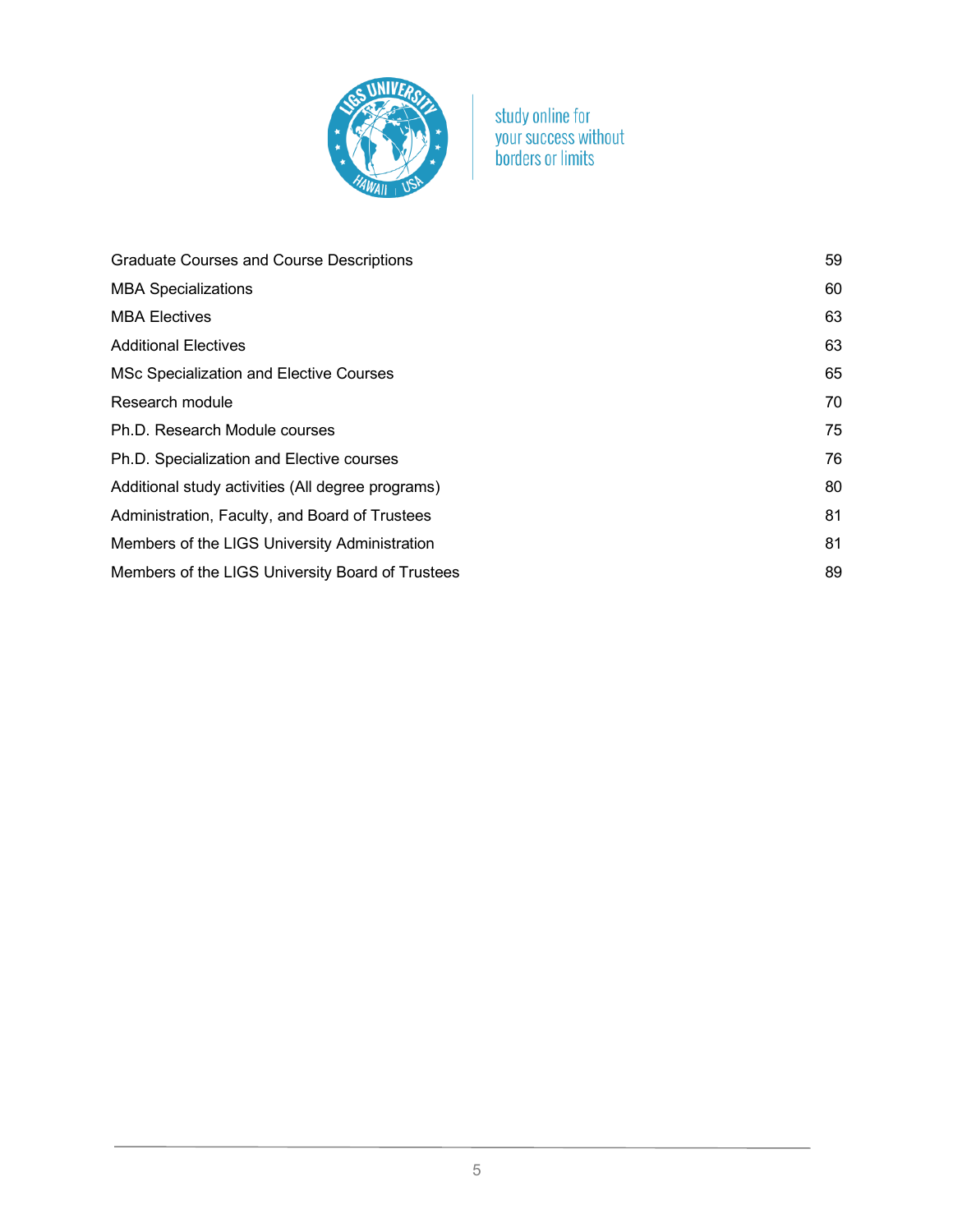

# **Introduction**

Welcome to LIGS University and to our official university catalog.

Our purpose is to provide distance learning degree programs in practical disciplines that prepare learners to work effectively in their career. Our method is to provide high quality, challenging programs online at a reasonable cost. We offer Masters and Doctoral degrees.

Each of our programs is designed around the highest standards of higher education and is tailored for an online learning experience. As you look through our catalog, several items will help you better understand LIGS:

**Our Practical Focus**: LIGS University is a teaching institution. You will find that everything we do is geared toward helping learners complete their degrees. Our programs are rooted in the highest traditions of education, including integrity, quality and rigor. And each of our degree programs integrates concepts and values that promote productivity and career development

**Our Approach**: LIGS University delivers its academic programming via the tutorial model. A student is matched with a tutor-lecturer who provides consultation and guidance for a specific course or module. The tutor is responsible to guide the student through seminar papers, individual course submissions and, as assigned, program theses. In addition, each course is assigned a Guarantor, or core faculty member, who is responsible for the overall quality of the course, its materials and for the student's academic experience.

Each course is therefore supported by a high-level content expert who manages its quality and by a hands-on tutor who manages the student's learning process on a one-on-one basis.

**Our Faculty Members**: LIGS University Faculty members share three crucial characteristics: They are appropriately qualified by degree and professional experience; they are deeply committed to the highest quality standards in online and distributed learning; and they are focused on shaping the learning experience to the learner's setting and needs.

As an institution designed to provide graduate degrees for dedicated students worldwide, LIGS University recognizes education's important role in developing the whole person. We have purposefully designed LIGS University programming to prepare learners to serve in their vocations and in the reality of daily living.

Please enjoy our catalog.

All the best,

Pavel Makovsky

Founder, President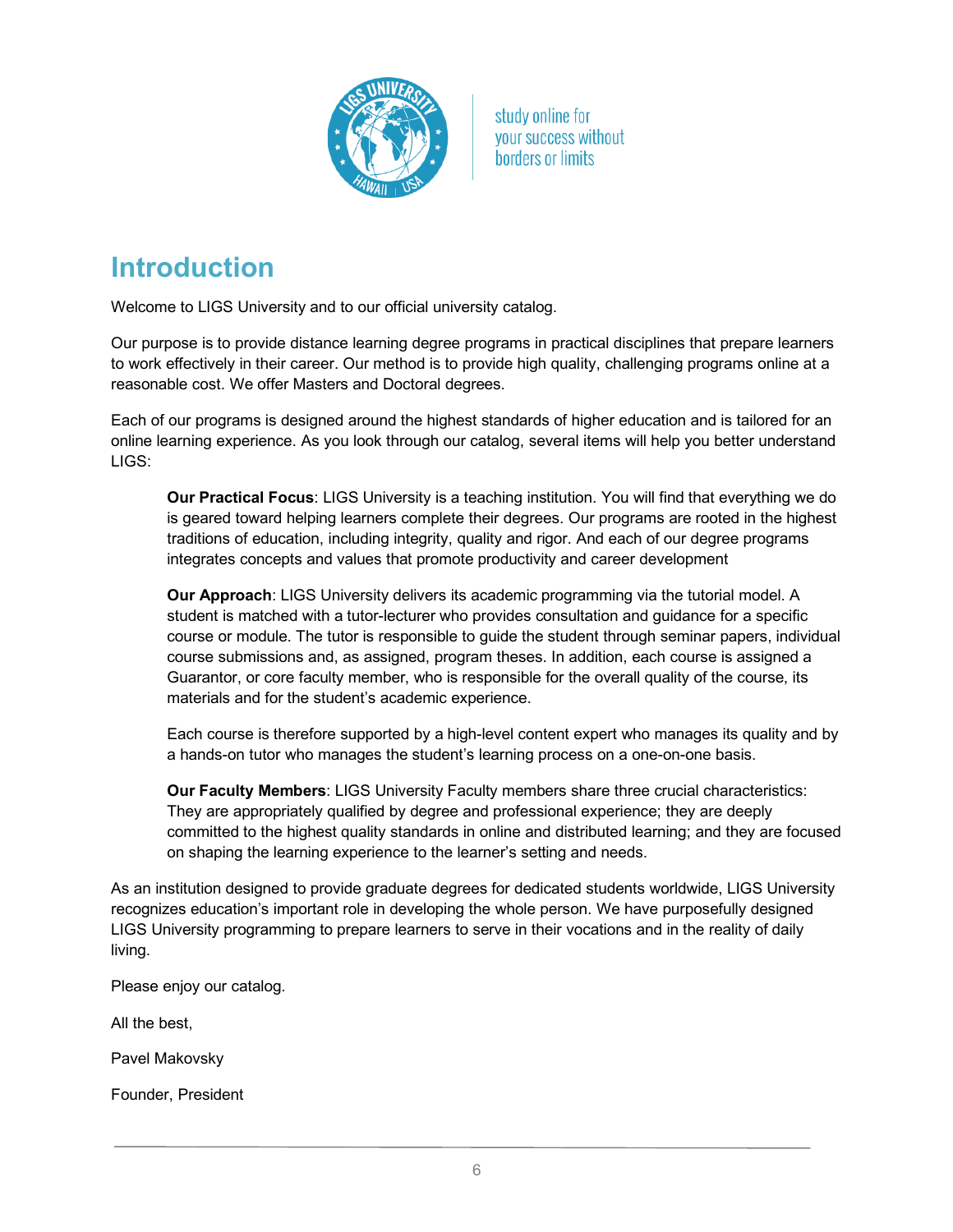

# **Our Mission and Purpose**

#### **MISSION**

The mission of LIGS University is to provide high quality, affordable, and progressive education using innovative delivery technologies for diverse students all over the world.

#### **VISION**

To be a high-quality and innovative educational institute that provides approach and services highly exceeding the expectations of students, faculty members, and other stakeholders.

LIGS University provides programs leading to Masters and Doctoral degrees in subject areas that benefit professionals from the area of business as well academia. Our degrees enable learners to achieve real credentials that lead to greater productivity and career success.

At LIGS, the emphasis on the practical is balanced with the need for grounding in theoretical concepts and research. Every degree program is designed around the classic higher education standards of balance and personal growth.

Distance learning at LIGS means that every program is available online. It also means that degree programs are available in Tutorial Model of delivery connecting students with faculty members on a oneto-one basis.

Our emphasis on practical degrees includes our own faculty, all of whom are professionals in the fields in which they teach. We require that they possess the career experience and the academic credentials to make your learning experience rich and immediately applicable.

That is why every LIGS University Masters and Doctoral degree is focused on the practical application of high-level concepts. Although every LIGS degree requires the highest level of intellectual engagement, our degrees are designed for the professional and his or her practice in the field. We are a committed teaching institution, and our degree programs reflect that commitment.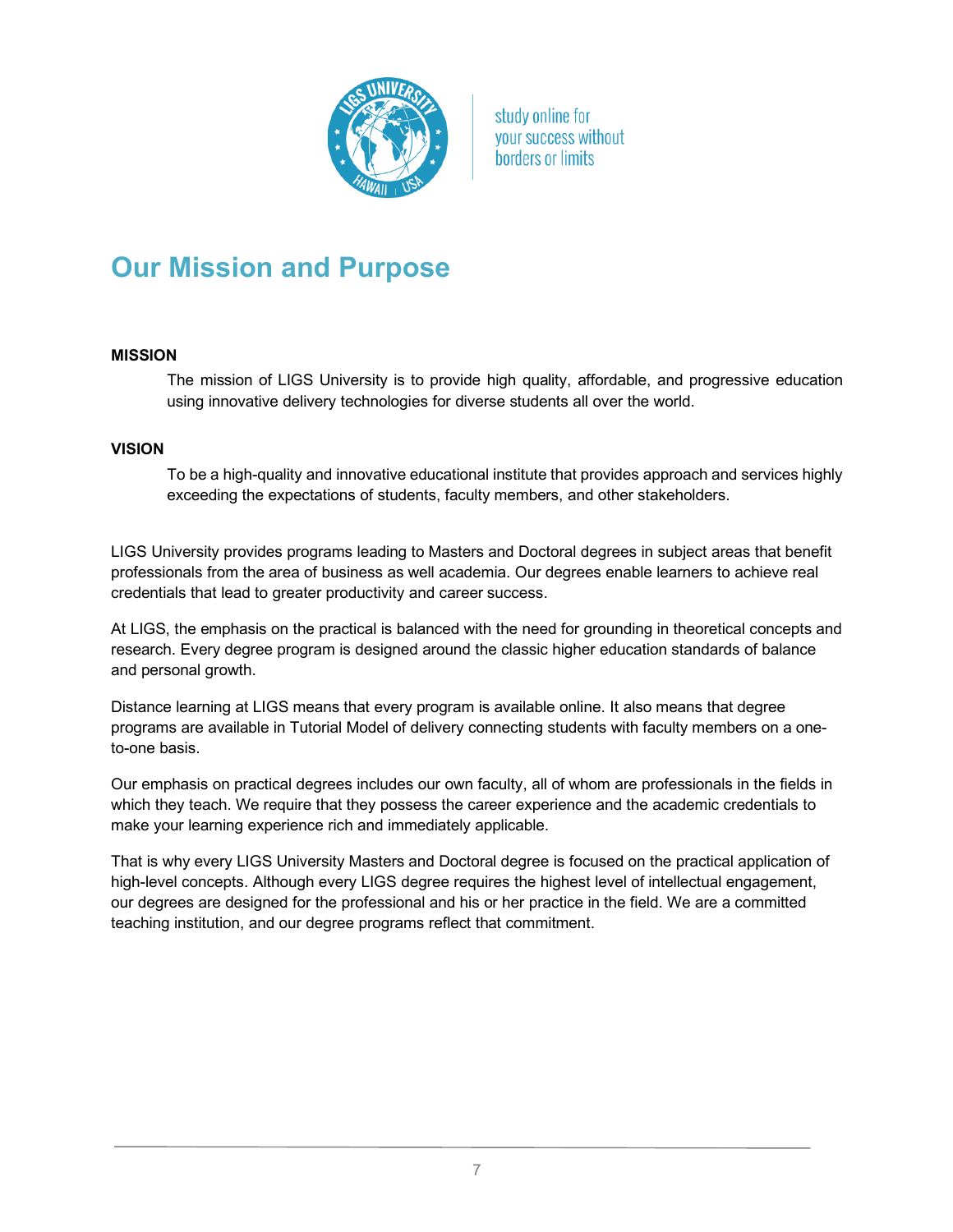

# **Student Learning Outcomes at LIGS University**

There is no greater priority for an institution of higher education than a clear commitment to its Student Learning Outcomes (SLOs). By definition a university seeks to generate and transfer learning. SLOs define that learning and create benchmarks to gauge and to guide its effective delivery.

LIGS University's SLOs are divided into three interlinked categories, each of which springs from its mission to provide premiere quality education to a global student base at a reasonable cost.

- Institutional Learning Outcomes (ILO) set broad expectations for student learning across the entire LIGS University student experience and include every program.
- Program Learning Outcomes (PLO) specify the learning outcomes anticipated by each degree program. They identify the learning that can be expected via the completion of each degree.
- Course Learning Outcomes (CLO) are course-specific and indicate the expectations of learning for their associated course.

LIGS University SLOs are interrelated in the sense that each level of outcome defines and reflects the others. CLOs, for example, reflect PLOs, which spring from ILOs.

#### **Institutional Learning Outcomes**

ILO1: **Effective Communication** Students will be able to identify audiences, assess information provided, interpret needs, and present relevant information using appropriate written, oral, and listening skills and media to meet the needs of the situation.

ILO2: **Critical Thinking and Reasoning** Students will analyze and explain issues objectively, interpret and synthesize data and ideas, define their own perspectives and positions, and develop feasible and creative solutions to real world problems.

ILO3: **Information Competency** Students will demonstrate the ability to identify information needs, effectively and ethically gather, analyze and integrate information from variety of relevant sources of information.

ILO4: **Mastery of Knowledge** Students will demonstrate advanced knowledge of scientific theory, skills, and perspectives that contribute to the discipline.

ILO5: **Diversity and Global Perspective** Students will examine individual and group needs, and work effectively and sensitively with diverse populations in multicultural and international environment.

ILO6: **Ethical Behavior and Integrity** Students will demonstrate awareness of personal and professional responsibility to act in compliance with principles of ethics and integrity in a diverse and global society.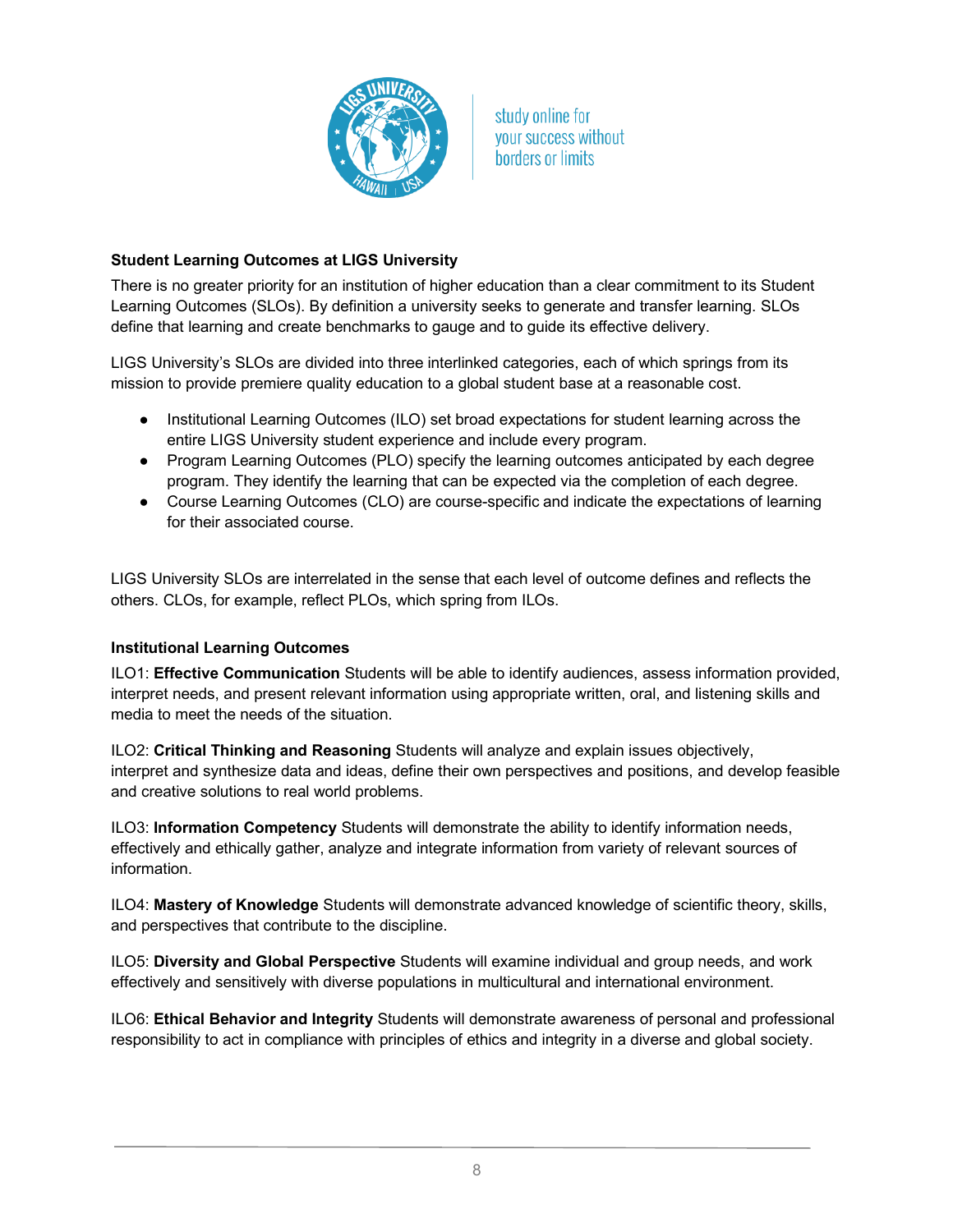

# **Program Learning Outcomes** *MBA*

**PLO1: Knowledge of Business:** Students will develop a strategic level of understanding of key business functions to:

- 1. Apply effective strategies for key business functions especially including management, marketing, human resources, and finance.
- 2. Identify appropriate management practices for various business settings.

**PLO2: Critical Thinking and Problem Solving Skills:** Students will apply relevant critical thinking and problem solving skills to:

- 1. Create and present solutions for improving business performance.
- 2. Select and use appropriate tools and research to solve complex managerial problems.

**PLO3: Ethical Leadership:** Students will identify the impact of leadership and ethics in business to:

- 1. Synthesize intercultural practices, diversity, and social responsibility.
- 2. Manifest cultural awareness and sensitivity at strategic and leadership levels in their organizations.

**PLO4: Global Professional:** Students will integrate a global perspective on management practices and processes to:

- 1. Identify opportunities through the lens of a cosmopolitan, global perspective.
- 2. Analyze challenges and practices in local, national and global business communities.

# *MSc*

**PLO1: Knowledge of Organizations:** Students will master knowledge of management practices in various organizational environments to:

- 1. Apply knowledge and understanding of concepts and theories of management practice in a variety of organizational settings.
- 2. Select and use tools that match current practices for analysis and evaluation challenges common to the organizational management domain.

**PLO2: Problem Solving & Research:** Students will incorporate problem-solving and research skills to: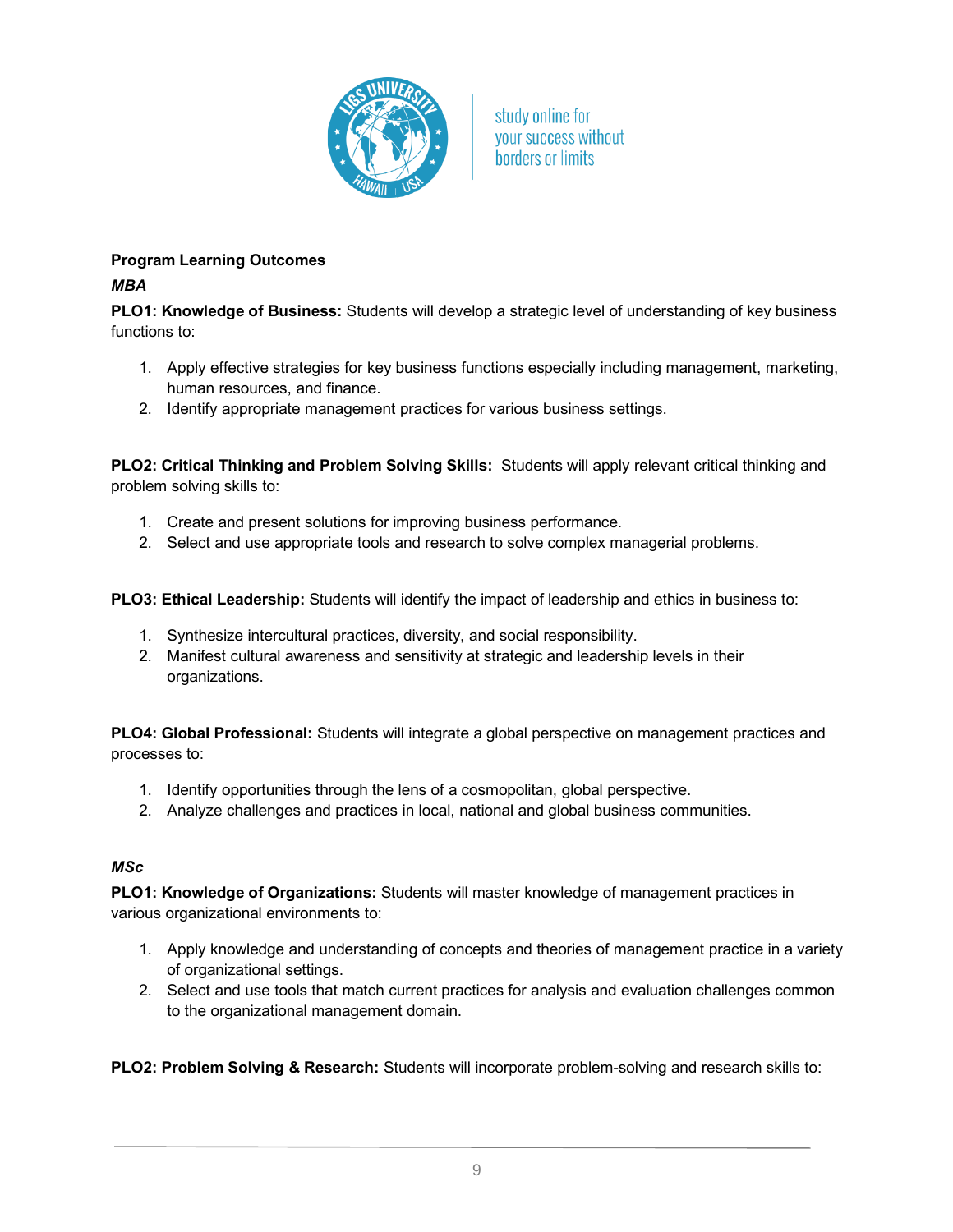

- 1. Synthesize current literature in the management domain based on relevant scholarly sources of information.
- 2. Evaluate a variety of quantitative decision-making and problem-solving techniques used in management contexts.

**PLO3: Global Professional:** Students will develop a mindset of a global professional to:

- 1. Develop a global perspective when identifying opportunities, analyzing challenges, and developing strategies.
- 2. Demonstrate awareness and sensitivity across cultural groups and boundaries by integrating situation-specific tools for both research and practice.

**PLO4: Communication Skills:** Students will use various forms of communication skills to present ideas and information to:

- 1. Deploy a range of relevant spoken, written and quantitative communication tools and techniques in research and professional settings.
- 2. Use effective written and oral presentation strategies to ethically convey analytical and research findings.

# *DBA*

**PLO1: Knowledge and Understanding of Business:** Students will master knowledge and understanding of business administration to:

- 1. Identify and appropriately use practical and theoretical knowledge in ways that are wide ranging, critical and innovative.
- 2. Develop innovative approaches in response to new situations and challenges.

**PLO2: Problem Solving and Analysis:** Students will use problem solving and analysis skills to:

- 1. Analyze and synthesize complex ideas and information in order to redefine knowledge and develop new approaches in various business areas.
- 2. Demonstrate effective and critical selection, combination and use of research and development methods.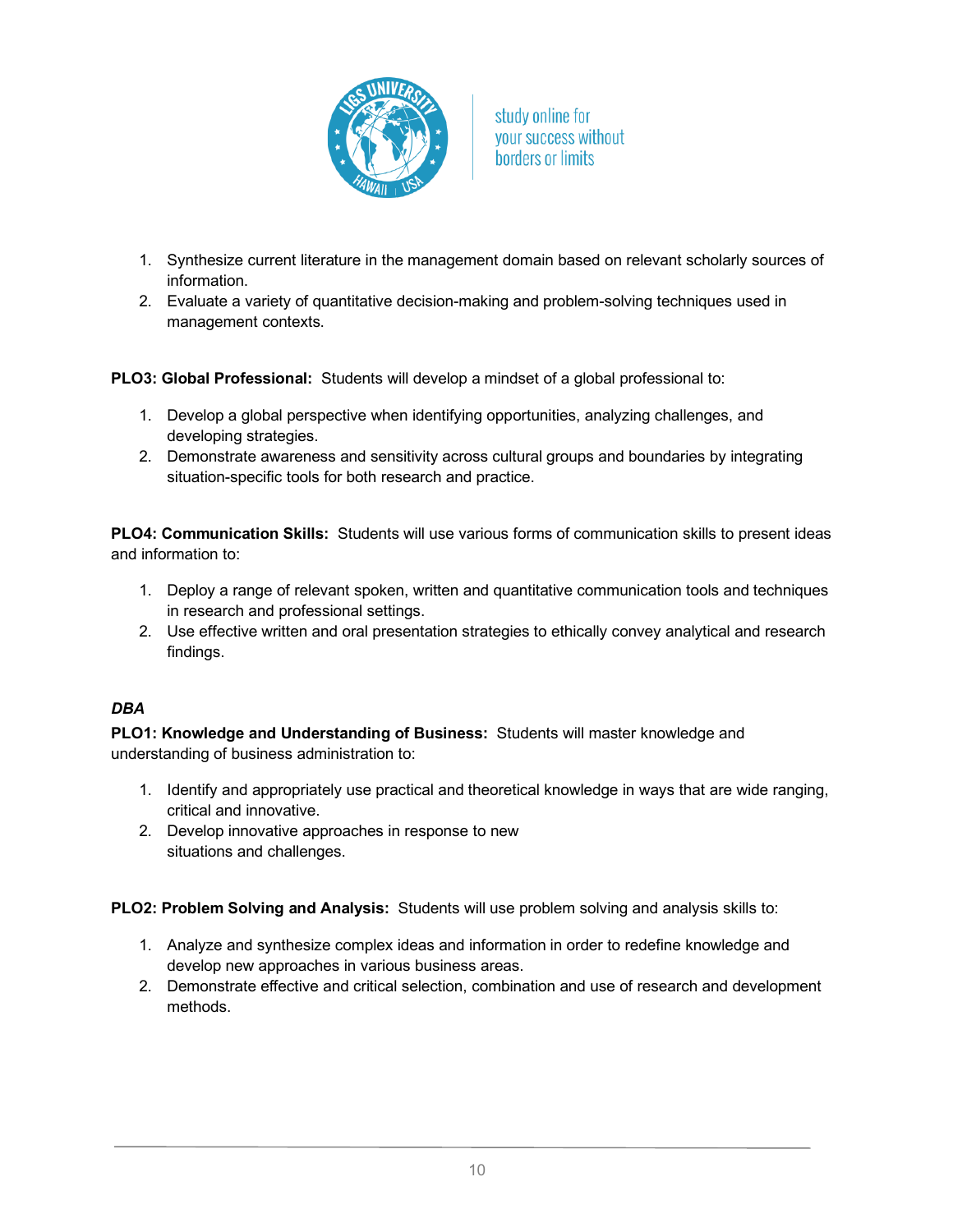

**PLO3: Global Leader:** Students will develop a mindset of a global leader to:

- 1. Demonstrate awareness of ethical dilemmas and conflicting values which may arise in global business practice.
- 2. Formulate solutions to ethical challenges in dialogue with diverse stakeholder groups.

**PLO4: Professional Responsibility:** Students will develop a sense of professional responsibility to:

- 1. Use resources in ways that are wide-ranging, complex and likely to impact upon the work of others, in an effective, ethical and socially responsible way.
- 2. Contribute to the development of practice-based methodology in the area of business studies.

# *Ph.D.*

**PLO1: Knowledge and Understanding:** Students will demonstrate expert knowledge and understanding in the field to:

- 1. Provide evidence of depth and range of relevant scholarly knowledge in a complex domain.
- 2. Assess and analyze the theoretical underpinnings of classic and current academic research at the leading edge of business practice.
- 3. Select and justify approaches to research tasks and problems using appropriate research methods and tools.

**PLO2: Research & Investigation:** Students will engage in original research and investigation to:

- 1. Develop a self-directed scholarly focus that integrates recognition, critical evaluation and articulation of the key components of a meaningful topic for thorough investigation.
- 2. Analyze and synthesize relevant academic research in order to create and publish original knowledge of significance to others.
- 3. Become autonomous in managing their own learning, research and publication of scholarly articles and a credible final dissertation.

**PLO3: Cognitive Awareness:** Students will recognize and respond as scholarly professionals to:

- 1. Collaborate ethically with others in support of self-directed scholarship
- 2. Demonstrate awareness of and sensitivity to the political implications of their scholarship.
- 3. Analyze and synthesize complex and possibly conflicting ideas in order to redefine knowledge in their area of domain expertise.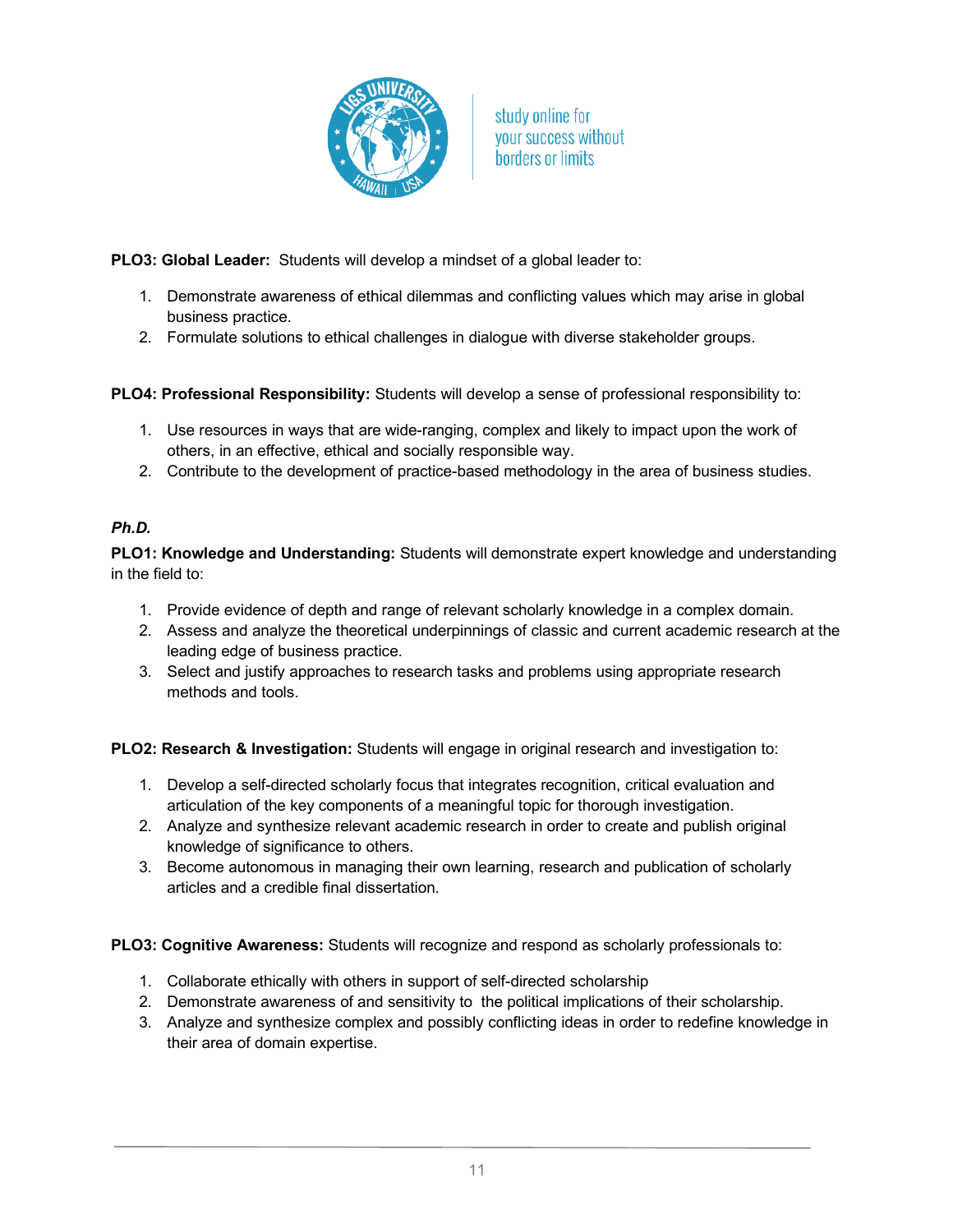

**PLO4: Global Contribution:** Students will incorporate a global perspective to:

- 1. Develop new research-based approaches and solutions that contribute to new knowledge in their area of domain expertise.
- 2. Demonstrate awareness of the conceptual underpinnings of ethical dilemmas and conflicts which may arise in a global business environment.
- 3. Formulate solutions in dialogue with others of various backgrounds and will demonstrate cultural awareness and sensitivity.

# **Authority to Grant Degrees**

LIGS University is regulated by the law codified in Chapter 446E of the Hawaii Revised Statutes.

LIGS UNIVERSITY IS NOT ACCREDITED BY AN ACCREDITING AGENCY RECOGNIZED BY THE UNITED STATES SECRETARY OF EDUCATION**.** Note: In the United States, many licensing authorities require accredited degrees as the basis for eligibility for licensing. In some cases, accredited colleges may not accept for transfer courses and degrees completed at unaccredited colleges, and some employers may require an accredited degree as a basis for eligibility for employment.

LIGS University is accredited by Accreditation Service for International Schools, Colleges and Universities (ASIC). The University has earned Premier status with ASIC for its commendable areas of operation. ASIC accreditation helps students and parents make a more informed choice. They also help schools; colleges, universities, training or distance education providers demonstrate to the international student body that they are a high-quality institution.

ASIC is recognized by the UKVI in the UK. They are also a member of the CHEA International Quality Group (CIQG) in the US. ASIC a member of the BQF (British Quality Foundation), along with being affiliates of the ENQA (European Network for Quality Assurance) and are institutional members of EDEN (European Distance and E-Learning Network).

# **Organizational Oversight**

LIGS University's governance and strategic direction are overseen by a Board of Trustees. Made up of experienced leaders, educators, and business executives, the Board of Trustees guides program development, outreach, structure, and purpose. They are the guardians of LIGS University's integrity.

They are also leaders and managers who understand the crucial importance of aligning an organization with its key values, and of maintaining the integrity of a profound purpose.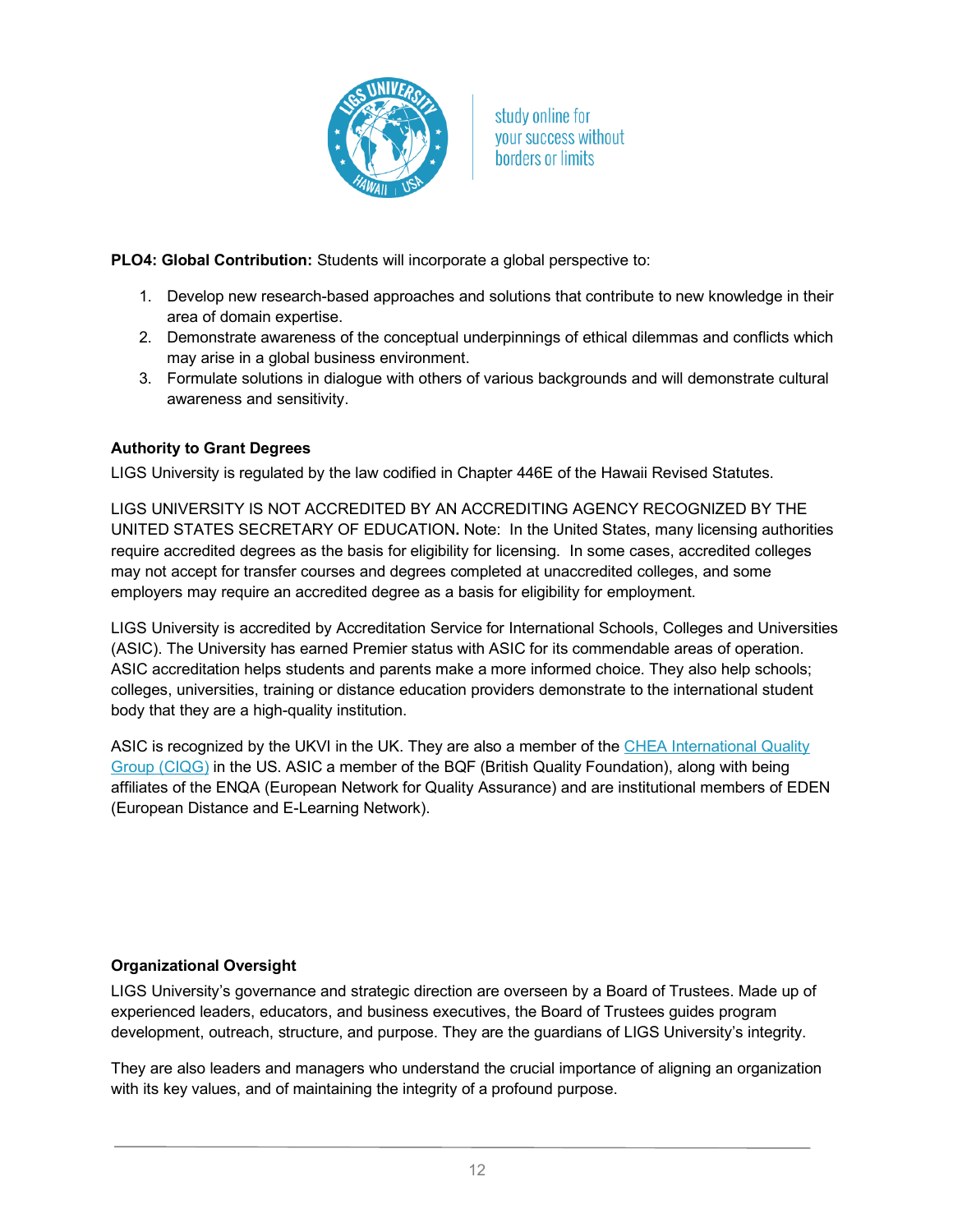

# **Distance Learning at LIGS University**

# *Online Learning*

Taking courses online is one of the most powerful trends among learners in higher education today. The convenience of studying any time, any place is very appealing to learners in our busy society. And the opportunity to study from home instead of attending courses on a college campus has many advantages for learners of all ages.

In addition, for institutions like LIGS University, the opportunity to provide education online offers many significant benefits. It enables us to keep our tuition rates low. It allows us to recruit committed faculty members who can teach powerfully from anywhere in the world. And it offers us the rare opportunity to act as a meeting place for diverse people from all over the planet, and create a unique virtual community.

# *The Online Environment at LIGS*

We use a highly effective Learning Management System (LMS) that makes learners part of a course, no matter where they may be located. As soon as you enroll in a LIGS program, you will receive a link to access the LMS.

In the LMS you will find everything you need to complete the course: the syllabus, links to course textbooks, lectures, assignments, and a direct communication channel to the instructor. In addition, in the LMS you will find discussion forums where you will interact with your instructor and fellow students of LIGS University from around the world.

# *Course Content*

Sometimes learners wonder if they will learn as much from an online course as they would if they sat in a classroom for the same course. The only honest answer to that question is, "it depends."

First, it depends on whether or not the learner is suited to the online environment. All prospective students are encouraged to consult any questions with the admissions representatives, who are devoted to provide detailed information to all applicants prior to the payment of registration fee. Then there is an option to withdraw from the program in the first three days after new student receives login to the LMS and get full refund of tuition paid.

Next, it depends on the quality of the course itself. We make every effort to set up and deliver LIGS University courses so that they are of exactly the same quality as a classroom course. We use the same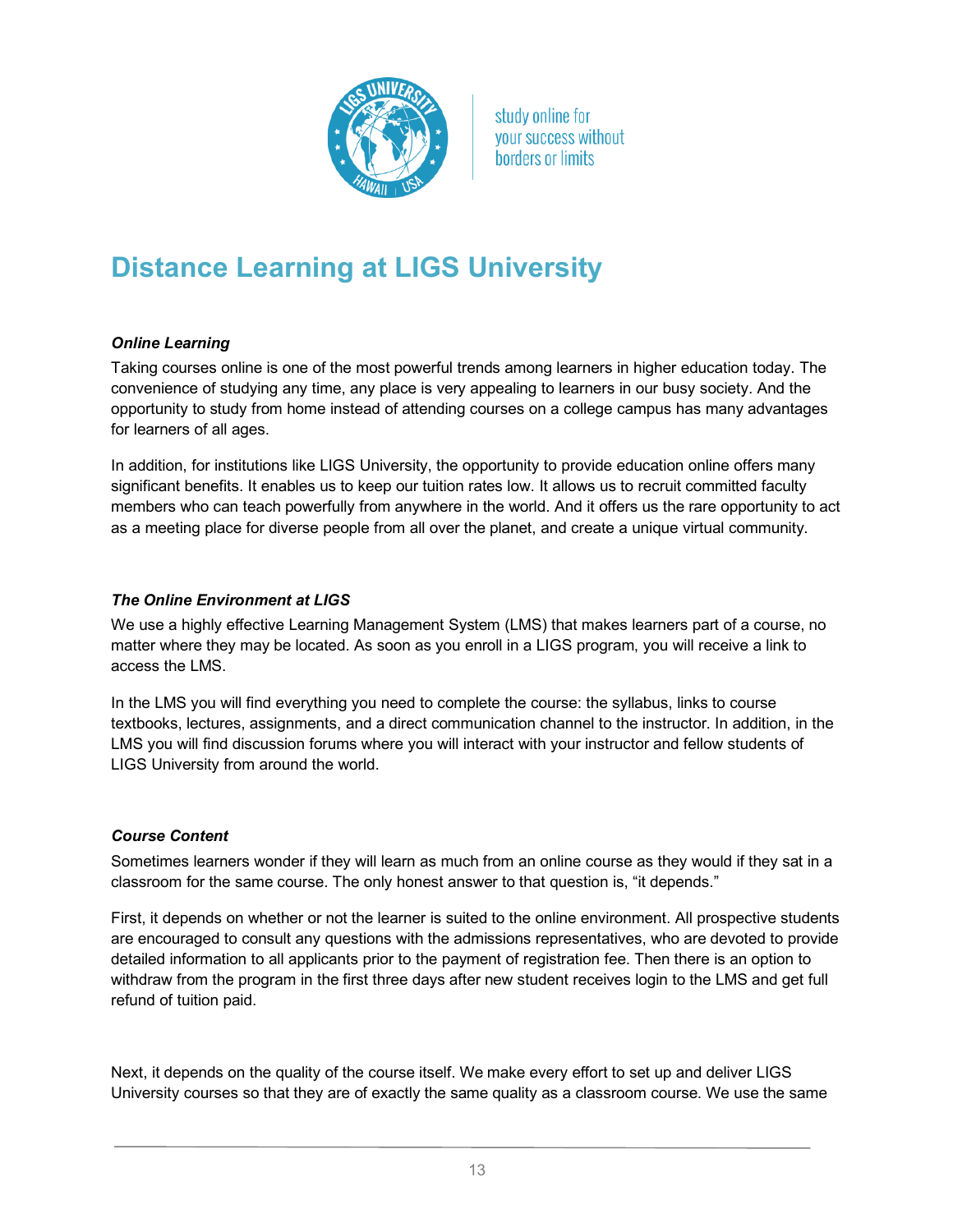

standards to develop the courses, and the same standards to evaluate them. We expect an online course to be as thorough, as challenging, and as fulfilling as a classroom course.

As we learn more about the online learning environment, we are finding that for many learners, online courses are actually better than classroom courses. They offer a set of activities that better matches some learning styles.

#### *Interactivity*

One of the most important factors for learners' success in online learning is the level of interactivity a course provides. The online learning environment at LIGS University ensures that learners will engage in high levels of interactivity with instructors, with course materials, and with one another.

LIGS University courses are supported by discussion board. Instructors require that learners post to the board, respond to questions, and engage in lively discussions. The level of interactivity often mirrors the rich discussion found in the best academic classrooms and, because of the dynamics of the discussion board, sometimes surpasses it.

Finally, every LIGS University course is supported with online testing. Instructors develop online test, which learners take in proctored formats.

# *Integrity*

Online learning is sometimes criticized because it is so open to misuse and even fraud. Its critics ask, "how do we know that the learners are who they say they are?"

This is an appropriate critique. However, it is not unique to the online environment. The traditional classroom system is also open to various methods of dishonesty.

At LIGS University, two components of our systems are absolutely crucial: our integrity and that of our learners.

We believe, first, that we must conduct ourselves with absolute integrity. Our credibility rests on it.

Equally, we believe that our learners must practice absolute academic honor. Every LIGS University learner agrees, as part of our Enrollment Agreement, to practice academic honor in the areas of plagiarism, cheating, and representation of identity. In addition, we have developed methods using technology and processes to ensure that learners live by the academic honor code.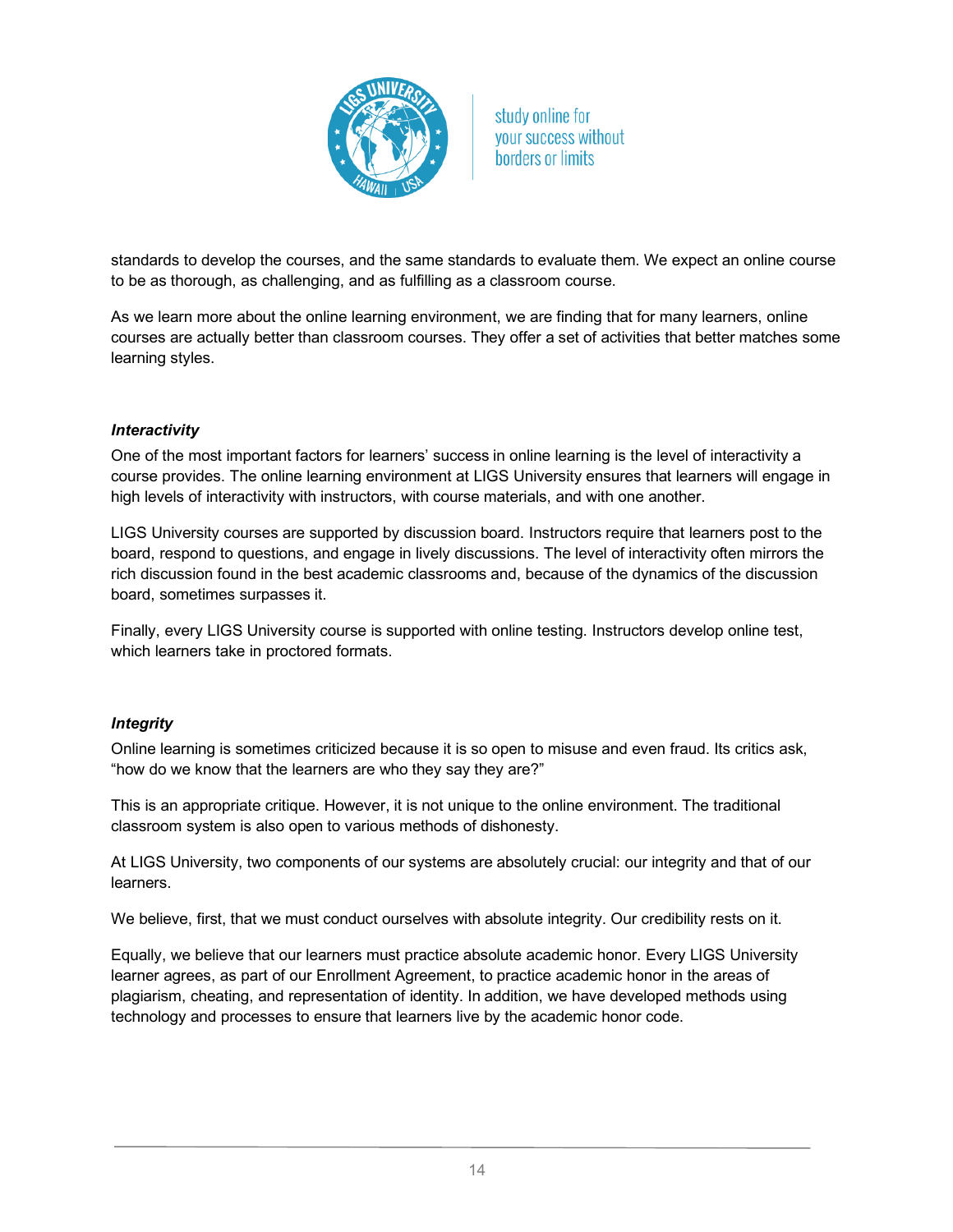

# **The LIGS University Learning Management System**

LIGS's Learning Management System is a World Wide Web-based system for managing your Degree Program. Once you become a LIGS University student, you will receive a login and password to the LMS, where you will be able to:

Access LIGS University courses you are enrolled in

Track your progress via Student Records

Communicate with your LIGS Mentor and your Faculty Members

The LMS will be the main forum in which you will take LIGS's Web-based courses. It will make it possible for you to complete assignments, discuss course materials with classmates all over the world, ask your instructors questions, and a host of other activities to provide an efficient, interactive course experience.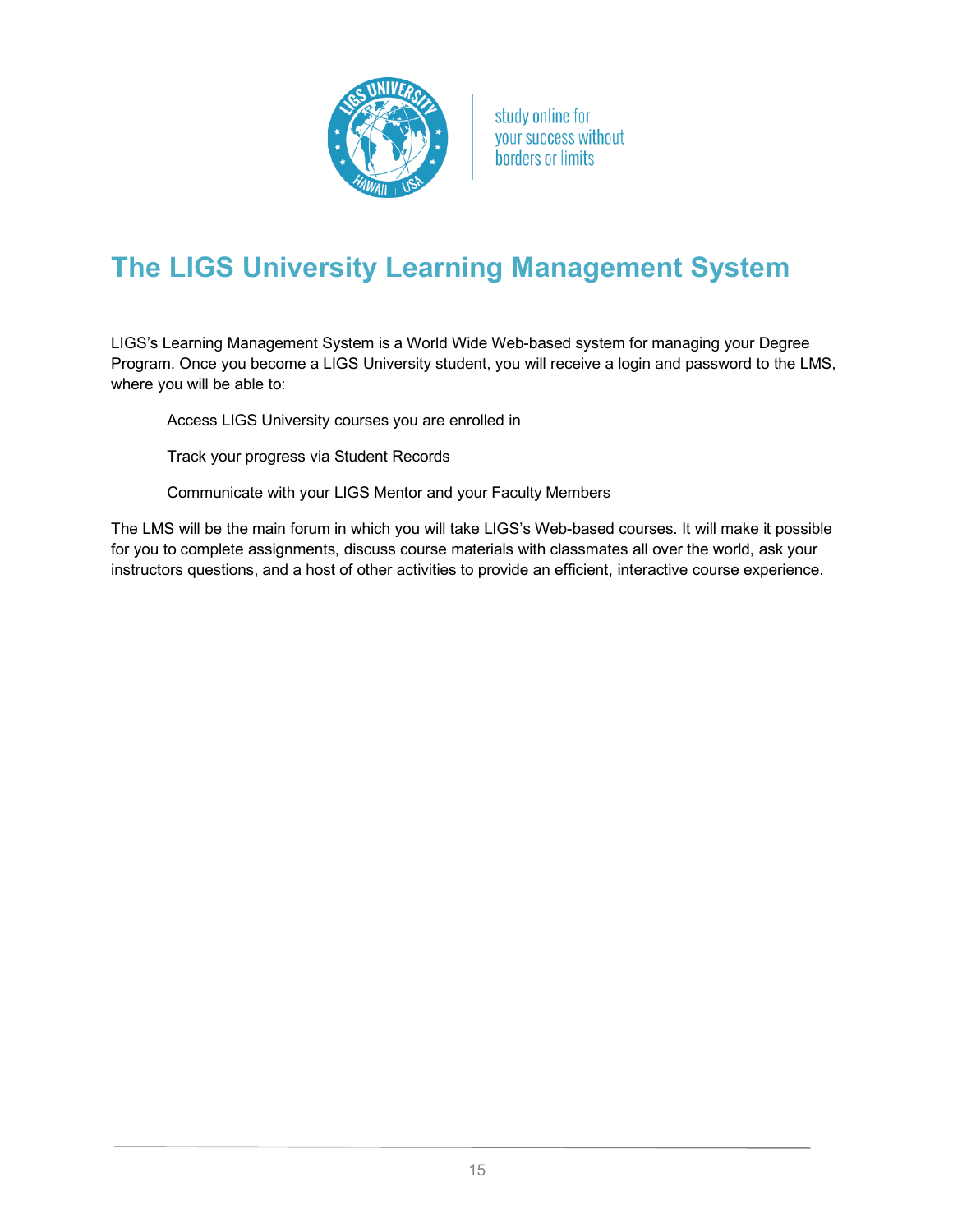

# **Degree Plan**

LIGS University grants the following degrees:

Master of Business Administration (MBA)

Master of Science (MSc)

Doctor of Business Administration (DBA)

Doctor of Philosophy (Ph.D.)

Each degree program prepares learners to serve in the areas designated by its specialization, and to make productive contributions to contemporary society.

# **Degree Plan Requirements**

The following pages feature descriptions of each degree, and outlines of each degree's requirements.

# **The Degrees:**

# *Master of Business Administration (MBA)*

The Master of Business Administration (MBA) is an efficient, flexible management program appropriate for students in middle to senior management positions.

#### *Master of Science (MSc)*

The Master of Science (MSc) is an efficient, rigorous program for students who wish to master the theoretical and scientific foundations for a specific area of specializations in a business and/ or corporate setting.

# *Doctor of Business Administration (DBA)*

The Doctor of Business Administration (DBA) is the highest level practitioner's degree in the field of business, combining scholarship and application to create thorough knowledge and effective practice.

# *Doctor of Philosophy (Ph.D.)*

The Doctor of Philosophy (Ph.D.) is the highest level researcher's degree, emphasizing scholarship, theoretical insight and original research to create new knowledge.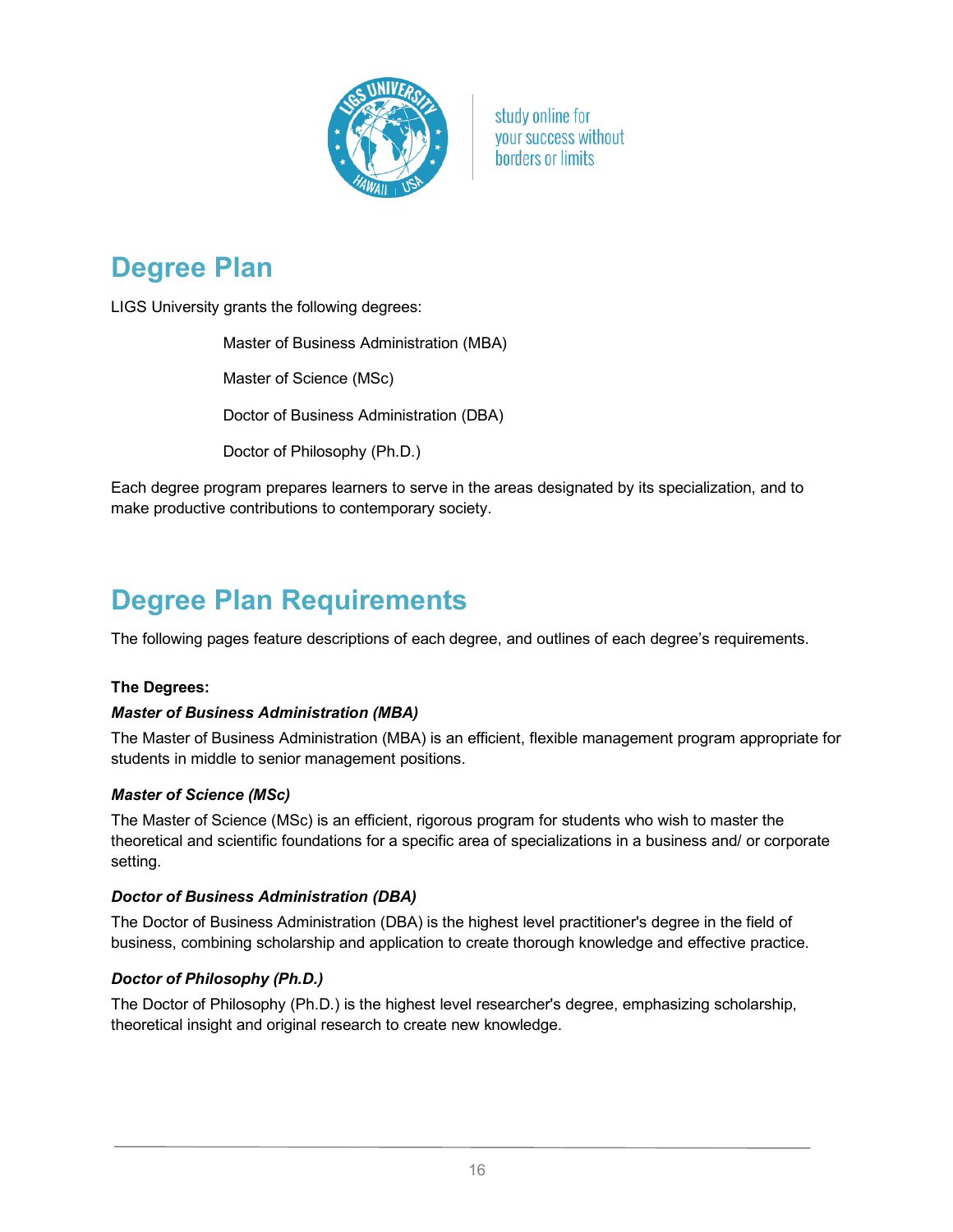

# **Degree Plan: Master of Business Administration (MBA)**

#### *About the Degree*

The LIGS Master of Business Administration (MBA) program provides a program for high-performing learners. It mixes theoretical content with practical management tools preparing learners to operate in organizational leadership positions.

#### *Program Structure*

The MBA is a 41 credit hour program (1 credit hour equals 45 hours of learning and study time).

Credit hours in the Interactive Online MBA program are distributed as follows:

- 12 courses (forms of course conclusion include: seminar papers, e-tests) of 3 credit hours each - **36 credit hours** in total
- final thesis **3.5 credit hours** in total,
- additional study activities **1.5 credit hours** in total.

The total amount of credit hours earned for completing courses and final thesis is lower than the amount of credit hours required for successful graduation. The remaining credit hours are earned by completing **additional study activities**.

#### *Graduation Requirements*

The MBA degree is granted upon completion of the 41 credit hour plan in the required structure.

#### **Degree Requirements: Master of Business Administration (MBA)**

The structure of the MBA program:

- 6 Core courses
- 2 Specialization courses
- 4 Electives (different from courses of the Specialization)
- Final thesis
- Additional study activities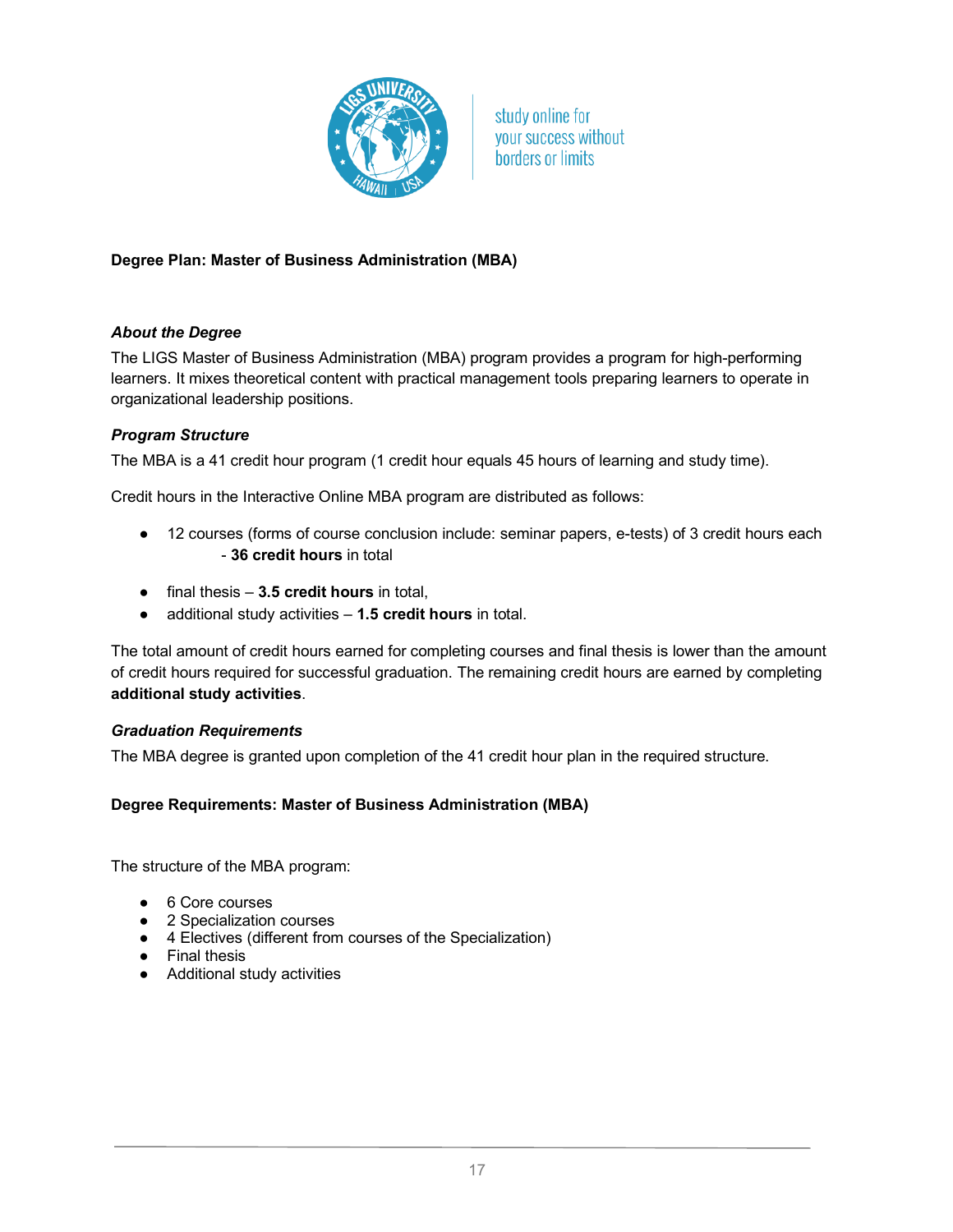

| Course Title                  |                                   | Credits |
|-------------------------------|-----------------------------------|---------|
| Core courses                  |                                   |         |
| MBA-1 Management              |                                   | 3       |
|                               | MBA-2 Finance                     | 3       |
|                               | <b>MBA-3 Human Resources</b>      | 3       |
|                               | <b>MBA-4 Communication</b>        | 3       |
|                               | <b>MBA-5 Marketing</b>            | 3       |
|                               | MBA-6 Intercultural Communication | 3       |
|                               |                                   |         |
| Specialization*               |                                   |         |
| MBA specialization course 1   |                                   | 3       |
|                               | MBA specialization course 2       | 3       |
|                               |                                   |         |
| Electives                     |                                   |         |
| MBA elective course 1         |                                   | 3       |
| MBA elective course 2         |                                   | 3       |
| MBA elective course 3         |                                   | 3       |
| MBA elective course 4         |                                   | 3       |
|                               |                                   |         |
| <b>Final thesis</b>           |                                   | 3.5     |
| Additional study activities   |                                   | 1.5     |
| <b>Total Credits Required</b> |                                   | 41      |
|                               |                                   |         |

**\*Approved Specializations:**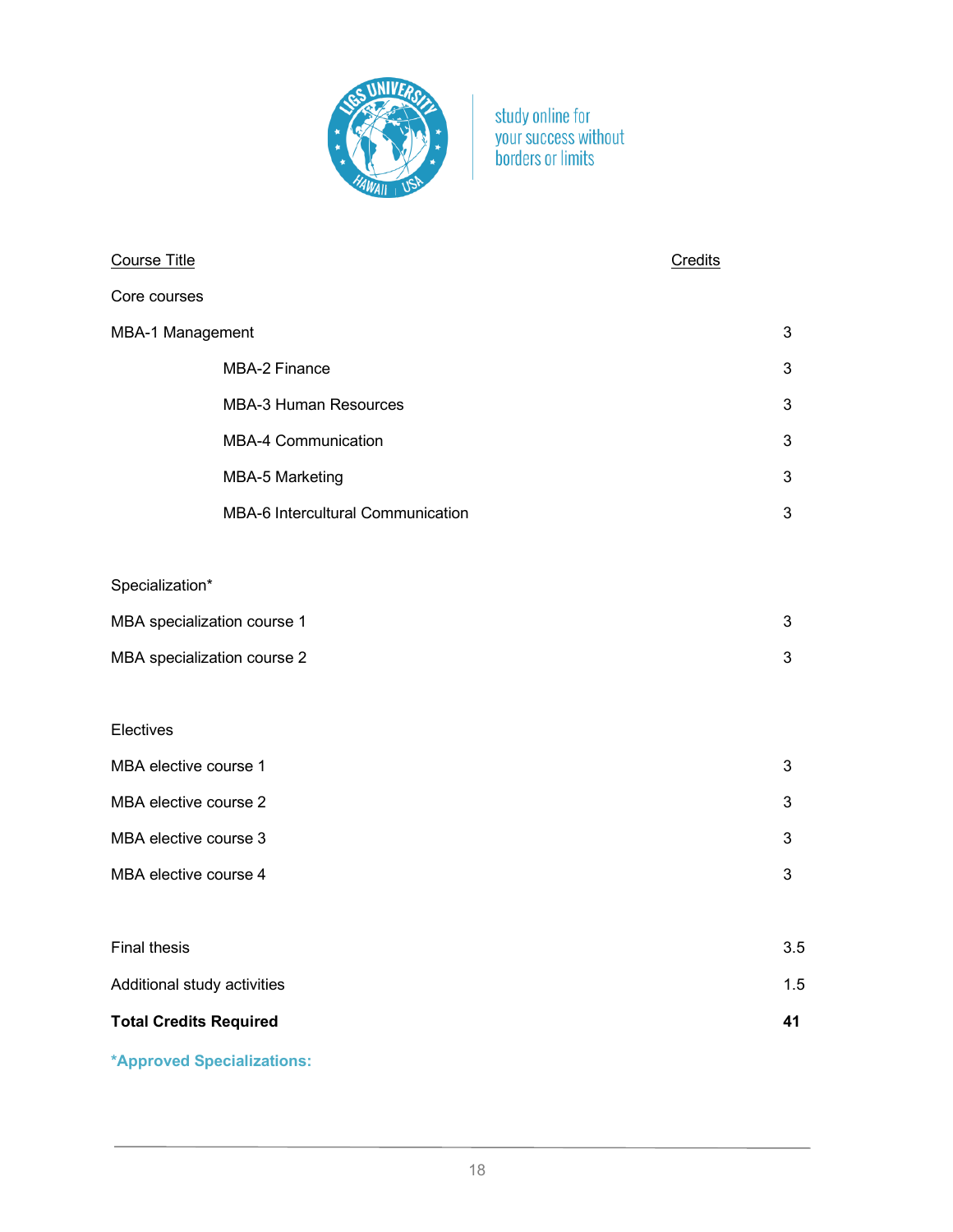

#### *Specialization Strategic Management*

MBA-7 Strategic Management

MBA-8 Strategic Management of Sales

#### *Specialization Accounting*

MBA-9 Financial Reporting and Analysis

MBA-10 Managerial Accounting

#### *Specialization Project Management*

MBA-11 Project Management

MBA-12 Process Management

#### *Specialization HR Management*

MBA-13 Planning and Development of HR

MBA-14 Recruitment and Selection

#### *Specialization International Marketing*

MBA-15 Global Marketing

MBA-16 Marketing Communication

#### *Specialization E-Business*

MBA-17 E-Commerce

MBA-18 Digital Marketing

#### *Specialization Financial Management*

MBA-19 Risk Management

MBA-20 Financial Markets and Investments

#### *Specialization Public Relations*

MBA-21 Communications with the Media

MBA-22 Strategic Communication in PR

#### *Specialization IT Management*

MBA-23 Strategic IT Management

MBA-24 IT Project Management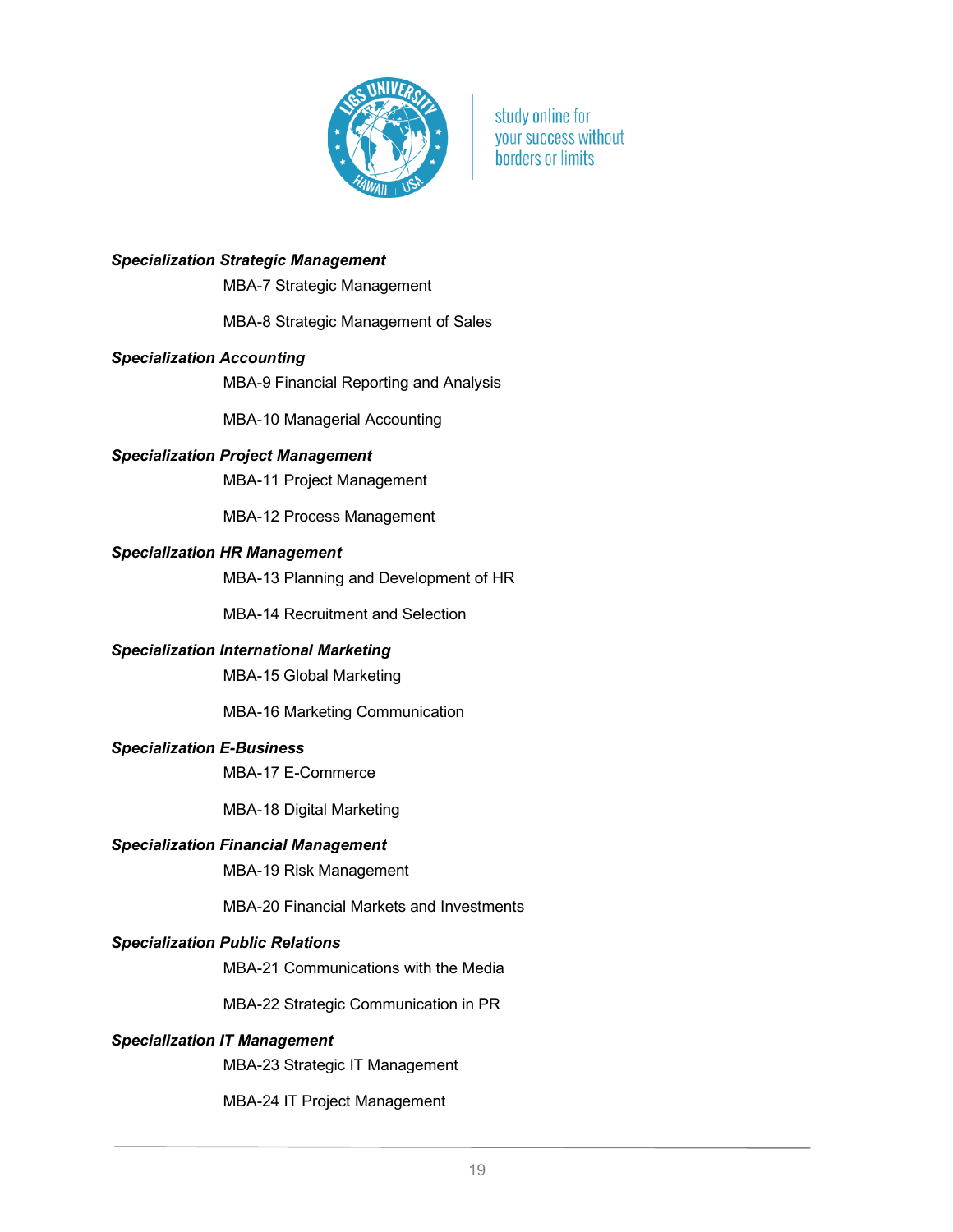

# *Specialization Logistics and Supply Chain Management*

MBA-25 Integral Logistics and Supply Chain Management

MBA-26 Distribution Logistics and Supply Chain Management

# *Specialization Ethical Leadership*

MBA-27 Business Ethics

MBA-28 Corporate Social Responsibility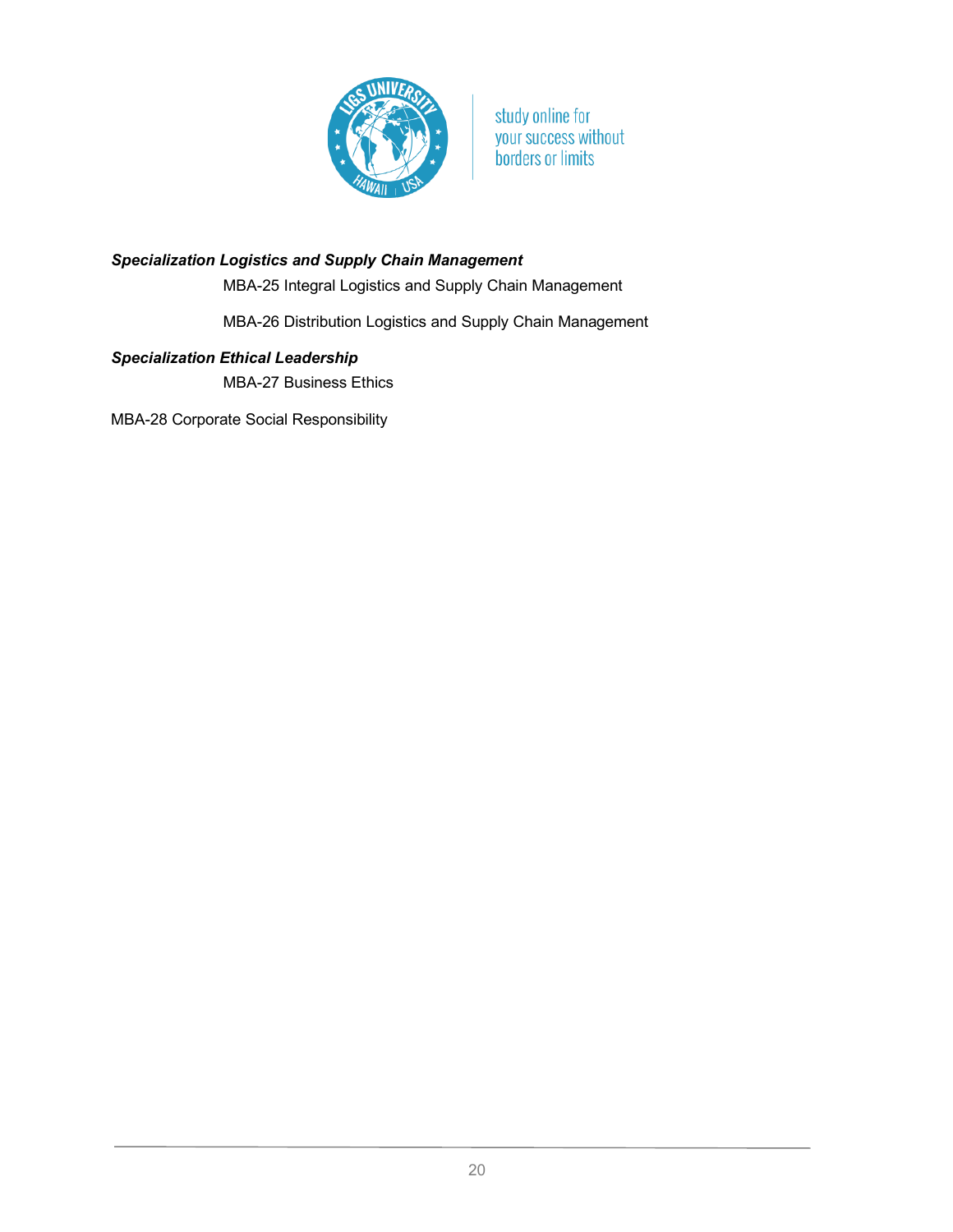

# **Degree Plan: Master of Science (MSc)**

#### *About the Degree*

The Master of Science (MSc) is an efficient, rigorous program for students who wish to master the theoretical and scientific foundations for a specific area of specializations in a business and/ or corporate setting.

#### *Program Structure*

The MSc is a 41 credit hour program (1 credit hour equals 45 hours of learning and study time).

Credit hours in the Interactive Online MSc program are distributed as follows:

- 12 courses (forms of course conclusion include: seminar papers, e-tests) of 3 credit hours each - **36 credit hours** in total,
- final thesis **3.5 credit hours** in total,
- additional study activities **1.5 credit hours** in total.

The total amount of credit hours earned for completing courses and final thesis is lower than the amount of credit hours required for successful graduation. The remaining credit hours are earned by completing **additional study activities**.

#### *Graduation Requirements*

The MSc degree is granted upon completion of the 41 credit hour plan in the required structure.

#### **Degree Requirements: Master of Science (MSc)**

The structure of the MSc program:

- **7 Specialization courses**
- 5 Electives (different from courses of the Specialization)
- Final thesis
- Additional study activities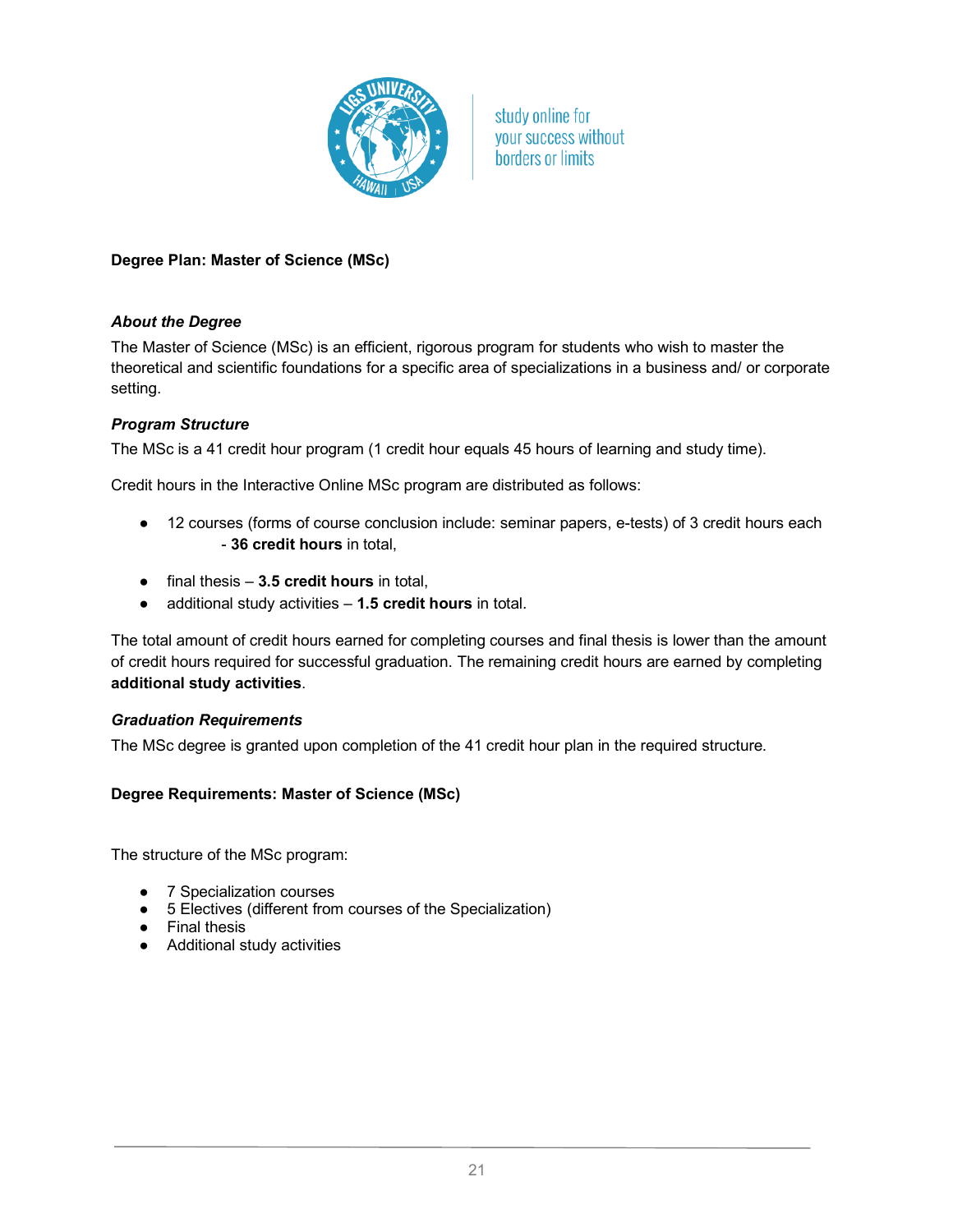

| <b>Course Title</b>           |                                    | Credits |     |
|-------------------------------|------------------------------------|---------|-----|
| Specialization*               |                                    |         |     |
|                               | <b>MSc Specialization course 1</b> |         | 3   |
|                               | <b>MSc Specialization course 2</b> |         | 3   |
|                               | MSc Specialization course 3        |         | 3   |
|                               | <b>MSc Specialization course 4</b> |         | 3   |
|                               | MSc Specialization course 5        |         | 3   |
|                               | MSc Specialization course 6        |         | 3   |
|                               | MSc Specialization course 7        |         | 3   |
|                               |                                    |         |     |
| Electives                     |                                    |         |     |
|                               | MSc Elective course 1              |         | 3   |
|                               | MSc Elective course 2              |         | 3   |
|                               | MSc Elective course 3              |         | 3   |
|                               | MSc Elective course 4              |         | 3   |
|                               | MSc Elective course 5              |         | 3   |
|                               |                                    |         |     |
| <b>Final thesis</b>           |                                    |         | 3.5 |
| Additional study activities   |                                    |         | 1.5 |
| <b>Total Credits Required</b> |                                    |         | 41  |

**\*Approved Specializations:**

# *Specialization Management*

MSc-1 Management

MSc-2 Human Resources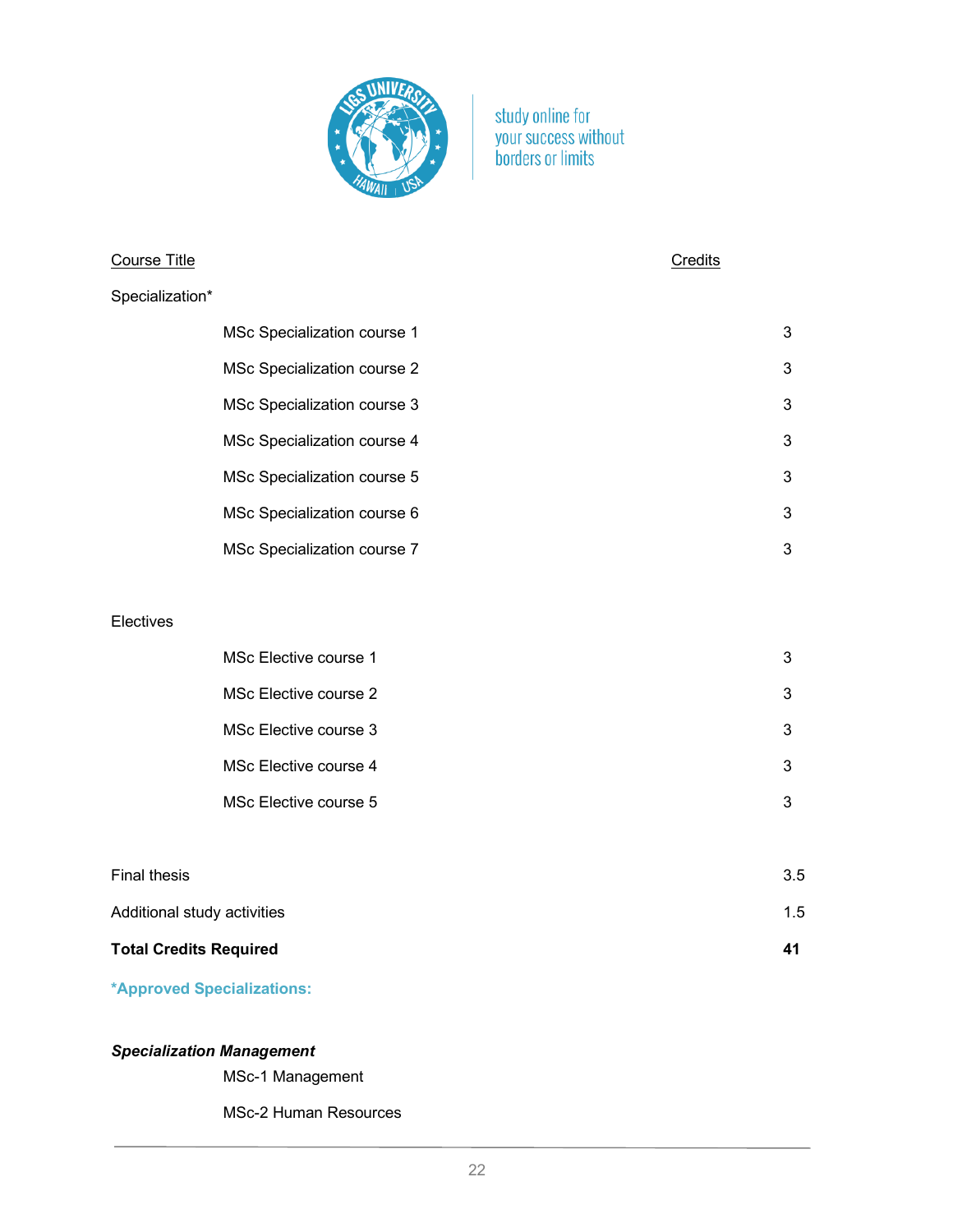

MSc-3 Strategic Management

MSc-4 Strategic Management of Sales

MSc-5 Project Management

MSc-6 Process Management

MSc-7 Risk Management

#### *Specialization Marketing*

MSc-8 Marketing

MSc-1 Management

MSc-9 Global Marketing

MSc-10 Marketing Communication

MSc-11 E-Commerce

MSc-12 Digital Marketing

MSc-13 Media Communication

#### *Specialization Human Resources*

MSc-1 Management

MSc-2 Human Resources

MSc-14 Planning and Development of Human Resources

MSc-15 Recruitment and Selection

MSc-16 Communication

MSc-17 Intercultural Communication

MSc-5 Project Management

#### *Specialization Finance*

MSc-1 Management

MSc-18 Finance

MSc-19 Financial Reporting and Analysis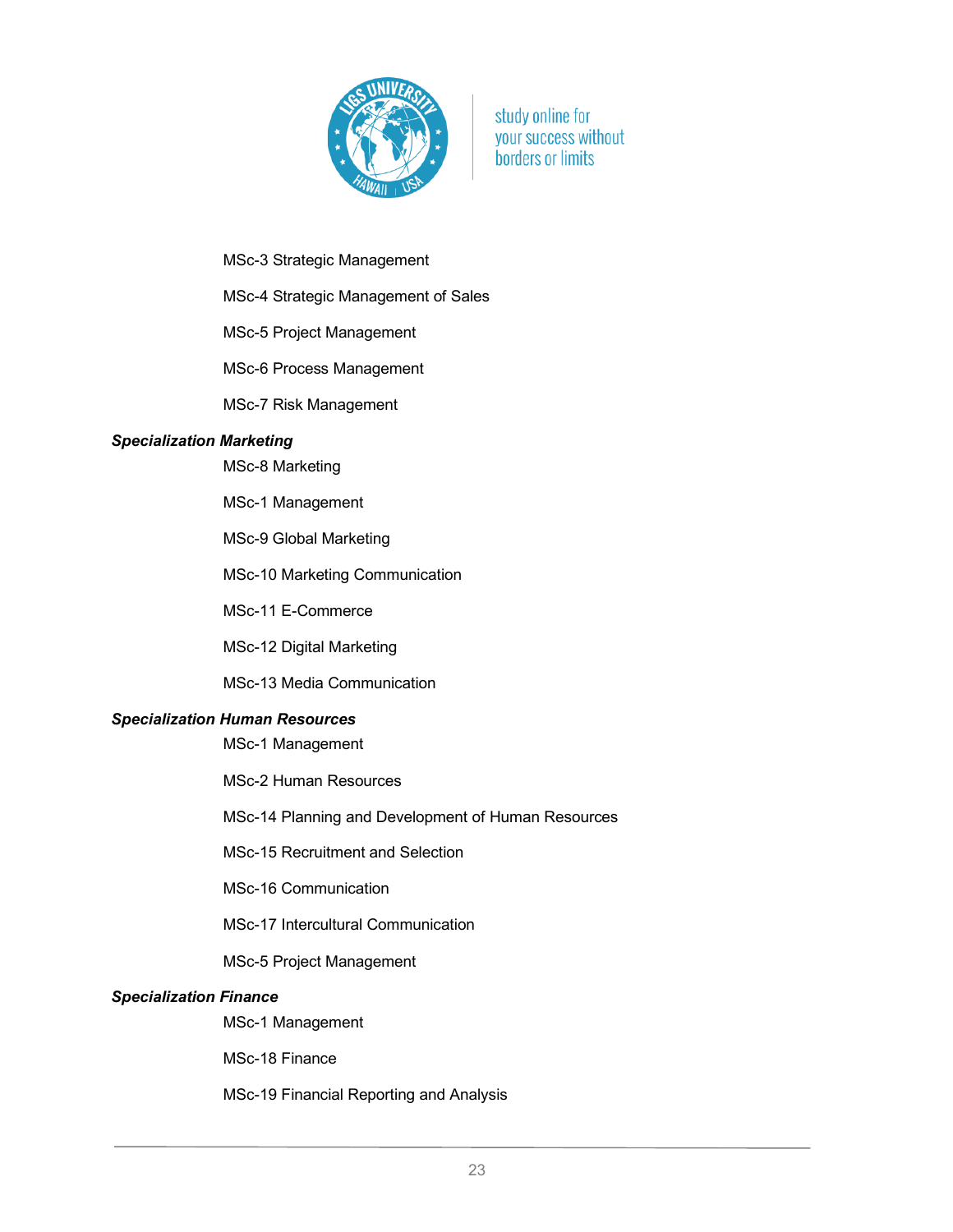

MSc-20 Managerial Accounting

MSc-21 Financial Markets and Investments

MSc-7 Risk Management

MSc-5 Project Management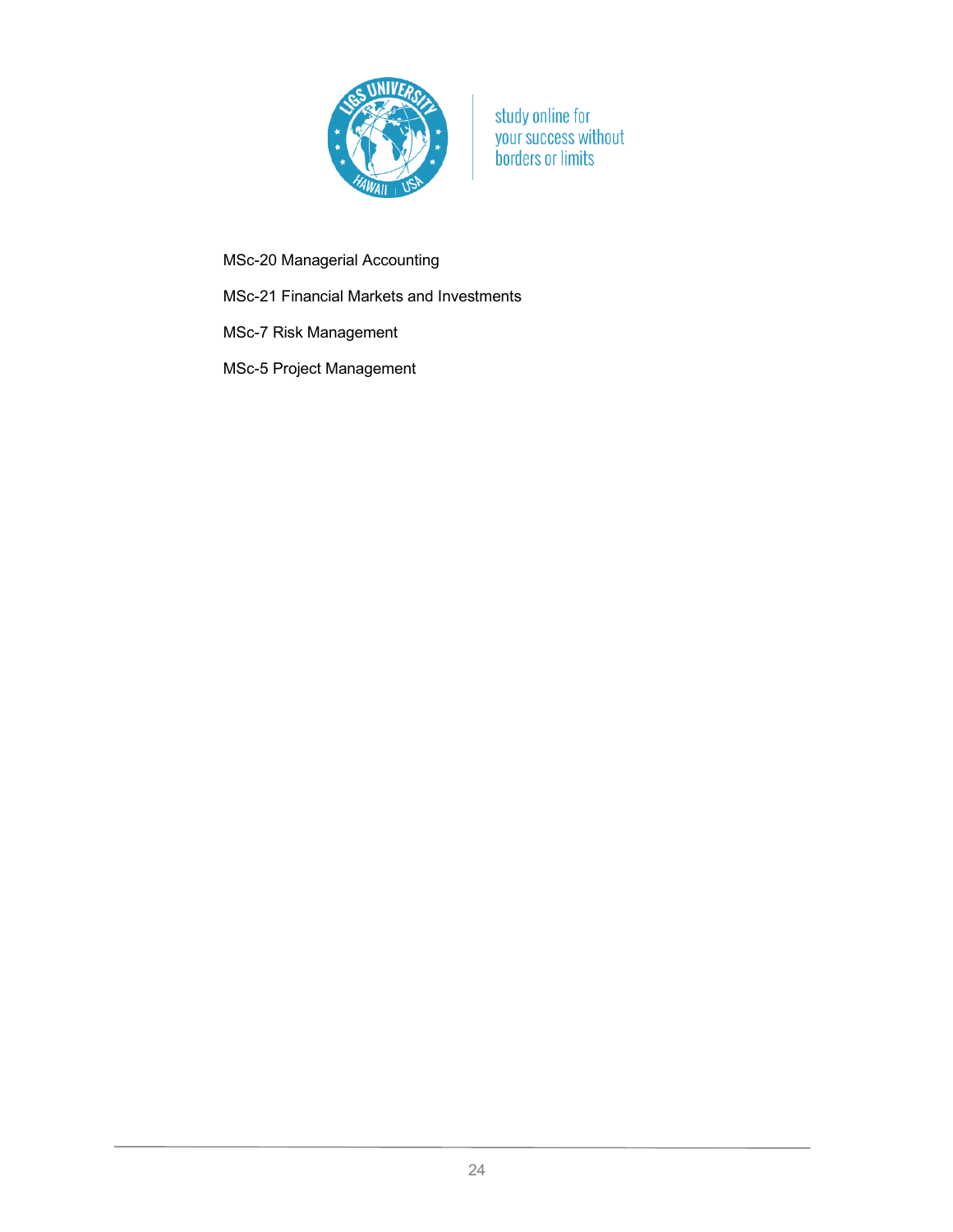

# **Degree Plan: Doctor of Business Administration (DBA)**

# *About the Degree*

The Doctor of Business Administration (DBA) is the highest level practitioner's degree in the field of business, combining scholarship and application to create thorough knowledge and effective practice.

#### *Learner Profile*

As the employment market becomes more competitive, truly high performers continue to seek ways to distinguish themselves. In the 1980's and 1990's, the MBA was a distinguishing credential. Today, with the explosive growth in the number of MBA programs, the MBA has become more a requirement than a badge of recognition.

The LIGS DBA program is designed to offer high performing executives in mid-career the opportunity to earn a credential that sets them apart from the pack. Its high standards for content, instruction, and learner performance make it an attainable but worthy designation. Its quality of instruction and delivery make the effort to earn it worthwhile.

#### *Program Structure*

The LIGS DBA combines courses in general business, specialized business, and research methods with a comprehensive dissertation.

Learners complete their coursework in general and specialized business courses and research methods courses, and undertake a rigorous research project that results in a dissertation. The dissertation is a work of original scholarship reflecting a high level of analysis and application suitable to the DBA designation.

#### *Graduation Requirements*

The DBA program is 62 credit hour program. The DBA degree is granted upon completion of the 62 credit hour plan in the required structure (1 credit hour equals 45 hours of learning and study time).

Credit hours in the Interactive Online DBA program are distributed as follows:

- 6 courses of Research Module (forms of course conclusion include: credit) **30 credit hours** in total,
- 4 courses of Specialization and Elective module (forms of course conclusion include: seminar papers) - **16 credit hours** in total,
- dissertation thesis **10 credit hours** in total,
- dissertation thesis defense **1 credit hours** in total,
- publication activity **2 credit hours** in total,
- additional study activities **3 credit hours** in total.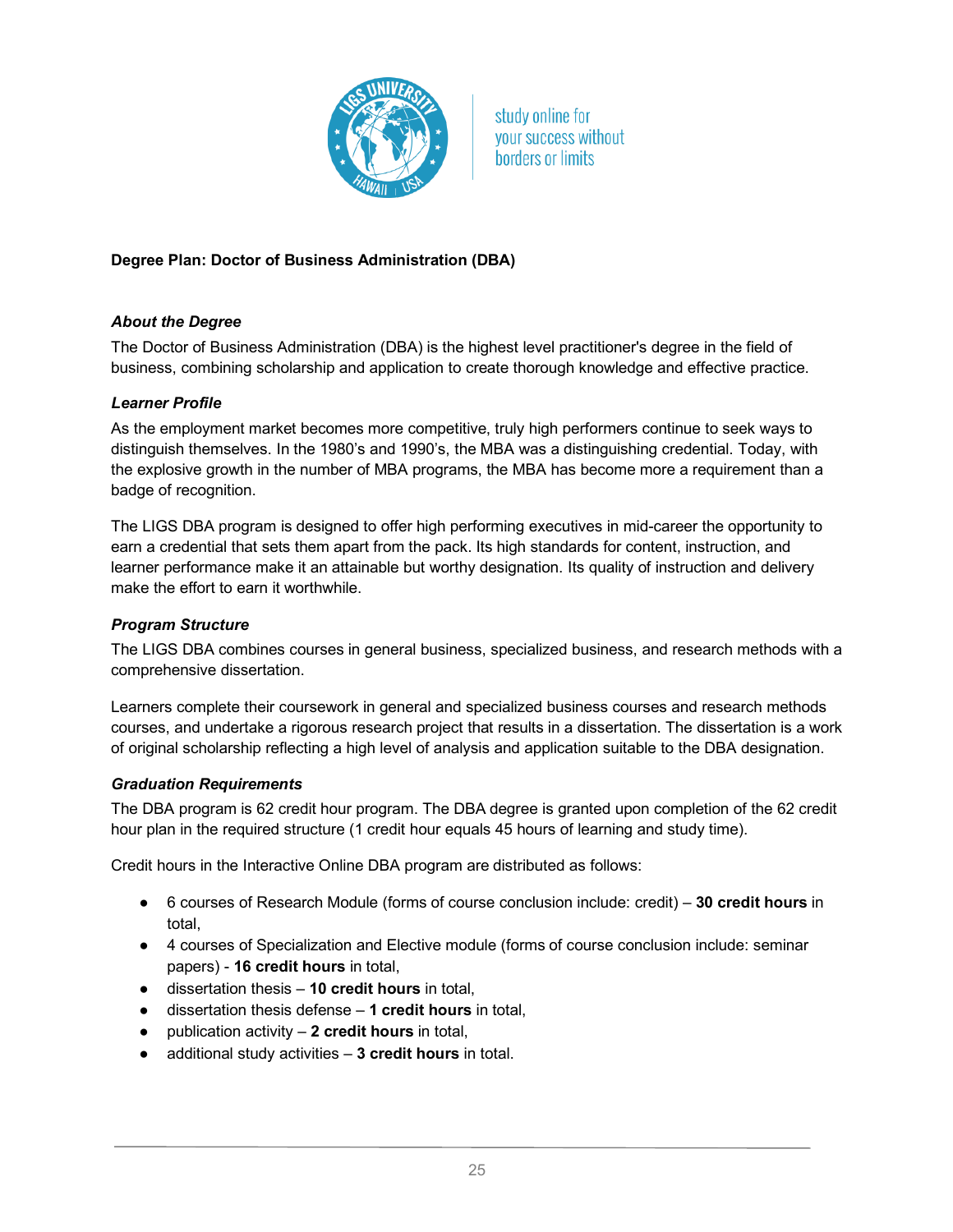

The total amount of credit hours earned for completing compulsory study activities within the program is lower than the amount of credit hours required for successful graduation. The remaining credit hours are earned by completing **additional study activities**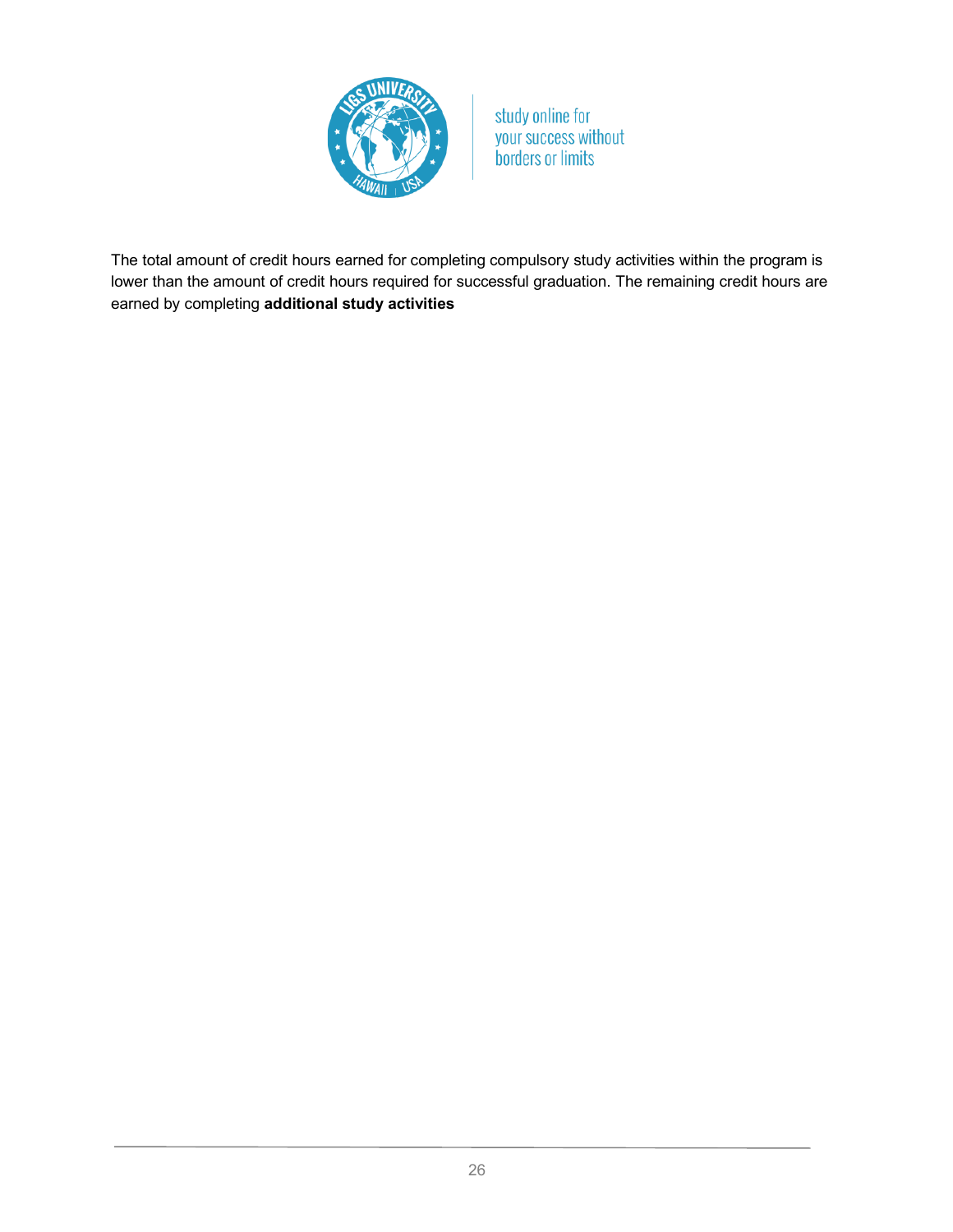

# **Degree Requirements: Doctor of Business Administration (DBA)**

| Degree Requirement           | <b>Course Title</b>                                       | Credits        |
|------------------------------|-----------------------------------------------------------|----------------|
| <b>Research Module</b>       | DBA-25 Research Methodology                               | 5              |
|                              | DBA-26 Dissertation Project I - Proposal                  | 5              |
|                              | DBA-27 Dissertation Project II - Literature Review and    |                |
|                              | <b>Theoretical Background</b>                             | 5              |
|                              | DBA-28 Dissertation Project III - Methodology             | $\overline{5}$ |
|                              | DBA-29 Dissertation Project IV - Survey and Data Analysis | 5              |
|                              | DBA-30 Dissertation Project V - Consultation and Thesis   | 5              |
|                              |                                                           |                |
| Specialization*              | DBA Specialization course 1                               | 4              |
|                              | <b>DBA Specialization course 2</b>                        | 4              |
|                              |                                                           |                |
| Electives                    | DBA Elective course 1                                     | 4              |
|                              | <b>DBA Elective course 2</b>                              | 4              |
|                              |                                                           |                |
| <b>Dissertation</b>          | <b>Dissertation thesis</b>                                | 10             |
|                              | Dissertation thesis defense                               | 1              |
|                              |                                                           |                |
| Publication activity         |                                                           | $\overline{2}$ |
|                              |                                                           |                |
| Additional study activities  |                                                           | $\mathfrak{B}$ |
| <b>Total Credits for DBA</b> |                                                           | 62             |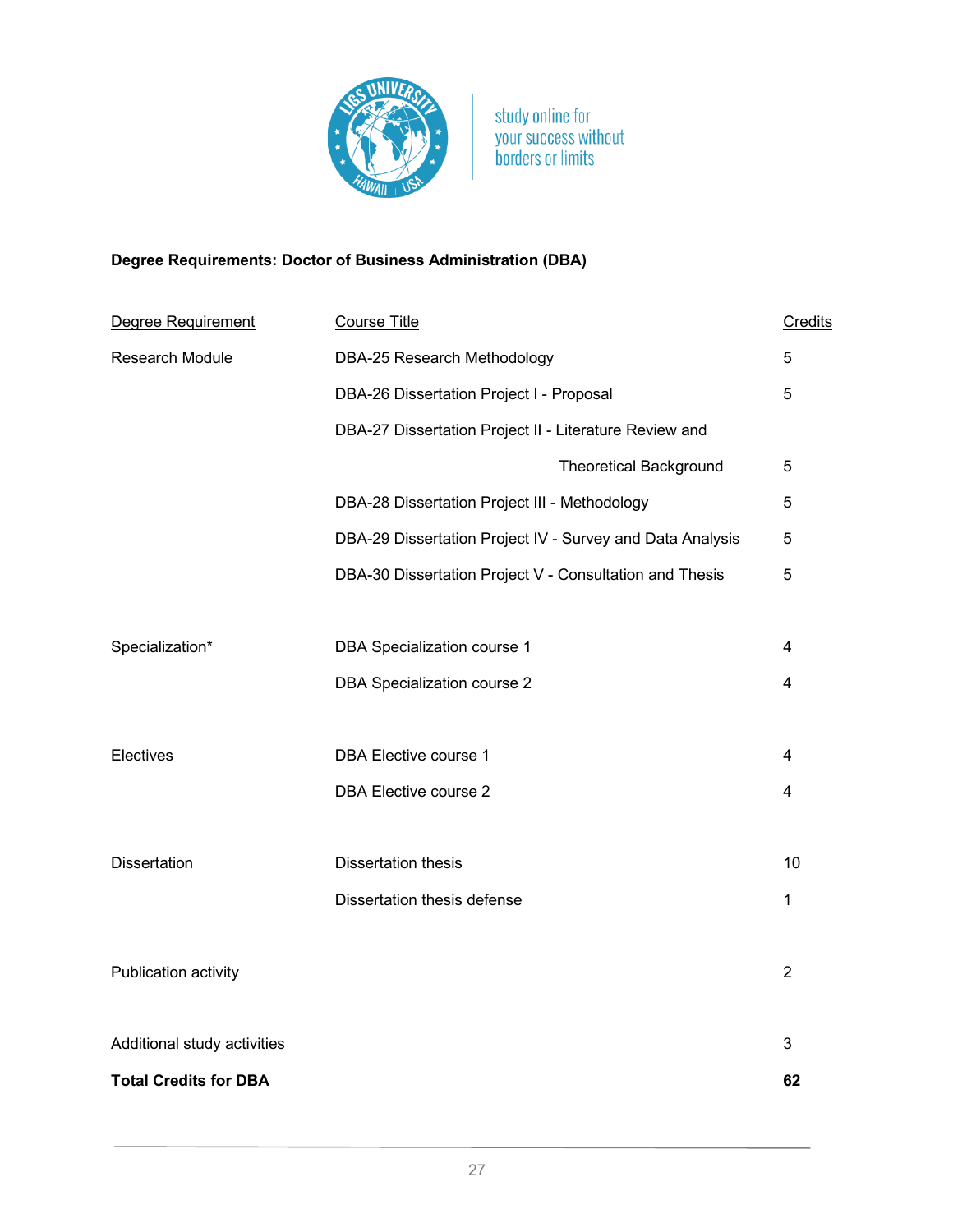

# **\* Approved Specializations**

# *Specialization Management*

DBA-1 Management

DBA-2 Strategic Management

# *Specialization Marketing*

DBA-5 Global Marketing

DBA-6 Marketing Communication

# *Specialization Project Management*

DBA-9 Project Management

DBA-11 Team Management

#### *Specialization HR Management*

DBA-15 Human Resource Management

DBA-16 Planning and Development of Human Resources

# *Specialization Finance*

DBA-12 Financial Management

DBA-4 Risk Management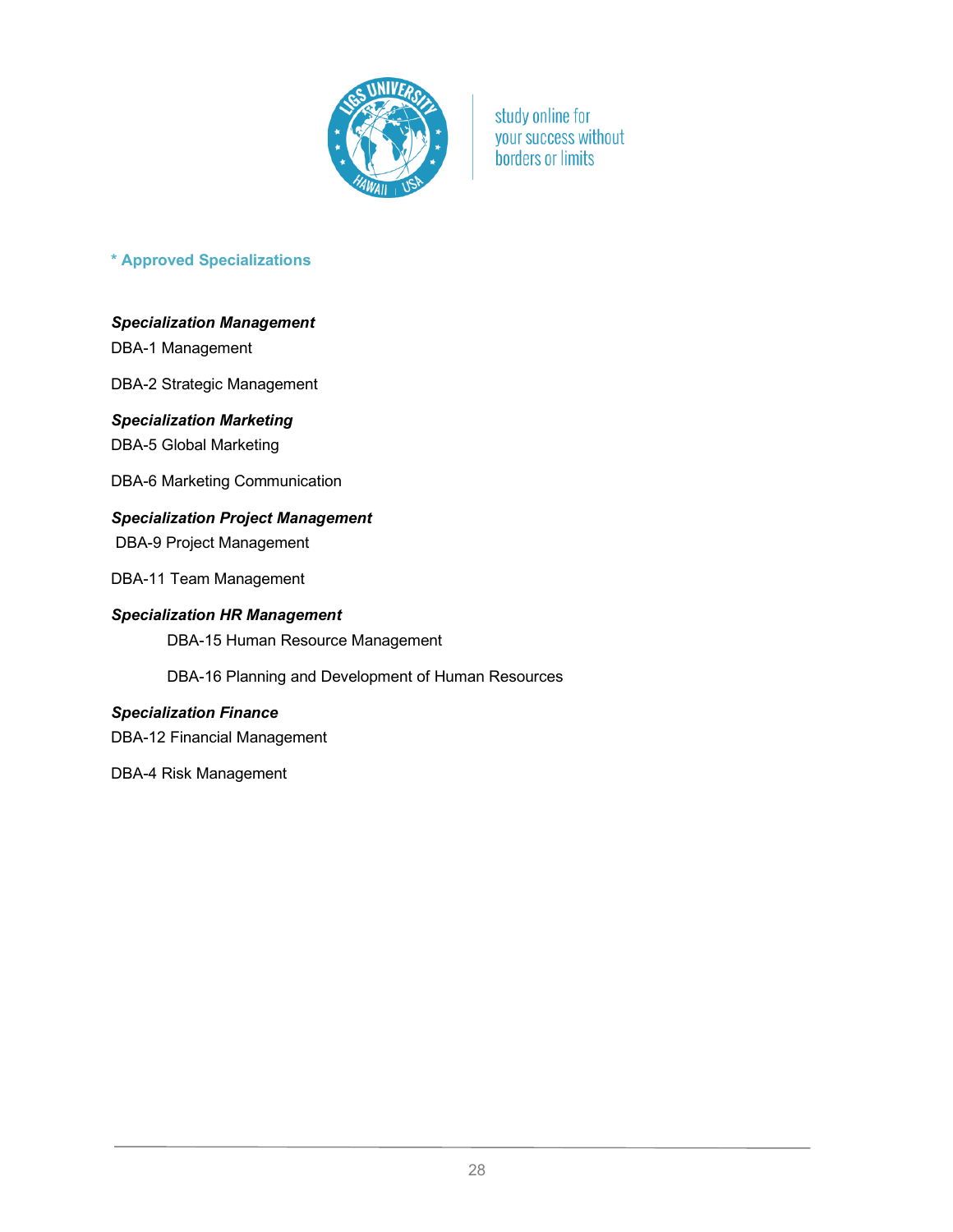

# **Degree Plan: Doctor of Philosophy (Ph.D.)**

# *About the Degree*

The Doctor of Philosophy (Ph.D.) is the highest level researcher's degree, emphasizing scholarship, theoretical insight and original research to create new knowledge.

# *Learner Profile*

The LIGS Ph.D. program is designed for students who wish to pursue research or academic career in the business related areas.

# *Program Structure*

The LIGS Ph.D. program combines courses in business and research methods with a comprehensive dissertation.

Students need to complete the coursework in business courses and research methods courses. However, the focus of the Ph.D. program lies on a rigorous research project that results in a dissertation, which reflects high level of analysis and research.

# *Graduation Requirements*

The Ph.D. program is 62 credit hour program. The Ph.D. degree is granted upon completion of the 62 credit hour plan in the required structure (1 credit hour equals 45 hours of learning and study time).

Credit hours in the Interactive Online Ph.D. program are distributed as follows:

- 6 courses of Research Module (forms of course conclusion include: credit) **30 credit hours** in total,
- 4 courses of Specialization and Elective module (forms of course conclusion include: seminar papers) - **16 credit hours** in total,
- dissertation thesis **10 credit hours** in total,
- dissertation thesis defense **1 credit hours** in total,
- publication activity **2 credit hours** in total,
- additional study activities **3 credit hours** in total.

The total amount of credit hours earned for completing compulsory study activities within the program is lower than the amount of credit hours required for successful graduation. The remaining credit hours are earned by completing **additional study activities**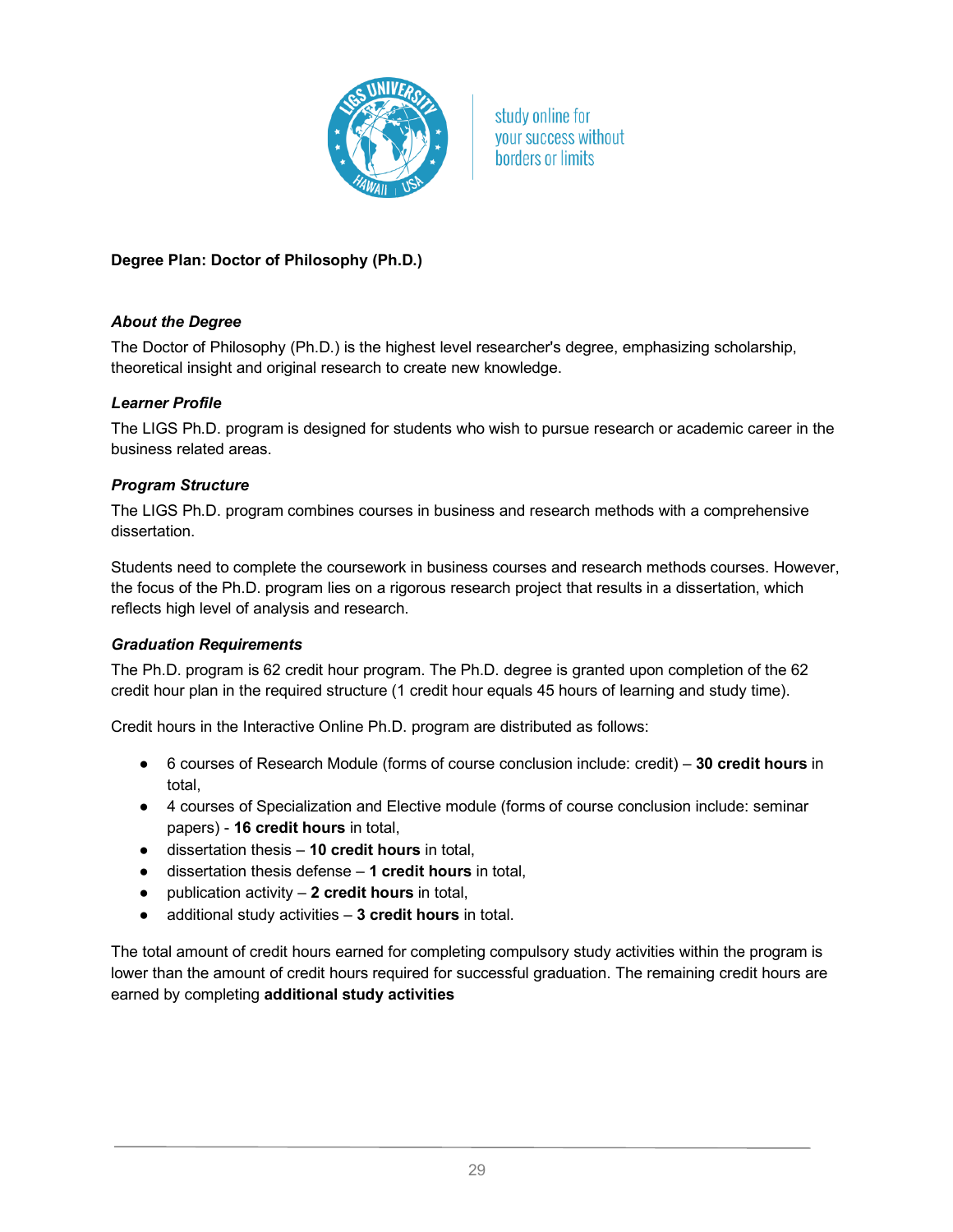

# **Degree Requirements: Doctor of Philosophy (Ph.D.)**

| Degree Requirement          | <b>Course Title</b>                                         | Credits        |
|-----------------------------|-------------------------------------------------------------|----------------|
| Research Module<br>5        | Ph.D.-25 Research Methodology                               |                |
| 5                           | Ph.D.-26 Dissertation Project I - Proposal                  |                |
|                             | Ph.D.-27 Dissertation Project II - Literature Review and    |                |
|                             | <b>Theoretical Background</b>                               | 5              |
|                             | Ph.D.-28 Dissertation Project III - Methodology             | 5              |
|                             | Ph.D.-29 Dissertation Project IV - Survey and Data Analysis | 5              |
|                             | Ph.D.-30 Dissertation Project IV - Consultation and         |                |
|                             | Manuscript of the Thesis                                    | 5              |
|                             |                                                             |                |
| Specialization*             | Ph.D. Specialization course 1                               | 4              |
|                             | Ph.D. Specialization course 2                               | 4              |
|                             |                                                             |                |
| Electives                   | Ph.D. Elective course 1                                     | 4              |
|                             | Ph.D. Elective course 2                                     | 4              |
|                             |                                                             |                |
| <b>Dissertation</b>         | <b>Dissertation thesis</b>                                  | 10             |
|                             | Dissertation thesis defense                                 | 1              |
|                             |                                                             |                |
| Publication activity        |                                                             | $\overline{2}$ |
| Additional study activities |                                                             | 3              |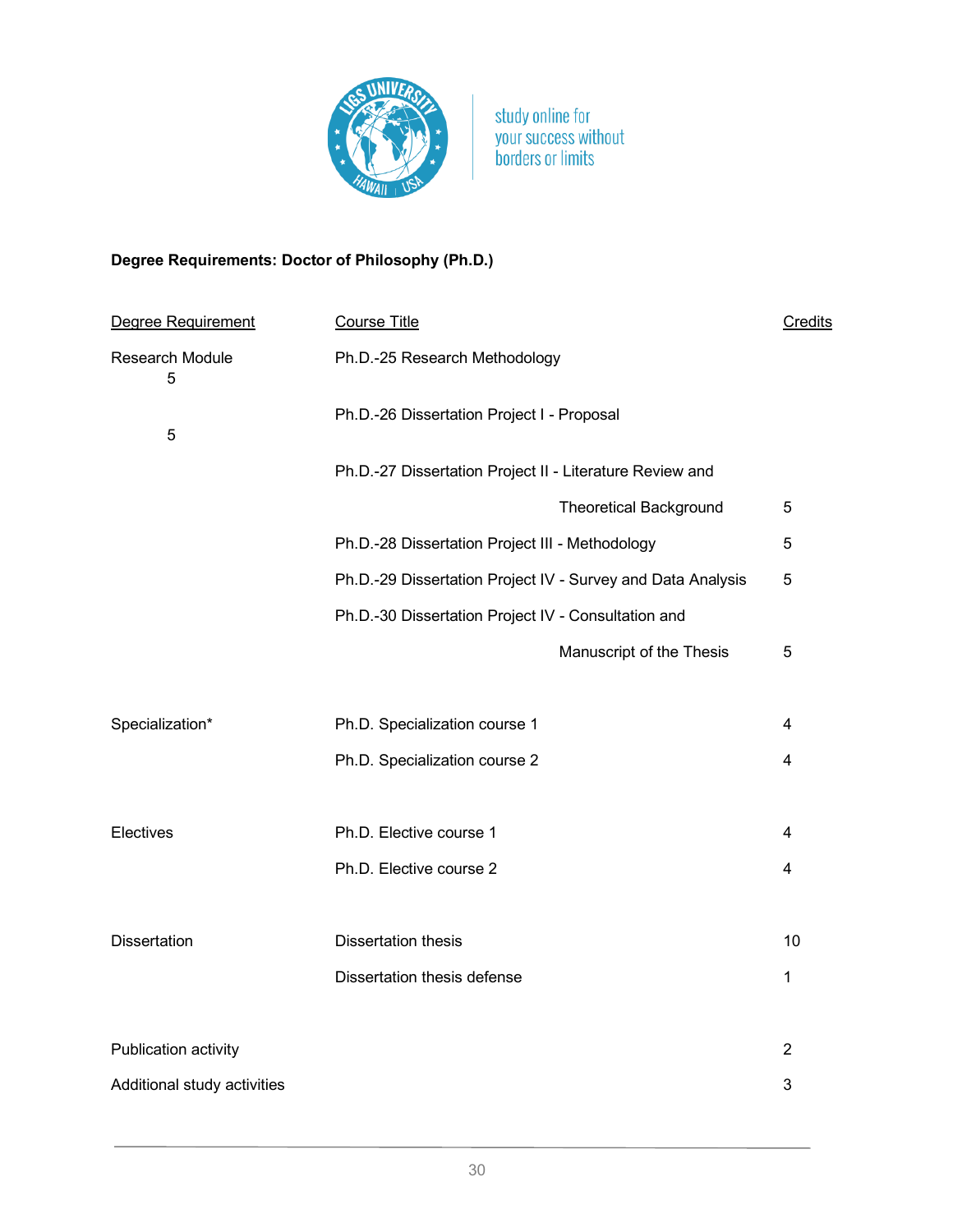

# **Total Credits for Ph.D. 62**

**\* Approved Specializations**

#### *Specialization Management*

Ph.D.-1 Management

Ph.D.-2 Strategic Management

#### *Specialization Marketing*

Ph.D.-4 Global Marketing

Ph.D.-5 Marketing Communication

# *Specialization Project Management*

Ph.D.-7 Project Management

Ph.D.-9 Team Management

# *Specialization HR Management*

Ph.D.-13 Human Resource Management

Ph.D.-14 Planning and Development of Human Resources

# *Specialization Finance*

Ph.D.-10 Financial Management

Ph.D.-11 Risk Management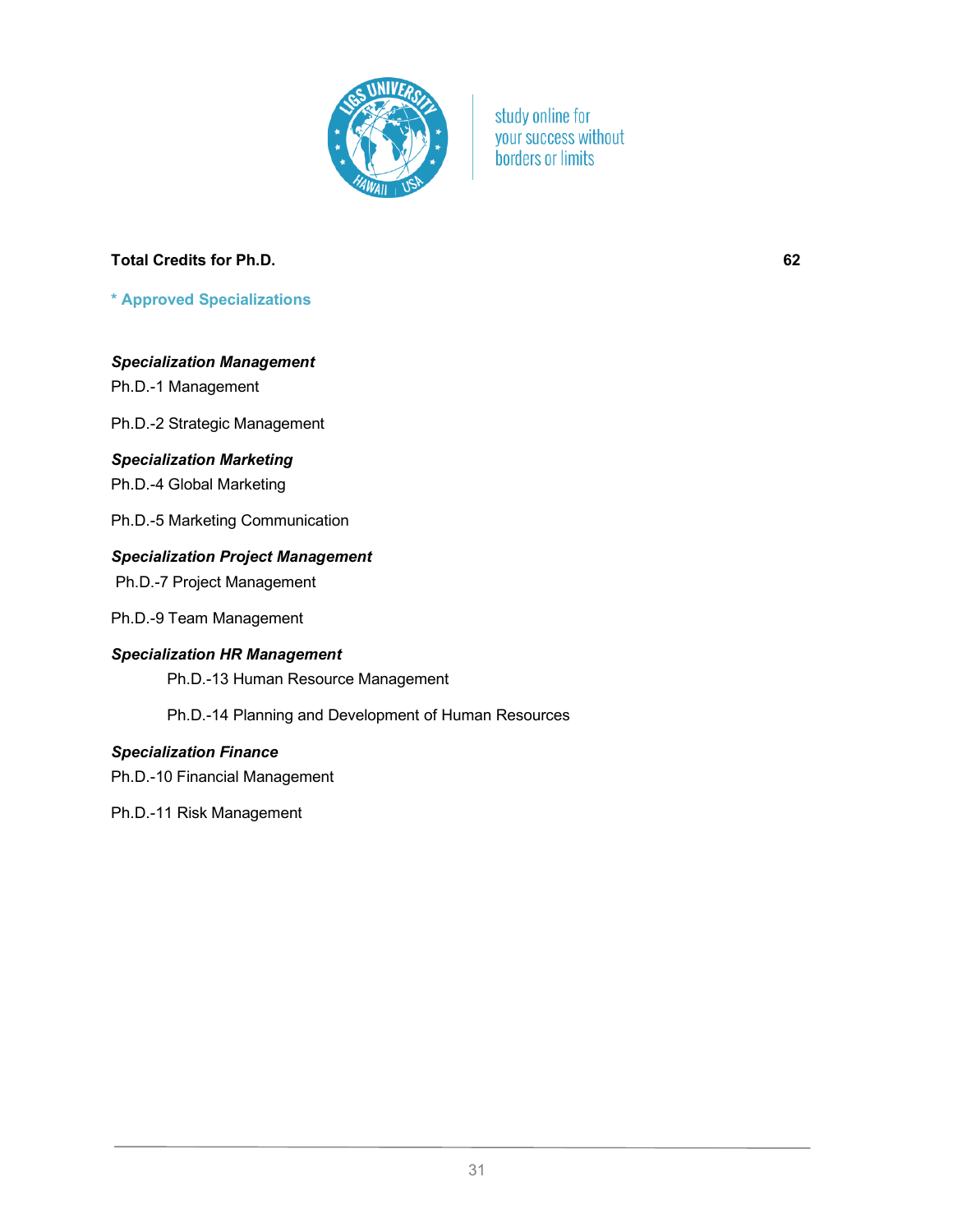

# **Administrative Policies and Procedures**

# **Admission Requirements**

Learners are eligible for admission to LIGS University's graduate (Masters and Doctoral Degree) programs upon completion of an accredited or approved Bachelors or Masters Degree program.

To be admitted to LIGS graduate program, learners submit:

- A completed Application Form
- Proof of proficiency in the language of instruction
- Degree certificate
- Transcript of Records
- Curriculum Vitae
- Profile picture
- Government issued ID card
- Topic for the dissertation thesis (doctoral programs only)

#### **The Admission Process**

To enroll in LIGS University, learners undertake the following admission process:

- 1.) Complete and submit an Application Form
- 2.) Submit degree certificate and transcripts of records
- 3.) Submit current curriculum vitae, profile picture, ID

Upon receipt of these documents and a non-refundable registration fee, LIGS University staff review the documents and, upon approval, draft the Enrollment Agreement.

The learner then:

4.) Reviews and signs an Enrollment Agreement

Upon receipt and review of these documents, LIGS University creates a Degree Completion Plan within student's account in the LMS.

# **The Degree Completion Plan**

The Degree Completion Plan (section Student Records in the LMS) outlines the learners intended degree, specialization, and "path" to degree completion. It lists each course the learner will need to take to complete their intended LIGS University degree.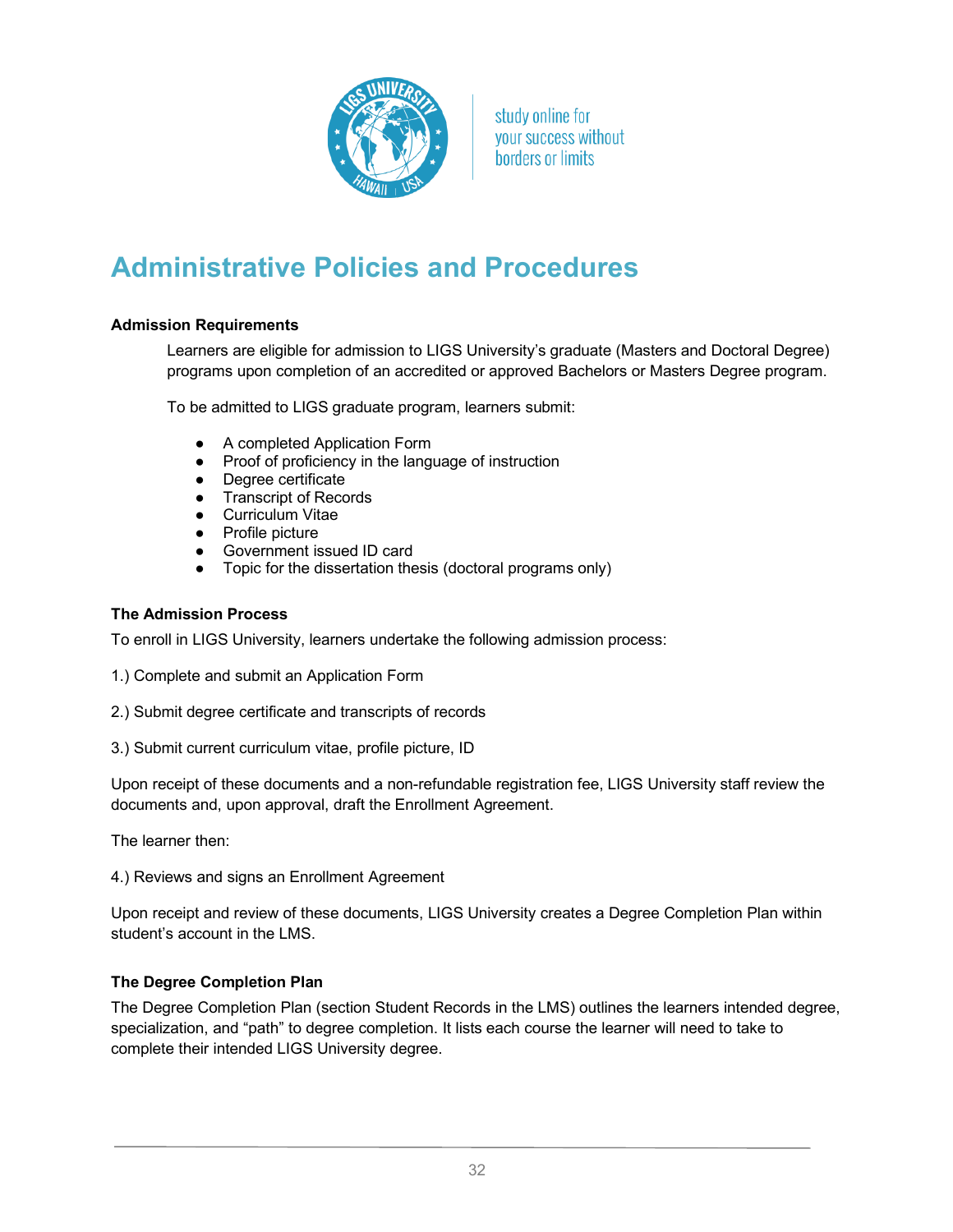

The Degree Completion Plan acts as a guide for the learner, and as a counseling tool for LIGS's staff. It also acts as an agreement between LIGS University and the learner, specifying the exact requirements for degree completion, and the exact conditions under which a degree will be awarded.

As the learner completes credit requirements, whether by taking courses, transfer credit, or co-curricular activities, the Student Records (Degree Completion Plan) is updated accordingly. So as the learner nears degree completion, it acts as a precise measure of progress.

# **Degree Completion and Graduation**

Upon fulfillment of all Degree Completion Plan requirements, learners will be eligible to graduate from LIGS University.

Fulfillment of Degree Completion Plan requirements includes completing both the minimum number of credit hours stipulated by the Plan and the specific course requirements as outlined.

Upon receipt of a notification about eligibility for graduation, the LIGS University staff will review all necessary records (transcripts, test results, credit hours earned and their structure) and, once the review is complete, will issue a LIGS University degree certificate and final transcript to the learner.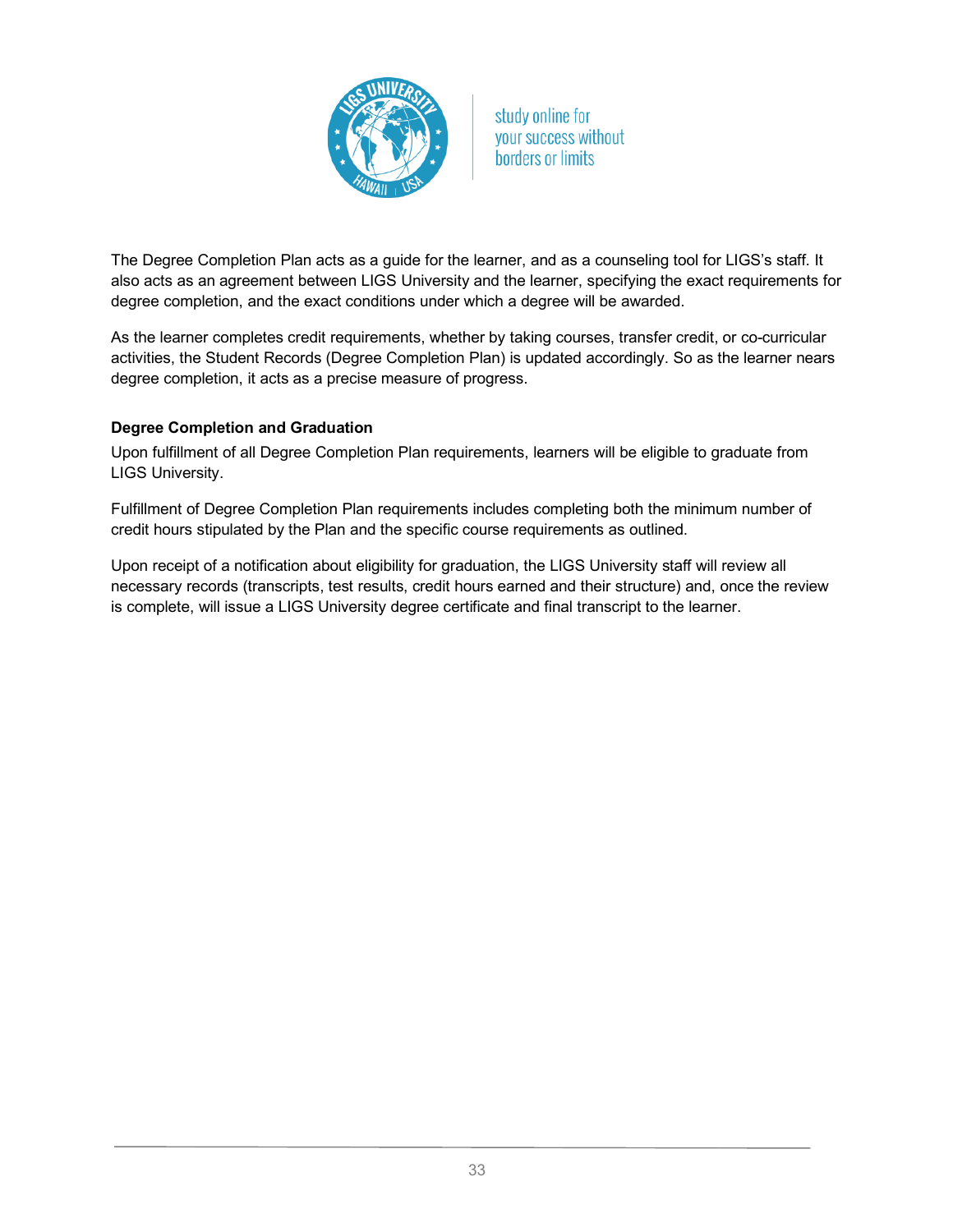

# **Academic Policies and Procedures**

# **Policy on Equity and Inclusion**

LIGS University is committed to the premise that to truly prepare students for life and work in an increasingly diverse society, postsecondary institutions must embrace diversity and equity within constitutional and legal parameters, commit to improving academic achievement for all students, create an inclusive university environment, and produce culturally competent graduates.

# **Guiding principles:**

The vision and guiding principles of this policy address the needs of and support the success of all LIGS University community members by promoting an institutional climate of equity and inclusion.

The following principles shape the priorities that guide decisions about the promotion of diversity, equity, and inclusion:

- The recognition of diversity as a vital component of the educational and economic development.
- An affirmation of the long-standing commitment to the enrollment and success of students who have not traditionally had access to higher education opportunities.
- The challenging of stereotypes and the promotion of awareness and inclusion.
- Support for community engagement, civic responsibility, and service that advance the interests of a global, diverse university community.
- Increased success for all students by enhancing rates of retention, persistence, and graduation for the total student population, regardless of location or background.
- The nurturing, training, and education of students with the ability to interact effectively with people of different cultures (i.e., cultural competence.)
- The preparation of graduates who are diverse, culturally competent, and highly educated to compete in a global economy.

**Focus Areas:** This Policy identifies three (3) focus areas:

- 1. **Opportunity =** Recruitment and Enrollment of Diverse Students
- 2. **Success** = Student Success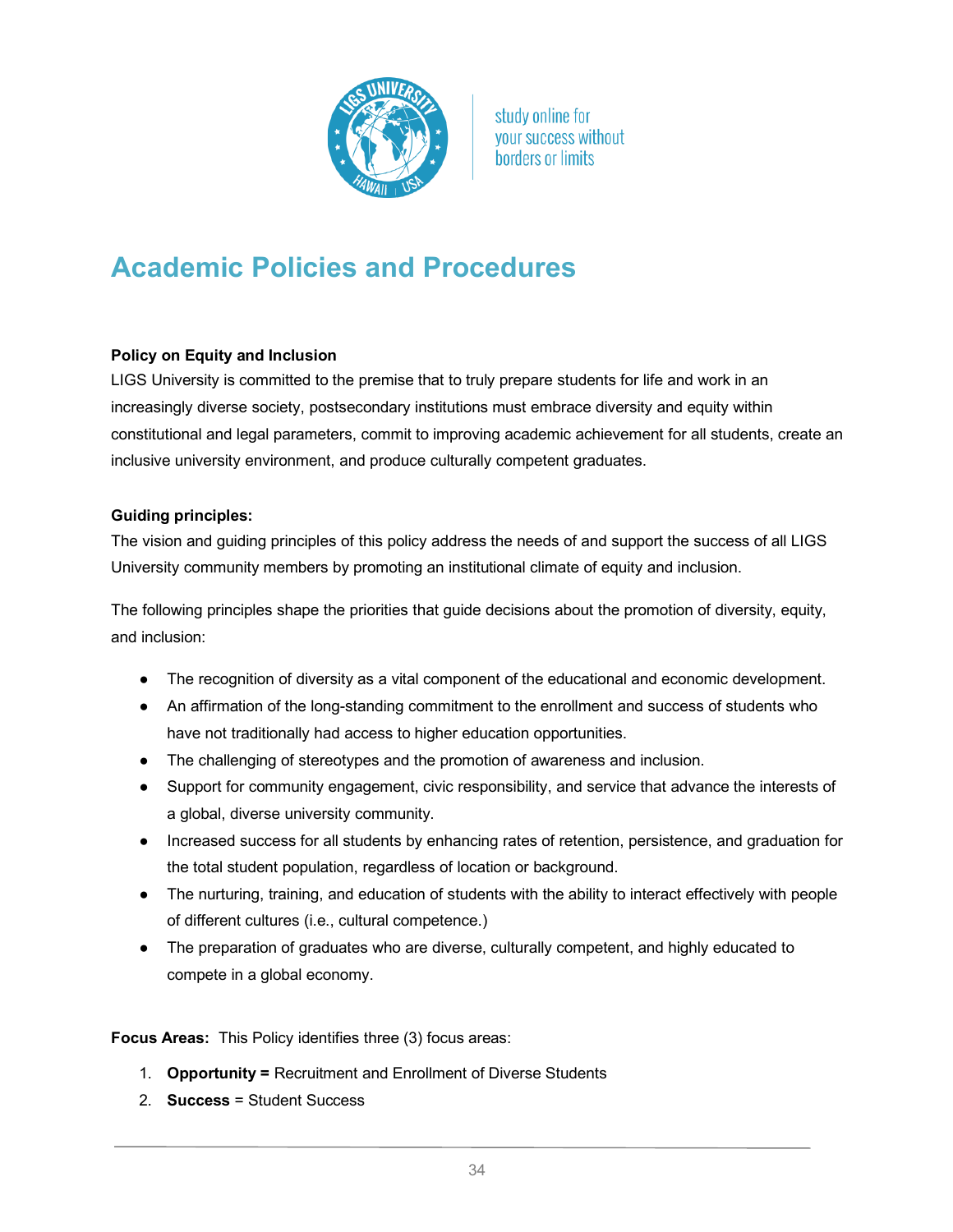

3. **Impact** = Goals

# **Strategies:**

LIGS University has identified strategies designed to increase student success across all student populations. Strategies include:

- Success practices.
- Individual academic advising.
- Mentoring programs.
- Alert system for student activity.
- Hiring and promotion processes that support a global faculty.
- Commitment to continuous improvement around cultural competency.

LIGS University commits to identifying and implementing strategies to promote equity and inclusion, and to monitor the community environment in order to resolve equity and inclusion issues. These strategies include:

- Grievance policies by which all community members may address and resolve equity and inclusion issues on a timely and fair basis.
- Faculty and staff hiring and development plans that support equity and inclusion.
- Opportunities for students, faculty and staff to participate in co-curricular activities on an inclusive and equal basis.

Please visit our website for more details on "Policy on Equity and Inclusion".

# *Methods of Earning Credit*

LIGS University offers learners as many options for completing credits as possible. Learners may earn credit toward their LIGS University degrees using the following methods.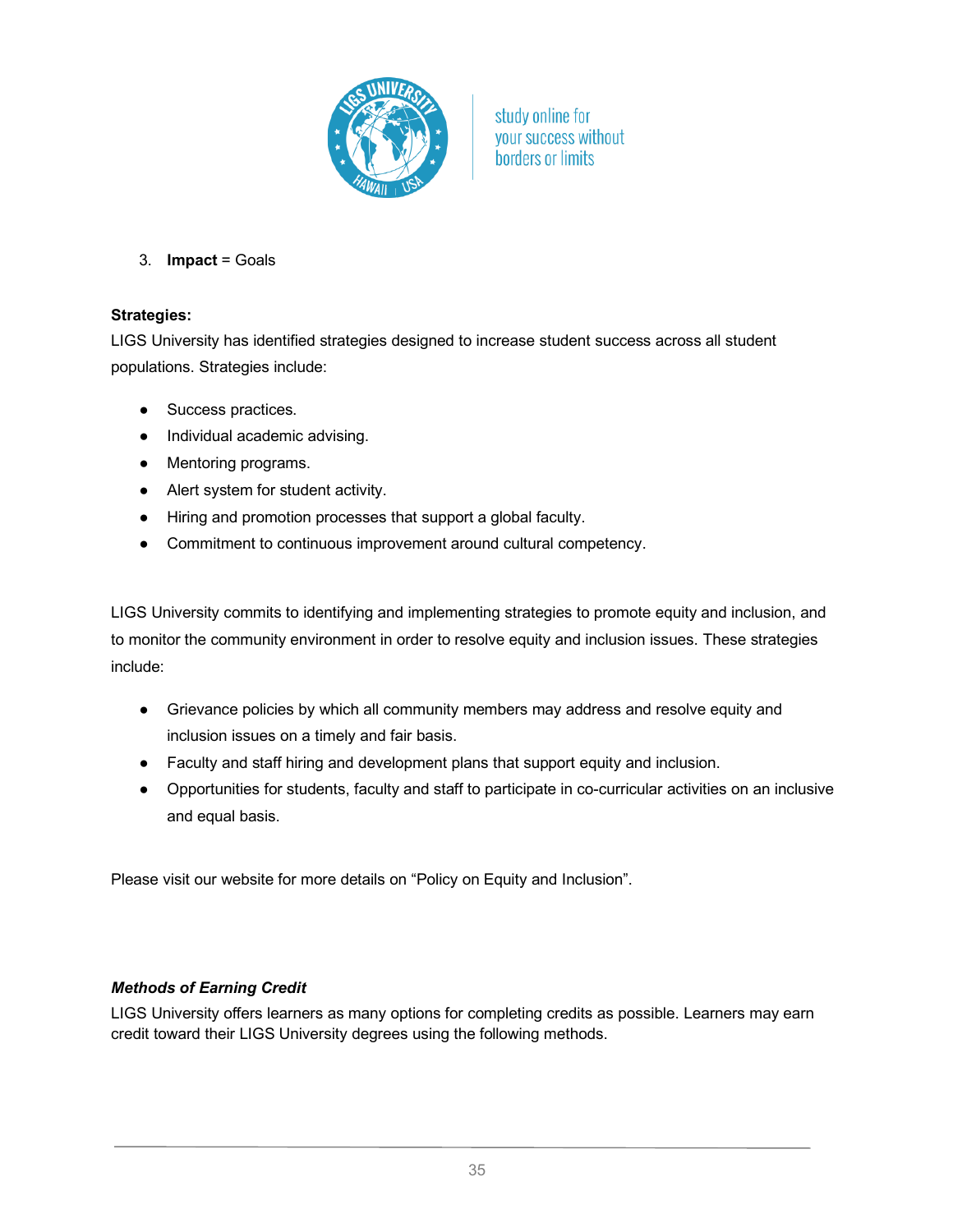

# *Courses*

Learners may complete LIGS University degree requirements by enrolling in courses from LIGS University.

# *Co-curricular Activities*

Learners may earn credit for participating in the vast array of co-curricular activities that are available for them at LIGS. Examples of such credit-bearing activities are: participation in online webinars (colloquia), active participation on discussion board, publishing of articles or books, participation on conferences.

# **Credit Hour Policy**

A credit hour is an amount of work represented in intended learning outcomes and verified by evidence of student achievement that is an equivalency that reasonably approximates not less than 45 hours of work – including student work, participation in discussions, in webinars, internships, publishing activity, and other academic work leading to the award of credit.

To graduate from a program at LIGS University, a student must complete all compulsory study activities and earn a given amount of credit hours.

The prescribed number of credit hours in the Interactive Online MBA and MSc programs is **41 credit hours**.

The prescribed number of credit hours in the Interactive Online DBA program is **62 credit hours**.

The prescribed number of credit hours in the Interactive Online Ph.D. program is **62 credit hours**.

A student earns credit for completing study activities of different nature. Every study activity corresponds to certain amount of credit hours. Credit hours quantify student activity taking into account the degree level and the time required for students to complete the assigned study activities. Therefore, grading system is used as well (see Education and Examination Regulations for more details).

# **Credit hours in the Interactive Online MBA and MSc programs are distributed as follows:**

- $\bullet$  12 courses (forms of course conclusion include: seminar papers = 2 credit hours, e-tests = 1 credit hour) - **36 credit** hours in total,
- final thesis **3.5 credit hours** in total,
- additional study activities **1.5 credit hours** in total.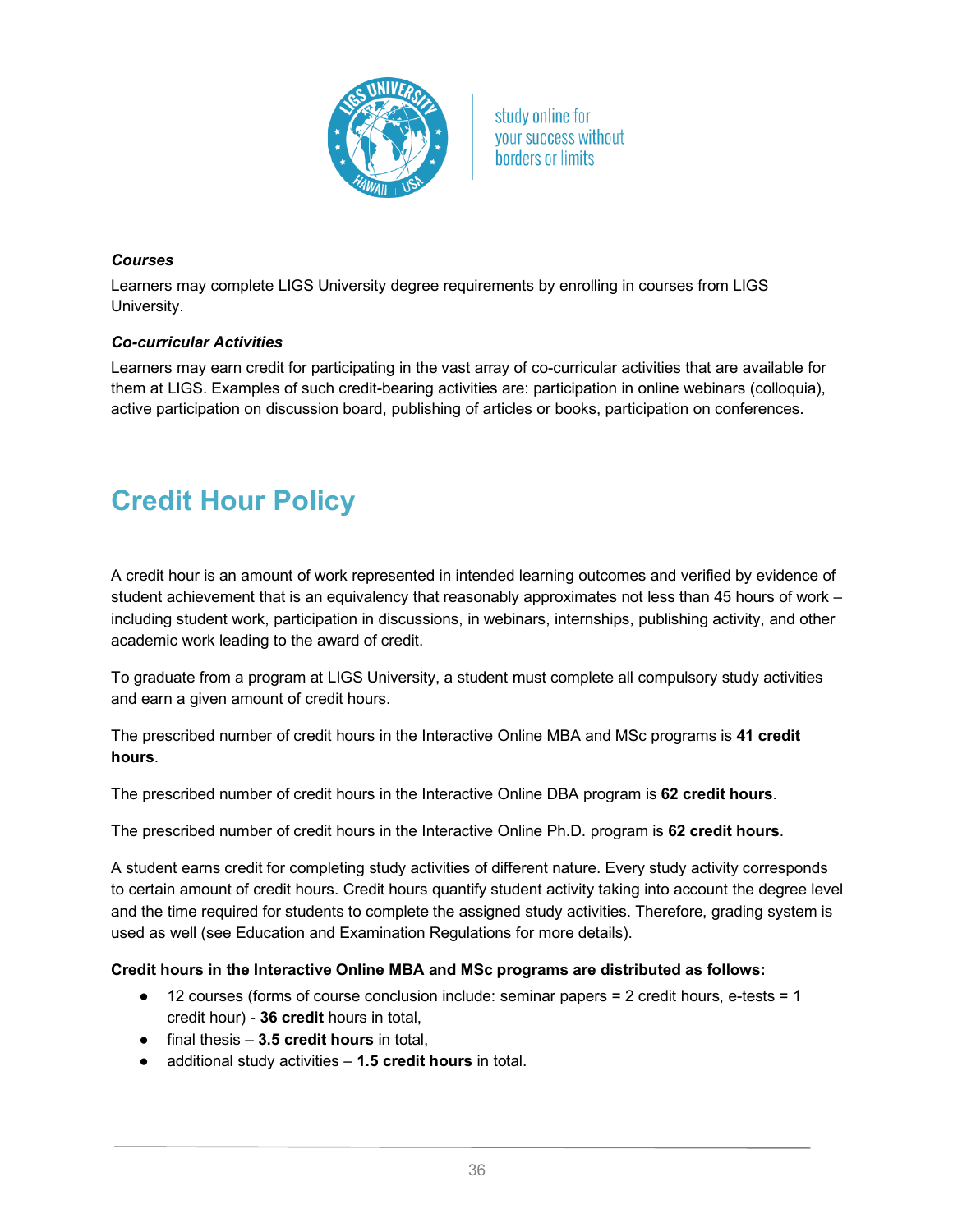

## **Credit hours in the Interactive Online DBA and Ph.D. programs are distributed as follows:**

- 6 courses of Research Module (each course = 5 credit hours) **30 credit hours** in total,
- 4 courses of Specialization and Elective module (forms of course conclusion include: seminar papers = 4 credit hours) - **16 credit hours** in total,
- dissertation thesis **10 credit hours** in total,
- dissertation thesis defense **1 credit hours** in total,
- publication activity **2 credit hours** in total,
- additional study activities **3 credit hours** in total.

Detailed information on the expected structure of student work leading to the award of credit for each activity:

| Master's degree         | <b>ACTIVITY</b>                             | <b>HOURS OF LEARNING</b><br><b>AND STUDENT WORK</b> |
|-------------------------|---------------------------------------------|-----------------------------------------------------|
| test (1 credit hour)    |                                             | 45                                                  |
|                         | recommended reading / individual studying   | 31                                                  |
|                         | watching recommended Lynda video<br>courses | $\overline{2}$                                      |
|                         | watching recommended videos in LMS          | 4                                                   |
|                         | online / offline webinars                   | 4                                                   |
|                         | individual consulting with instructor       | 3                                                   |
|                         | test                                        | 1                                                   |
| total hours of learning |                                             | 45                                                  |

## **MBA and MSc programs**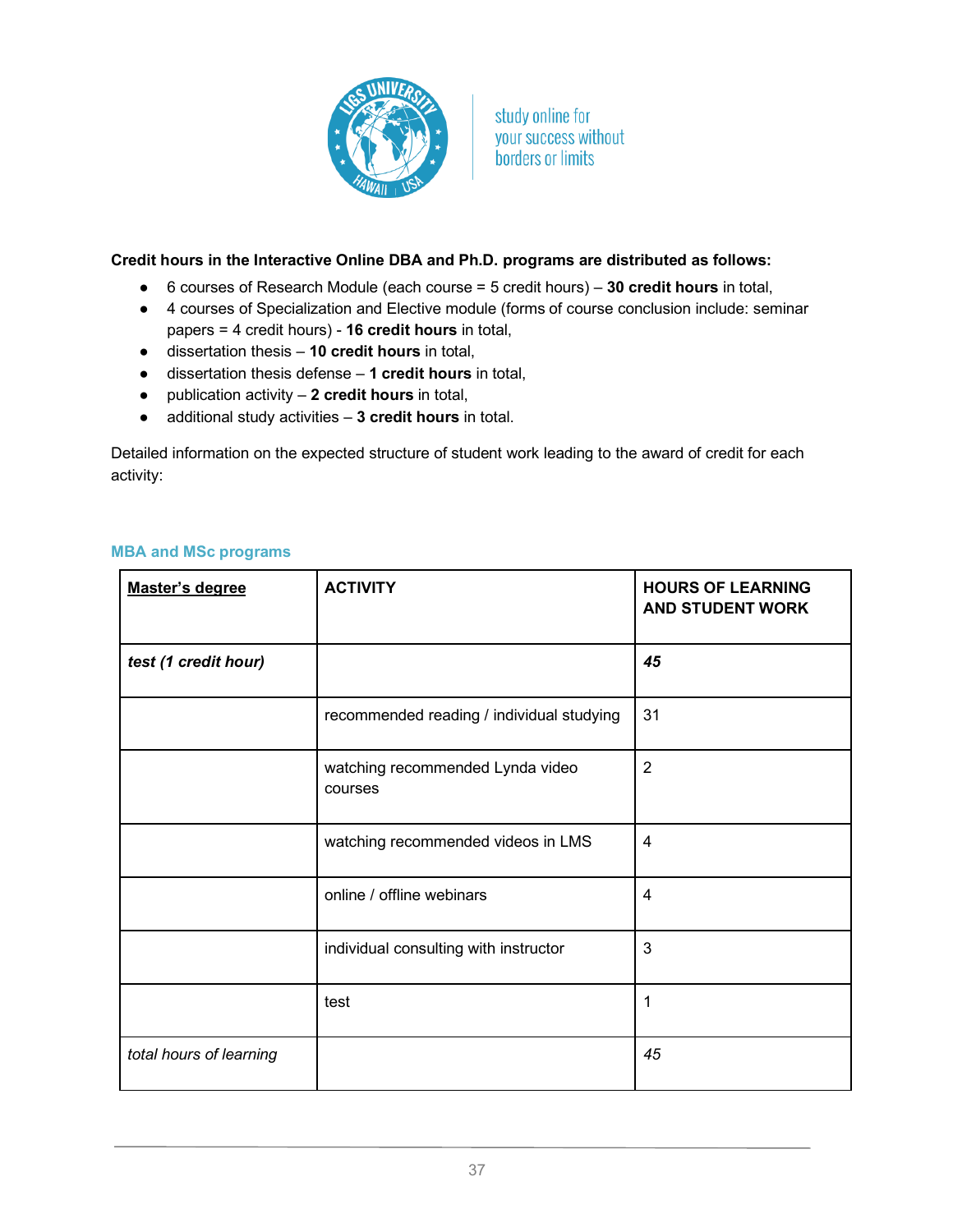

| Master's degree         | <b>ACTIVITY</b>                           | <b>HOURS OF LEARNING</b><br><b>AND STUDENT WORK</b> |
|-------------------------|-------------------------------------------|-----------------------------------------------------|
| seminar paper           |                                           | 90                                                  |
| (2 credit hours)        |                                           |                                                     |
|                         | recommended reading / individual studying | 16                                                  |
|                         | consulting with instructor                | 18                                                  |
|                         | individual research of the topic          | 14                                                  |
|                         | drafting / writing seminar paper          | 30                                                  |
|                         | watching recommended Lynda video courses  | $\overline{4}$                                      |
|                         | watching recommended videos in LMS        | 4                                                   |
|                         | online / offline webinars                 | 4                                                   |
| total hours of learning |                                           | 90                                                  |

| Master's degree                    | <b>ACTIVITY</b>                           | <b>HOURS OF LEARNING</b><br><b>AND STUDENT WORK</b> |
|------------------------------------|-------------------------------------------|-----------------------------------------------------|
| final thesis<br>(3.5 credit hours) |                                           | 157.5                                               |
|                                    | recommended reading / individual studying | 30                                                  |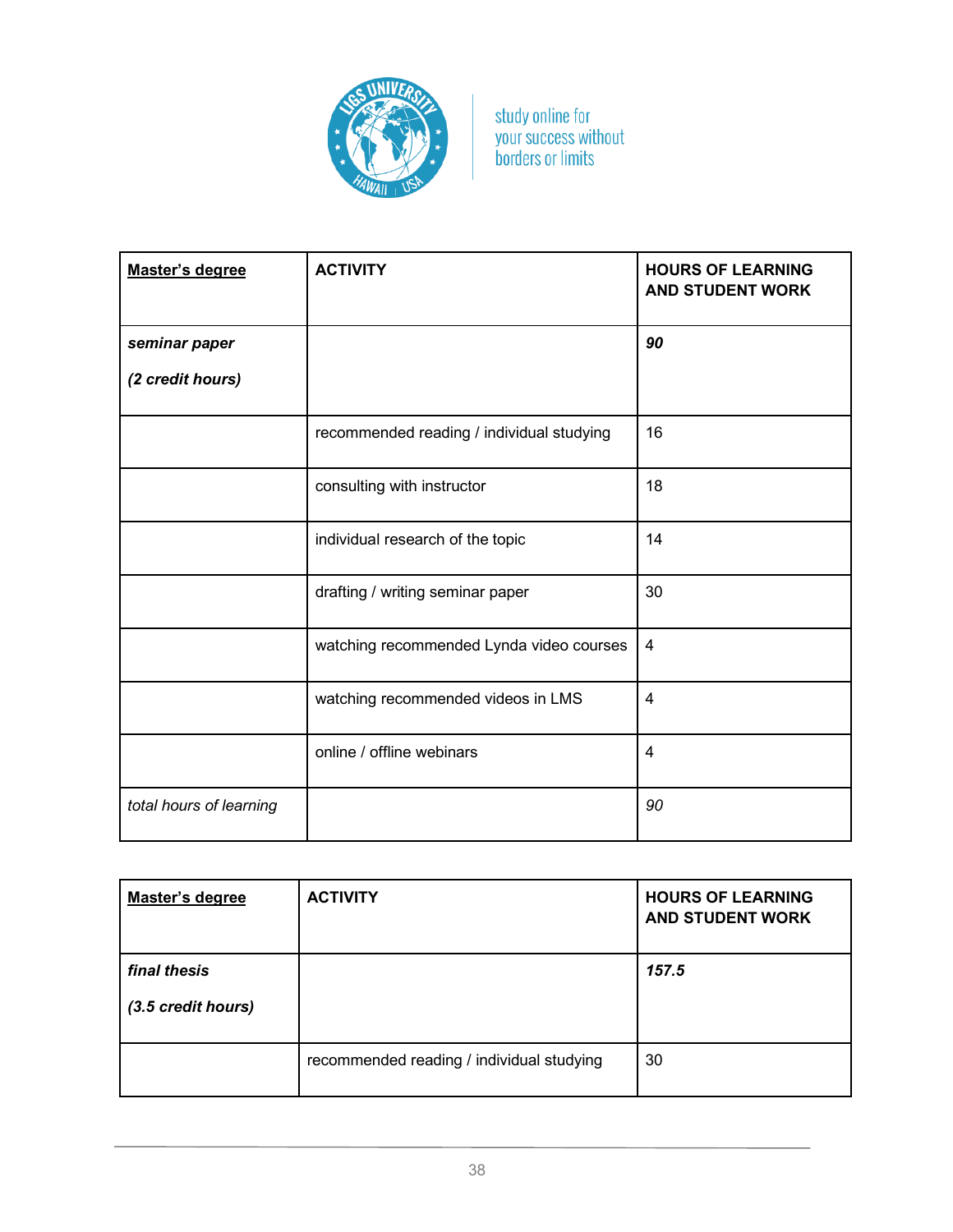

|                         | consulting with final thesis supervisor  | 30    |
|-------------------------|------------------------------------------|-------|
|                         | individual research of the topic         | 30    |
|                         | drafting / writing seminar paper         | 50    |
|                         | watching recommended Lynda video courses | 7.5   |
|                         | watching recommended videos in LMS       | 4     |
|                         | online / offline webinars                | 6     |
| total hours of learning |                                          | 157.5 |

## **DBA and Ph.D. programs**

| Doctoral degree  | <b>ACTIVITY</b>                           | <b>HOURS OF LEARNING</b><br><b>AND STUDENT WORK</b> |
|------------------|-------------------------------------------|-----------------------------------------------------|
| seminar paper    |                                           | 180                                                 |
| (4 credit hours) |                                           |                                                     |
|                  | recommended reading / individual studying | 36                                                  |
|                  | consulting with instructor                | 32                                                  |
|                  | individual research of the topic          | 38                                                  |
|                  | drafting / writing seminar paper          | 50                                                  |
|                  | watching recommended Lynda video courses  | 8                                                   |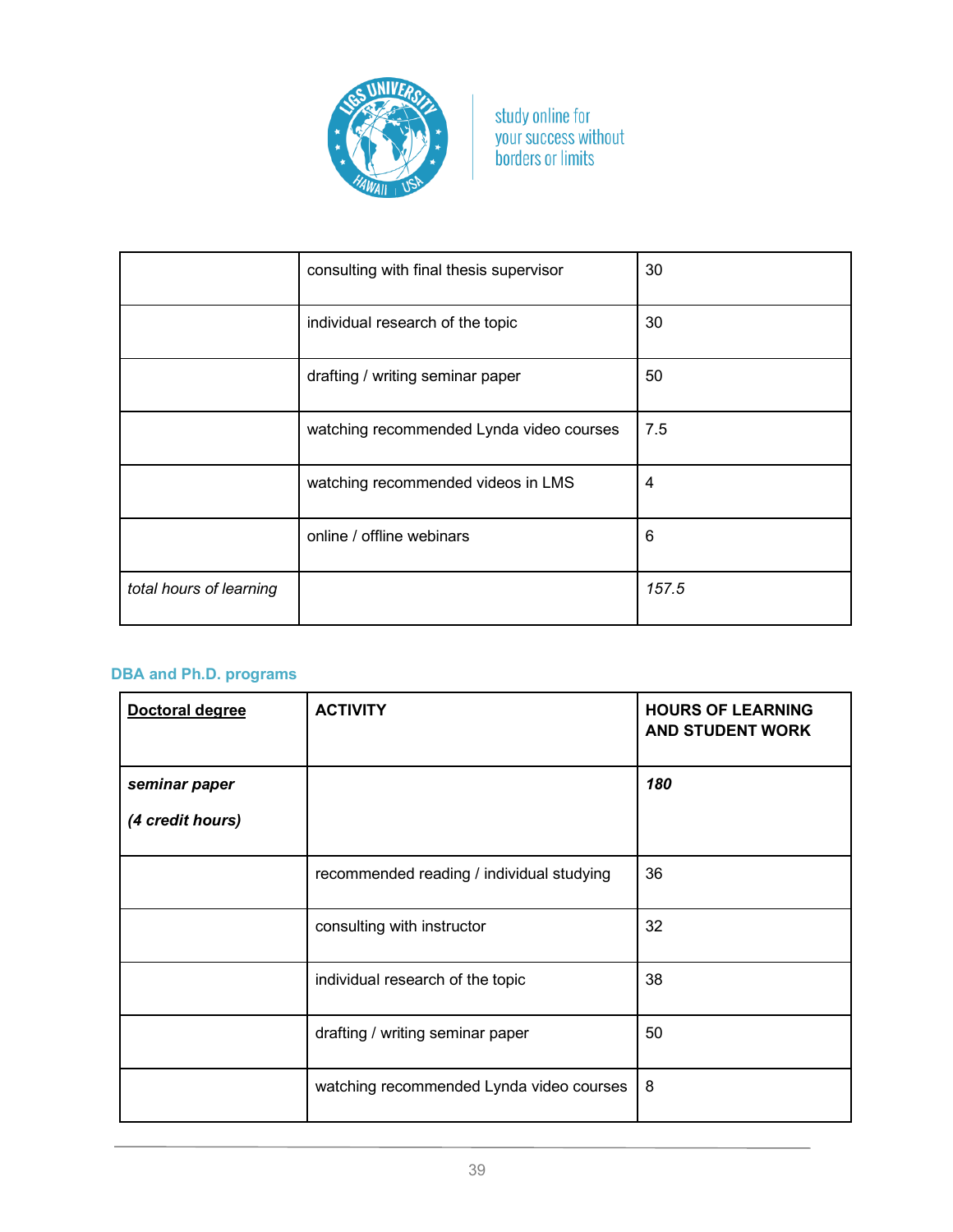

|                         | watching recommended videos in LMS | 8   |
|-------------------------|------------------------------------|-----|
|                         | online / offline webinars          | 8   |
| total hours of learning |                                    | 180 |

| <b>Doctoral degree</b>                        | <b>ACTIVITY</b>                           | <b>HOURS OF LEARNING</b><br><b>AND STUDENT WORK</b> |
|-----------------------------------------------|-------------------------------------------|-----------------------------------------------------|
| research module<br>course<br>(5 credit hours) |                                           | 225                                                 |
|                                               | recommended reading / individual studying | 67                                                  |
|                                               | consulting with instructor                | 67                                                  |
|                                               | individual research of the topic          | 67                                                  |
|                                               | watching recommended Lynda video courses  | 8                                                   |
|                                               | watching recommended videos in LMS        | 8                                                   |
|                                               | online / offline webinars                 | 8                                                   |
| total hours of learning                       |                                           | 225                                                 |

| <b>ACTIVITY</b> | <b>HOURS OF LEARNING</b> |
|-----------------|--------------------------|
| Doctoral degree | <b>AND STUDENT WORK</b>  |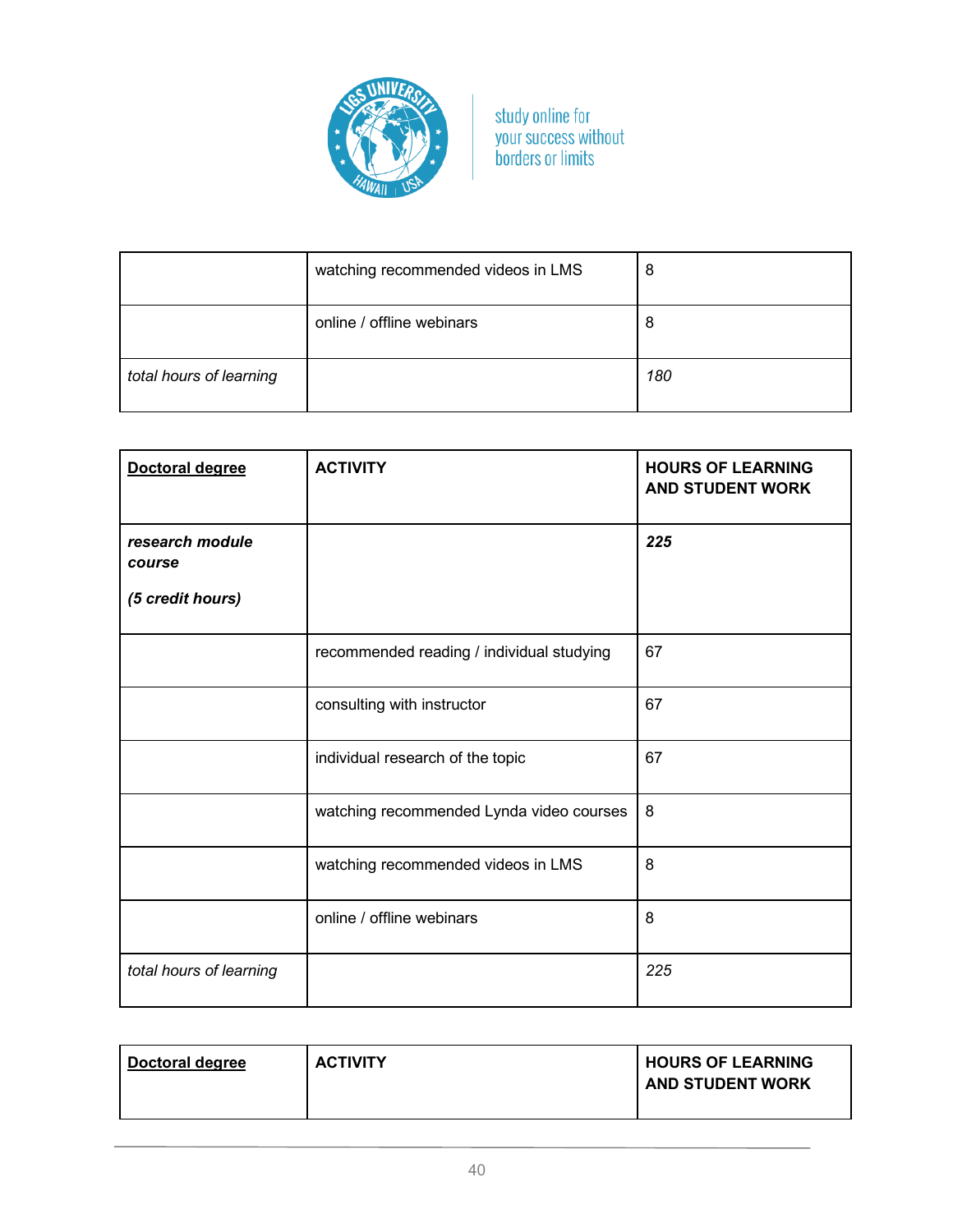

| dissertation thesis                            |                                           | 450            |
|------------------------------------------------|-------------------------------------------|----------------|
| (10 credit hours)                              |                                           |                |
|                                                | recommended reading / individual studying | 90             |
|                                                | consulting with dissertation supervisor   | 90             |
|                                                | individual research of the topic          | 90             |
|                                                | drafting / writing seminar paper          | 150            |
|                                                | watching recommended Lynda video courses  | 10             |
|                                                | watching recommended videos in LMS        | $6\phantom{1}$ |
|                                                | online / offline webinars                 | 14             |
| total hours of learning                        |                                           | 450            |
|                                                |                                           |                |
| dissertation thesis<br>defense (1 credit hour) |                                           | 45             |
|                                                | preparation of presentation for defense   | 43             |
|                                                | defense                                   | $\overline{2}$ |
| total hours                                    |                                           | 45             |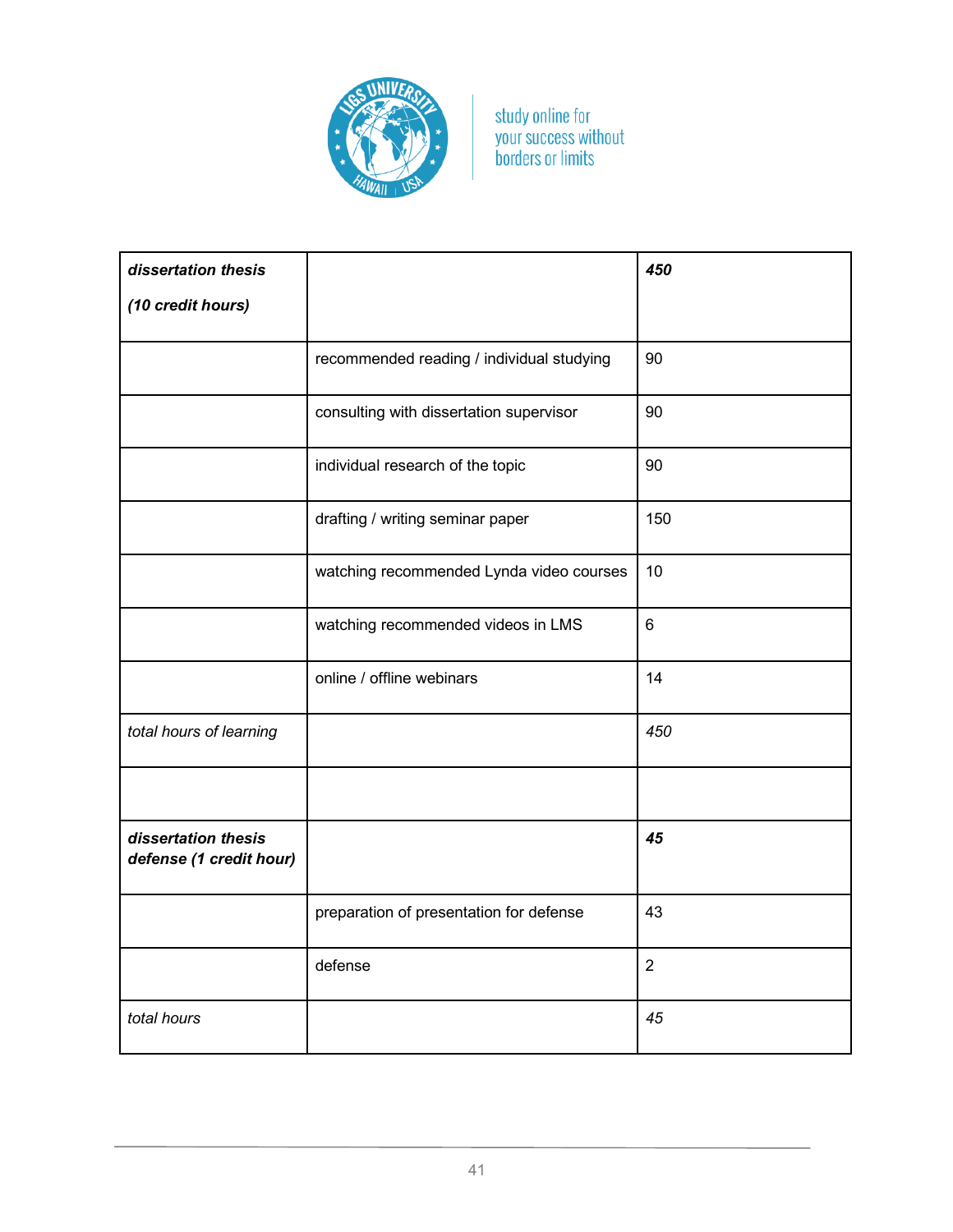

The total amount of credit hours earned for completing compulsory study activities within the program is lower than the amount of credit hours required for successful graduation. The remaining credit hours are earned by completing **additional study activities** in a structure as chosen by a student (please see the table below).

| Active participation on the discussion board (a forum post of<br>at least 100 words)                                                    | $0.1$ credit |
|-----------------------------------------------------------------------------------------------------------------------------------------|--------------|
| Online attendance of a webinar at LIGS University (presence<br>on at least 70% of the total time of the webinar)                        | $0.5$ credit |
| English language study trip to Hawaii                                                                                                   | 1 credit     |
| Publication of an article related to chosen field of study in a<br>journal or online media (a new publication of at least 750<br>words) | $0.5$ credit |
| Publication of a book                                                                                                                   | 1 credit     |
| Active participation in a national or international conference                                                                          | 1 credit     |

Credit hours are recorded in the Student Electronic Records in the LMS upon completion of a particular study activity (no later than in 5 days).

Credit hours per each activity can be awarded only if the formal criteria are met, and it is subject to approval by the Study Department of LIGS University.

## **Transfer of Credit**

LIGS University welcomes transfer students and seeks to maximize the award of legitimate transfer credit. Credit is awarded for earned graduate-level courses and learning events originating from accredited, approved or authorized institutions of higher education or learning providers.

Transfer credit is evaluated on a case-by-case basis and is accepted by LIGS University in its sole discretion. Income transfer requests must be accompanied by official documentation and are reviewed by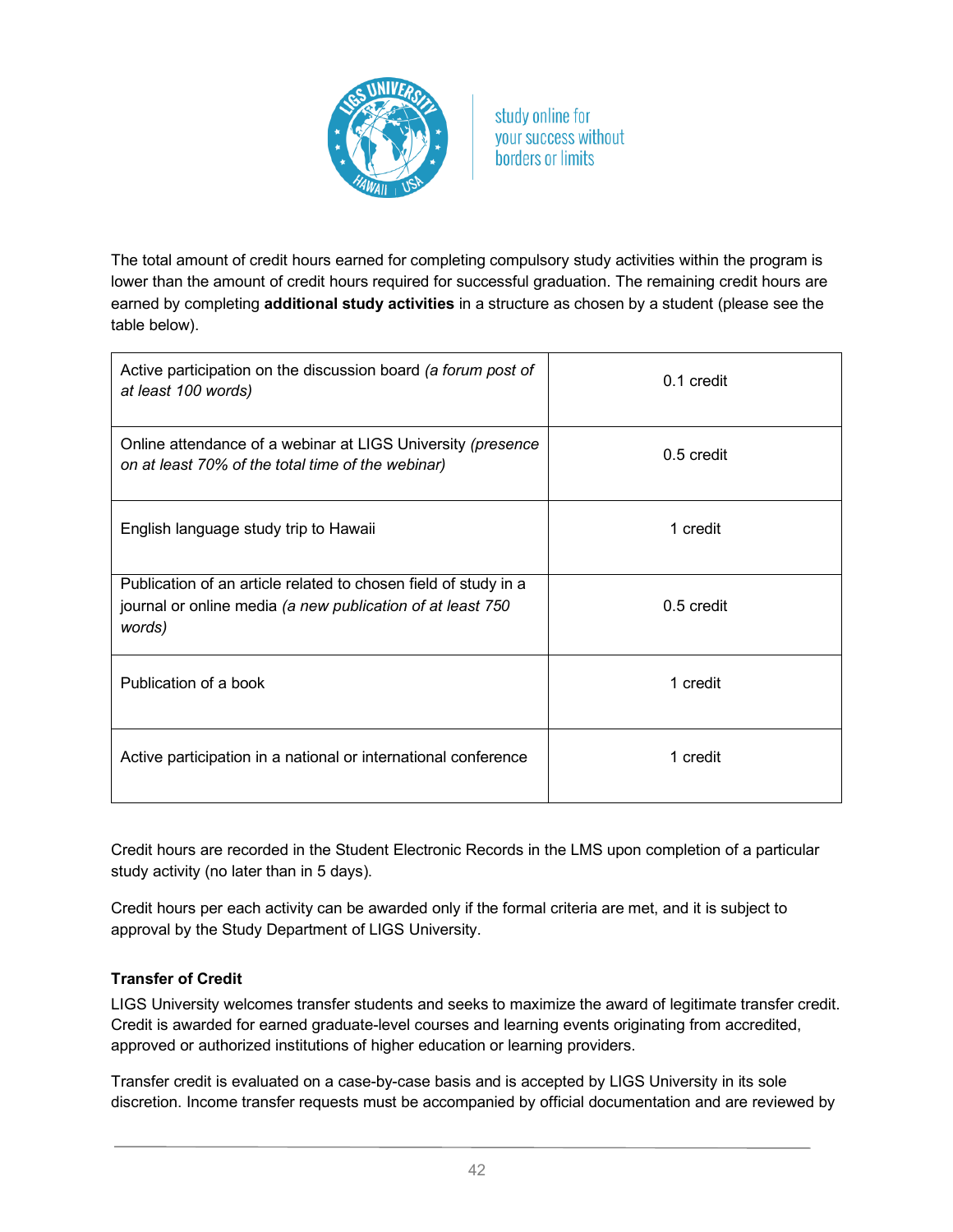

LIGS University admissions specialists and approved by LIGS University Academic Dean to determine transfer awards.

Students who wish to earn transfer credit at LIGS University should contact their admissions advisor in order to confirm a transfer credit award prior to entering an enrollment agreement with LIGS University.

The LIGS University credit award shows the number and application of credits awarded. Credits may be applied either directly to LIGS University degree requirements or as elective credit.

Prospective transfer students should contact an admissions advisor to learn more about possible transfer of credit for their specific case.

#### **General Criteria for Transfer Credit**

- 1. LIGS University does not guarantee transfer of any credit until a student is accepted into a degree program.
- 2. LIGS University accepts transfer credit from both US and international institutions of higher education.
- 3. Official transcript of records in a language known to the admissions advisors is required to determine the transferability of credit.
- 4. Generally, the course needs to be on at least graduate level for graduate transfer credits.
- 5. All transfer credits are granted on an individual basis. Experienced admissions specialists at LIGS University assess the transferability of credit based on official records, including official transcripts. Additional evidence of learning may be required to determine a specific transfer award. Additional records may include course syllabi, evidence of course content, official catalogs or statements of approval from relevant authorizing or accrediting agencies.
- 6. All transfer credits need to be finally approved by the Academic Dean.
- 7. The maximum number of transfer credits is 50% of credit hours required for the degree program in question.
- 8. It may be determined that some courses are not eligible for transfer of credit.
- 9. In case a decision is made that the applicant can't be granted any credit for the courses taken at other institutions, the applicant is required to provide admissions advisor with transcript of records from undergraduate or degree-equivalent program of study, and will be accepted into the degree program based on the information provided.

## **Outgoing Transfer**

LIGS University does not guarantee transferability of credits earned at LIGS University to other educational institutions. Students should contact admissions advisors of any institution where they wish to transfer to determine if the institutions is willing to accept credits earned at LIGS University before enrolling in that institution.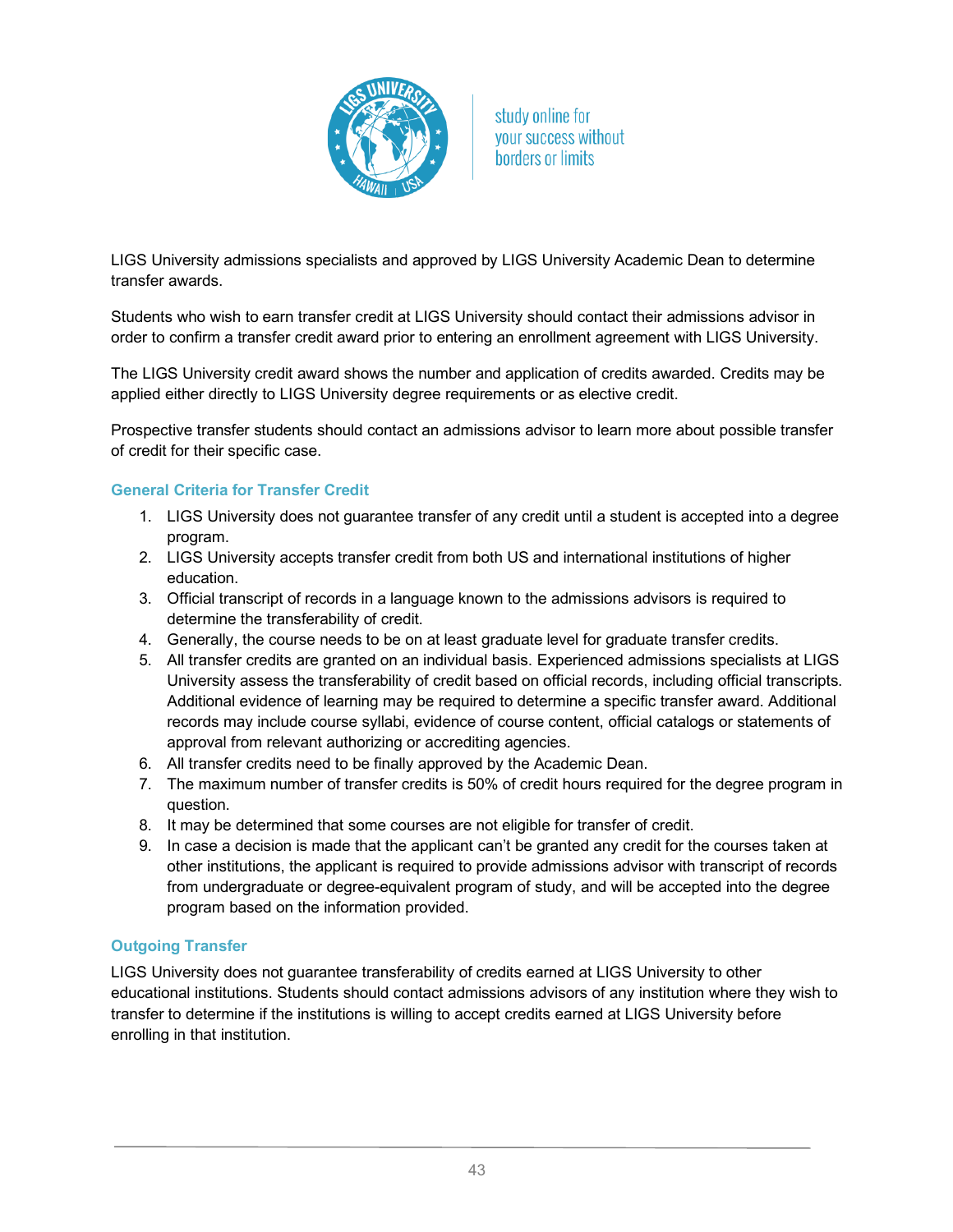

## **Articulation Agreements**

From time to time LIGS University may enter articulation agreements with partner institutions to define and determine standards and processes for degree completion. Those agreements indicate the nature and volume of credit transfers and supersede this policy.

## **English language study trip to Hawaii**

An optional part of your Interactive Online studies on LIGS University is a 3-week educational program in Hawaii organized by our partner institution Intercultural Communications College (ICC).

If English is not your mother tongue there is always a possibility to improve it and become even better at it. Programs offered include "English for Business" classes taught on Upper-Intermediate level or "English for Communication" course which is held on 5 different levels.

Tuition and fees:

1. "only English" package: the package includes 3-weeks of English language courses (16 hours per week), \$120 registration fee (non-refundable) total price: \$950 / person

2. "more than English" package: the package includes 3-weeks of English language courses (16 hours per week), \$120 registration fee (non-refundable), airport pick up, \$160 accommodation placement fee (nonrefundable), accommodation in Island Colony Suites for 3-weeks. total price: \$2,900 / person (In case of the same program schedule as stated above for 2 people sharing an apartment the price is \$2,050 / person).

Tuition fee of the language program does not include: telecommunication and internet access charges, US visa charges, travelling costs to the USA, insurance costs, boarding, facultative trips, study materials fee, \$25 "English only" deposit (refundable).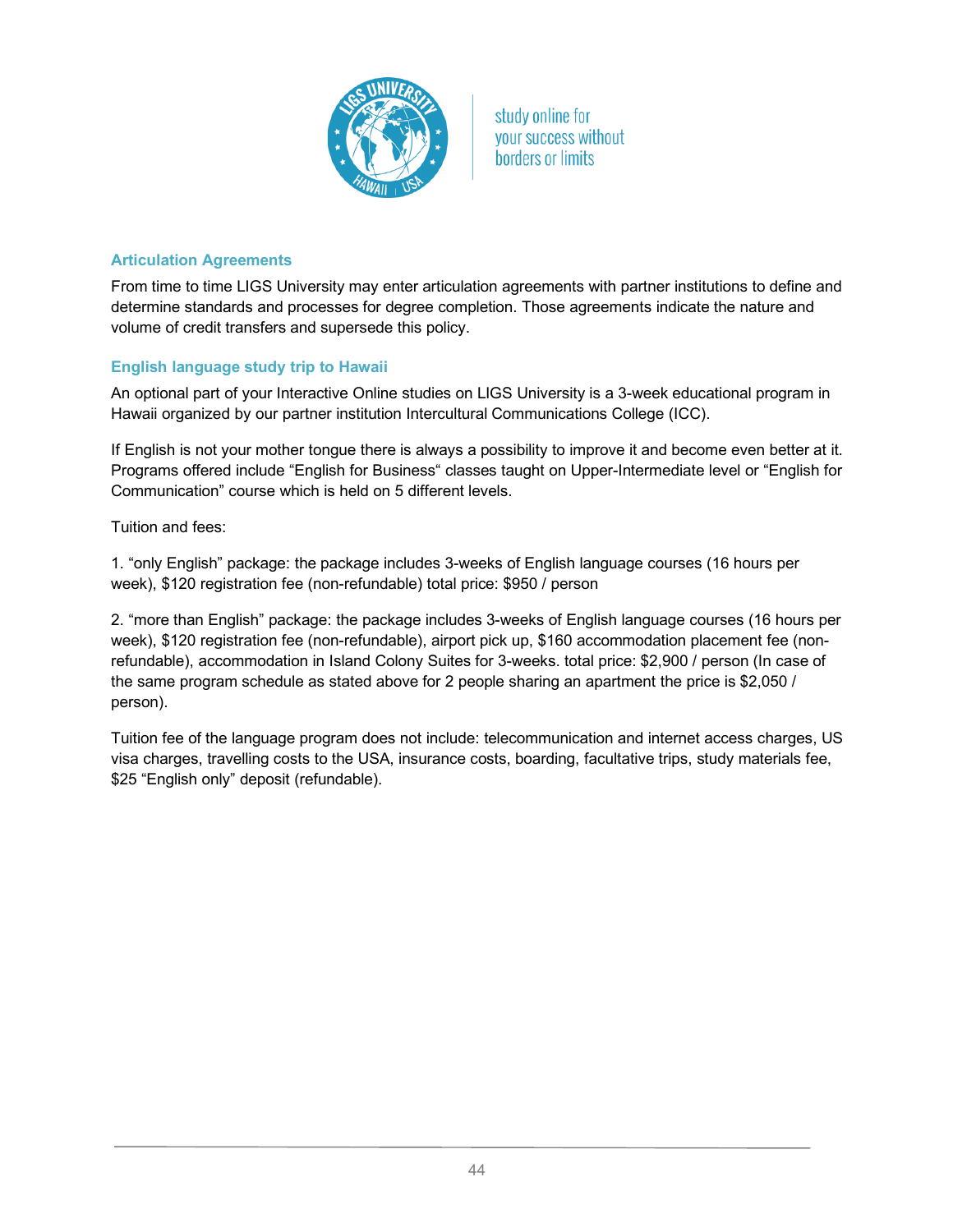

## **Time Limitations**

LIGS Masters degree programs are designed to take approximately 2 years. Learners may expect the Doctoral degrees to take 3 years.

For those learners who need more time, or who find their life or work circumstance shifting as they pursue a degree, LIGS remains flexible. To accommodate learners from all walks of life, LIGS enables learners to put the program on hold or to prolong the standard duration of a program to 200%. In individual cases the students may be granted exceptional prolongation of the overall length of a degree program surpassing 200% of the standard length.

## **Student Records**

All learner records are held in strictest confidence. Learners may inspect their records at any time. Learners may request copies of their former school records if needed.

Learner consent is required for the release of all records to outside parties, except for government, regulatory, and accreditation agencies operating under legal charter. For the purpose of records release, a signature is required, either on a release request, or on a blanket records release form, which may also permit digital requests.

## **Transcripts**

Upon written request by the learner to the Study department, LIGS University will provide transcripts.

## **Academic Integrity**

Integrity is the bond that holds the learning community together. LIGS University will tolerate no breach of its academic honor code.

A learner enrolled at LIGS University affirms a willingness to maintain the very highest level of academic integrity. Any instance of cheating, plagiarism, "outsourcing" project or assignment work, misrepresentation of the learner's identity, or attempt to circumvent the integrity of LIGS's academic and procedural processes will subject the learner to immediate expulsion.

Expulsion cases will be personally reviewed by LIGS's President, or by a Review Committee duly constructed by the President. A decision to expel will be taken immediately upon finding of a breach of academic integrity, and will result in the learner's loss of standing with LIGS University, without recourse for financial or academic redress.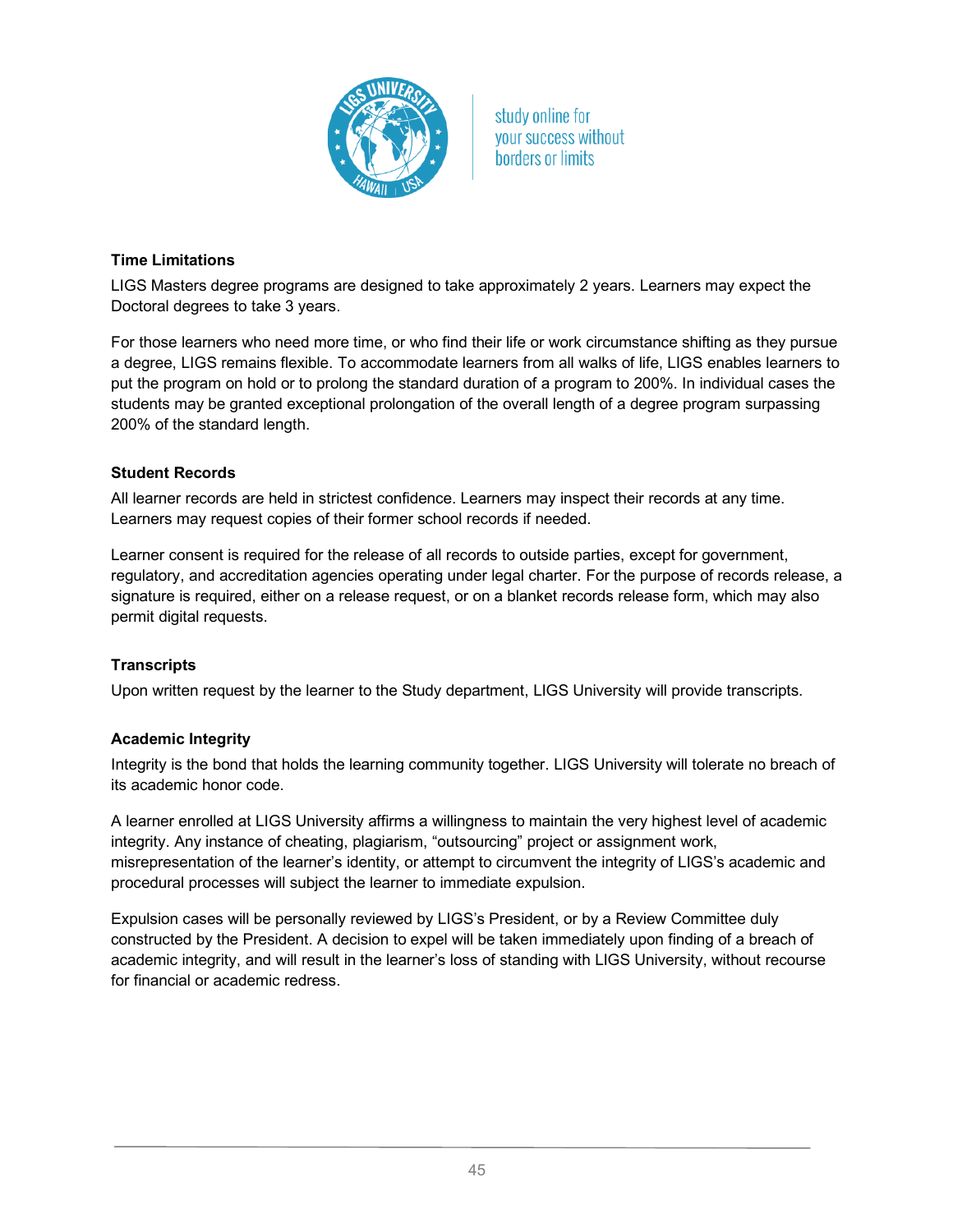

#### **Academic Freedom Policy**

LIGS University affirms that those in its community, including students, faculty, staff, administrators and members of its Governing Board, are free to share their convictions and responsible conclusions with their colleagues and students in their teaching and writing.

LIGS University endorses the spirit and content of the American Association of University Professors' (AAUP) Statement on Academic Freedom (1940).

*"Teachers are entitled to full freedom in research and in the publication of the results, subject to the adequate performance of their other academic duties; but research for pecuniary return should be based upon an understanding with the authorities of the institution.*

*Teachers are entitled to freedom in the classroom in discussing their subject, but they should be careful not to introduce into their teaching controversial matter which has no relation to their subject.4 Limitations of academic freedom because of religious or other aims of the institution should be clearly stated in writing at the time of the appointment.5*

*College and university teachers are citizens, members of a learned profession, and officers of an educational institution. When they speak or write as citizens, they should be free from institutional censorship or discipline, but their special position in the community imposes special obligations. As scholars and educational officers, they should remember that the public may judge their profession and their institution by their utterances. Hence they should at all times be accurate, should exercise appropriate restraint, should show respect for the opinions of others, and should make every effort to indicate that they are not speaking for the institution*."

#### **Application to Non-Faculty Members of the LIGS University Community:**

The spirit and content of the AAUP Statement on Academic Freedom applies to all members of the LIGS University community: students, faculty, staff, administrators and members of the Governing Board.

#### **In Case of Perceived Violation**

Members of the LIGS University community to perceive that their rights to Academic Freedom have been violated may initiate a formal complaint via the Academic Dean and may expect the matter to be resolved within 45 days.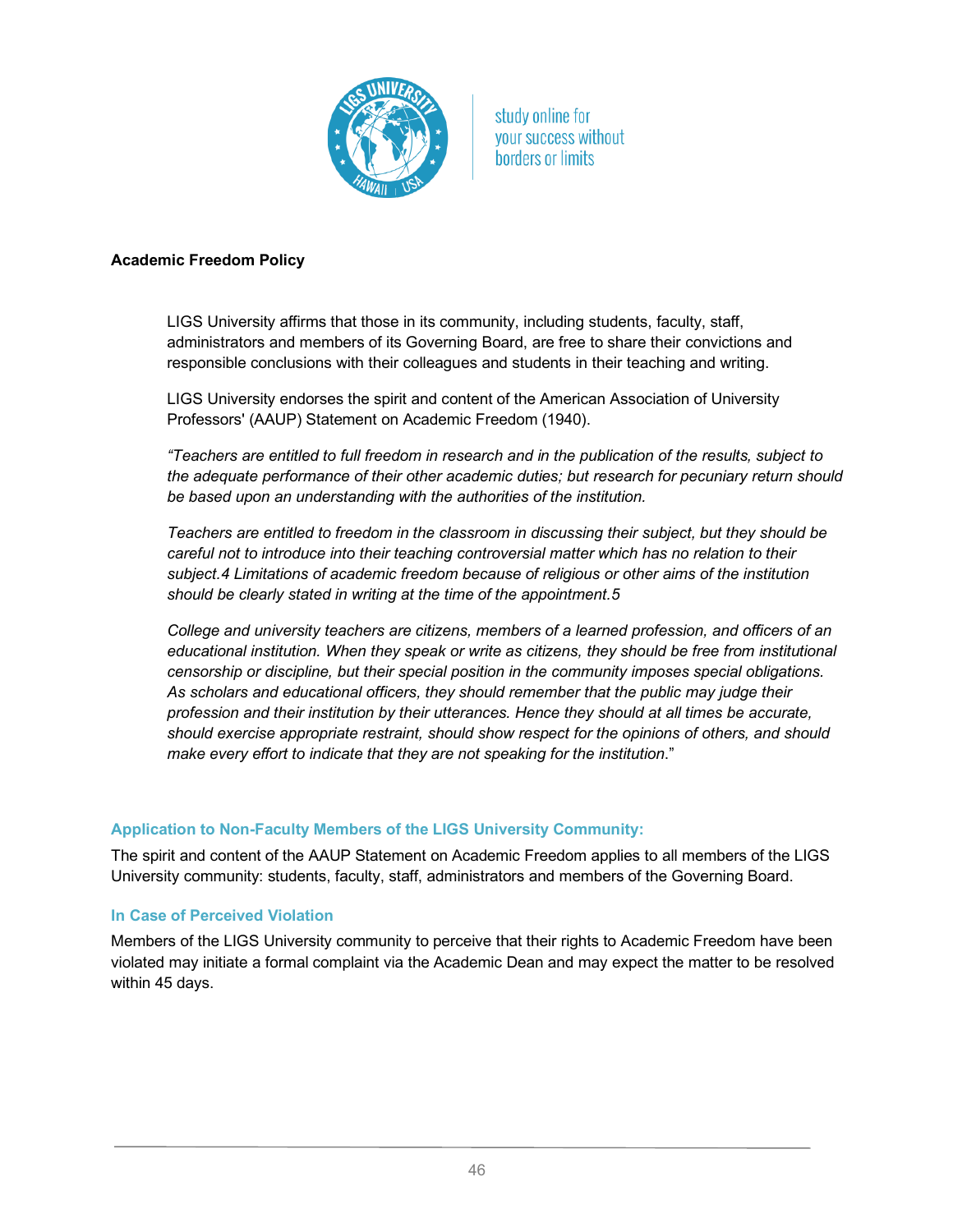

## **Grading Policies**

Seminar papers and final / dissertation theses are evaluated and graded according to the grading scale stated hereunder:

- A / Excellent
- B / Good average
- C / Satisfactory average
- D / Acceptable but under the standard level

#### F / Not approved

Lecturer's short verbal comment supports the grading of seminar papers and final / dissertation theses.

Tests in master's degree programs are graded according to points achieved as follows:

- 1. 70% = "passed"
- 2. less than 70% = "not passed"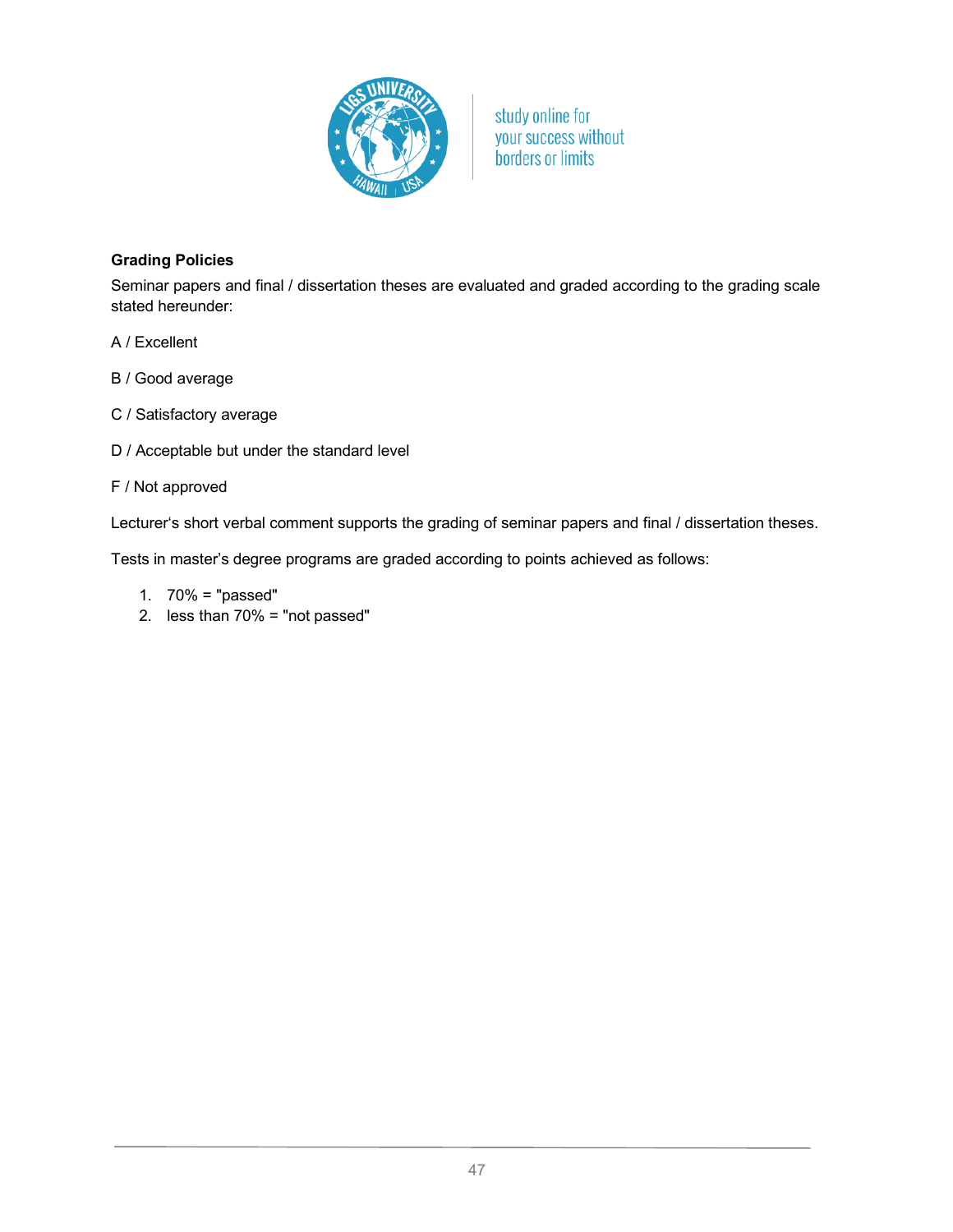

# **Financial Policies**

LIGS University publishes a schedule of tuition and fees at its Web site. LIGS tuition and fees may change without notice upon approval of LIGS's Board of Trustees.

Tuition and Fees Adopted for the 2019 Year:

**Program Tuition** Graduate: Masters \$8,900 (total tuition)

Graduate: Doctoral \$13,900 (total tuition)

## **Fees:**

Application Fee: \$100 (non-refundable)

| Administrative fee for the first prolongation / interruption of studies                                                                                                        | \$0              |
|--------------------------------------------------------------------------------------------------------------------------------------------------------------------------------|------------------|
| Administrative fee for repeated prolongation / interruption of studies                                                                                                         | \$150            |
| Administrative fee for the fourth / fifth attempt of an e-test / quiz                                                                                                          | \$70 / 1 attempt |
| Administrative fee for extraordinary prolongation of studies after the<br>maximum length of studies at the request of the student and after the<br>approval by LIGS University | \$1,000          |
| Administrative fee for changing the Enrollment Agreement during studies at<br>the student's request (change of program, study language etc.)                                   | \$200            |
| Administrative fee for the change of 1-2 courses at the student's request                                                                                                      | \$0              |
| Administrative fee for the change of 3 or more courses upon written request<br>of the student                                                                                  | \$100            |
| Administrative fee for changing the schedule of installments upon written<br>request of the student                                                                            | \$50             |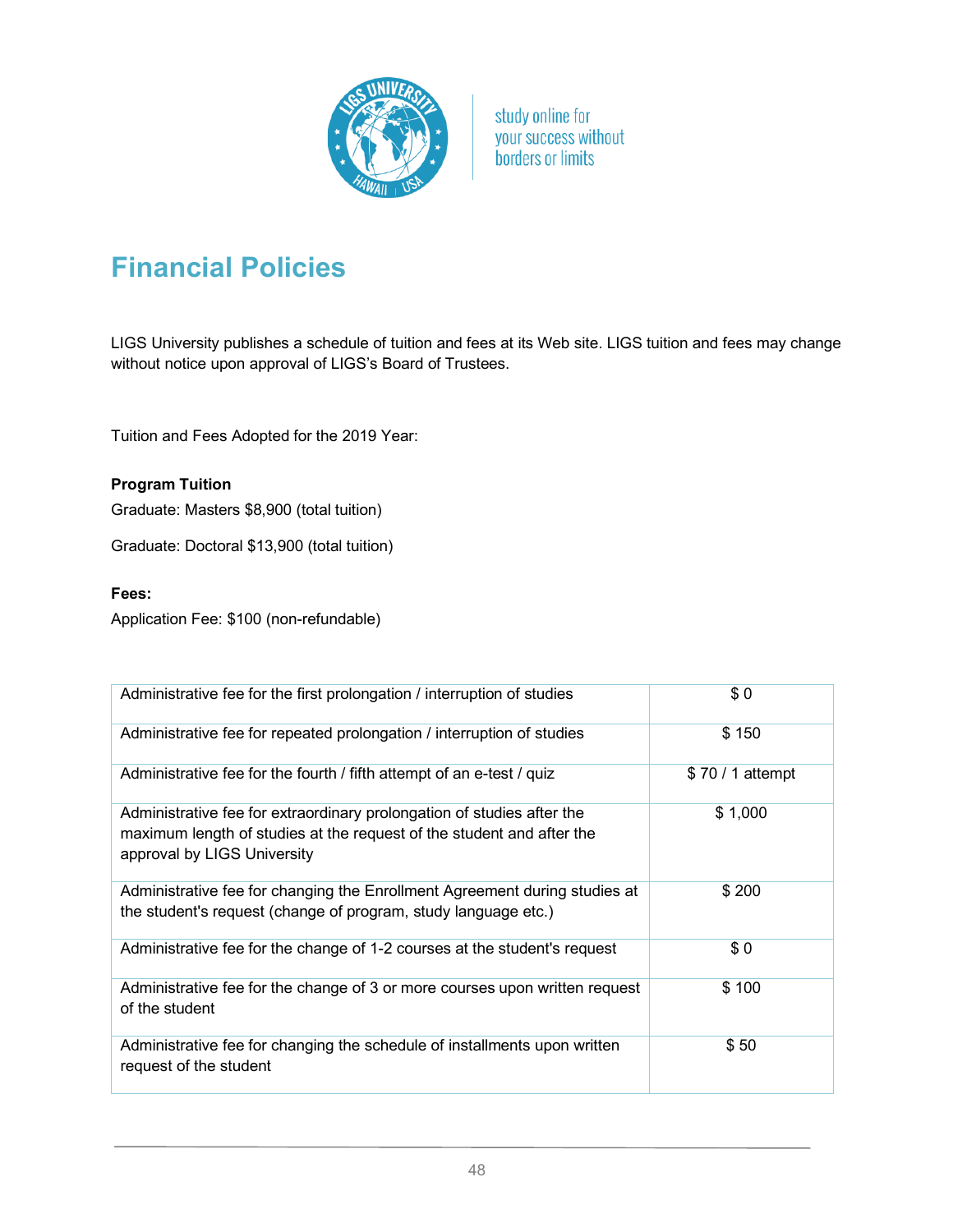

| Skype consultation with the Study Department                                                                                                                                         | \$0              |
|--------------------------------------------------------------------------------------------------------------------------------------------------------------------------------------|------------------|
| Initial consultation with doctoral supervisor                                                                                                                                        | \$0              |
| Skype consultation with a lecturer / doctoral supervisor upon written<br>request of the student                                                                                      | \$80 / per hour  |
| Administrative fee for changing the lecturer at the student's request                                                                                                                | \$0              |
| Administrative fee for the change of the supervisor of the final thesis upon<br>request of the student (the fee amount is determined according to the<br>completion of the work)     | $$0 - $40$       |
| Administrative fee for the change of the doctoral supervisor upon written<br>request of the student (the amount of the fee is determined according to the<br>progress of the thesis) | $$0 - $600$      |
| Studying an extra course above the standard study plan                                                                                                                               | \$500 / 1 course |
| Apostille a diploma (form of authentication)                                                                                                                                         | \$100            |
| Superlegalization of a diploma (form of authentication for countries outside<br>Hague Convention)                                                                                    | \$150            |

## **Payment Policies:**

All fees will be payable at the time service is rendered. Tuition for programs will be due upon enrollment following the agreed upon schedule of payments.

## **Financial Aid**

As a private institution, LIGS University has chosen not to affiliate with any public or private financial aid programs, including Federal, State, or local grants and loans.

## **Refund Policy**

Tuition refunds are granted on the following basis (Fees are nonrefundable):

If the Applicant / Student cancels or terminates the Enrollment Agreement and is not in default thereunder, all refunds will be made according to the following refund schedule. The Applicant / Student can cancel the agreement only in writing (including e-mail).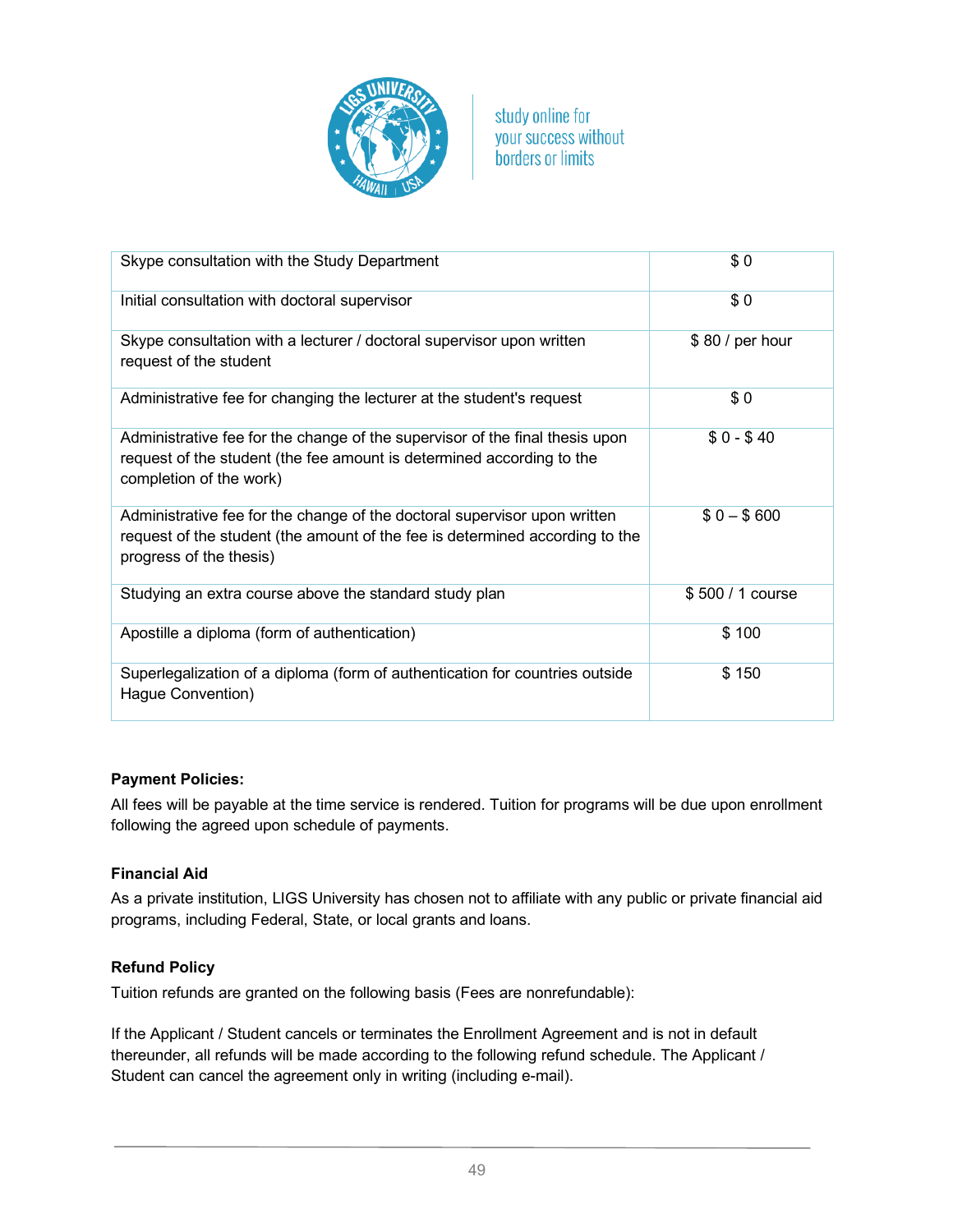

a) All refunds will be made within thirty (30) days of the first day of the month following the month when the notice of cancellation or termination has been given.

b) If the Applicant decides to cancel the agreement within three (3) business days after signing the Enrollment Agreement and making the initial payment, all tuition installments will be fully refunded (less the registration fee of \$100).

c) If the cancellation is made after the third (3) business day, but before 25% of the credit hours are completed by the student, and / or before the end of the 182. day of the Student's access to the Student Information System, the refund percentage is 50% of tuition installments paid (less the compensation for administrative expenses of \$500 for the MBA and MSc program; \$750 for Ph.D. and DBA program).

d) If the cancellation is made between the end of the first 25% and 50% of the credit hours completed by the student, and / or after the end of the 182. and before the end of the 365. day of the Student's access to the Student Information System, the refund percentage is 25% of tuition installments paid (less the compensation for administrative expenses of \$500 for the MBA and MSc program; \$750 for Ph.D. and DBA program).

e) If the cancellation is made after the first 50% of the credit hours are completed by the Student, and / or after the end of the 365. day of the Student's access to the Student Information System passes, the refund percentage is 0%.

The Student is aware of the fact that LIGS University does not participate in the Title IV. programs or programs of other federal or state financial assistance to students. The Student is responsible for reimbursement of the full amount of the tuition and fees charged by LIGS University.

LIGS University is entitled to terminate the Enrollment Agreement in the event that the Student fails to make timely payments of tuition or in the event that the Student materially violates any provisions of the Enrollment Agreement. Any such termination shall be in writing by LIGS University. The Student shall not be entitled to any tuition refund in whole or in part if the Enrollment Agreement is terminated by reason of the Student's material breach of any provisions of the Enrollment Agreement.

In case the course fee is not settled within the agreed period, LIGS University is entitled to charge interest on late payment of 0.05 % for each day and to limit access of the Student to the Student Information System and / or other components of the degree program until the due fee is settled.

## **Student Complaint and Grievance Policy**

In case of a student grievance concerning unfair treatment in course of their studies, the student needs to follow this procedure: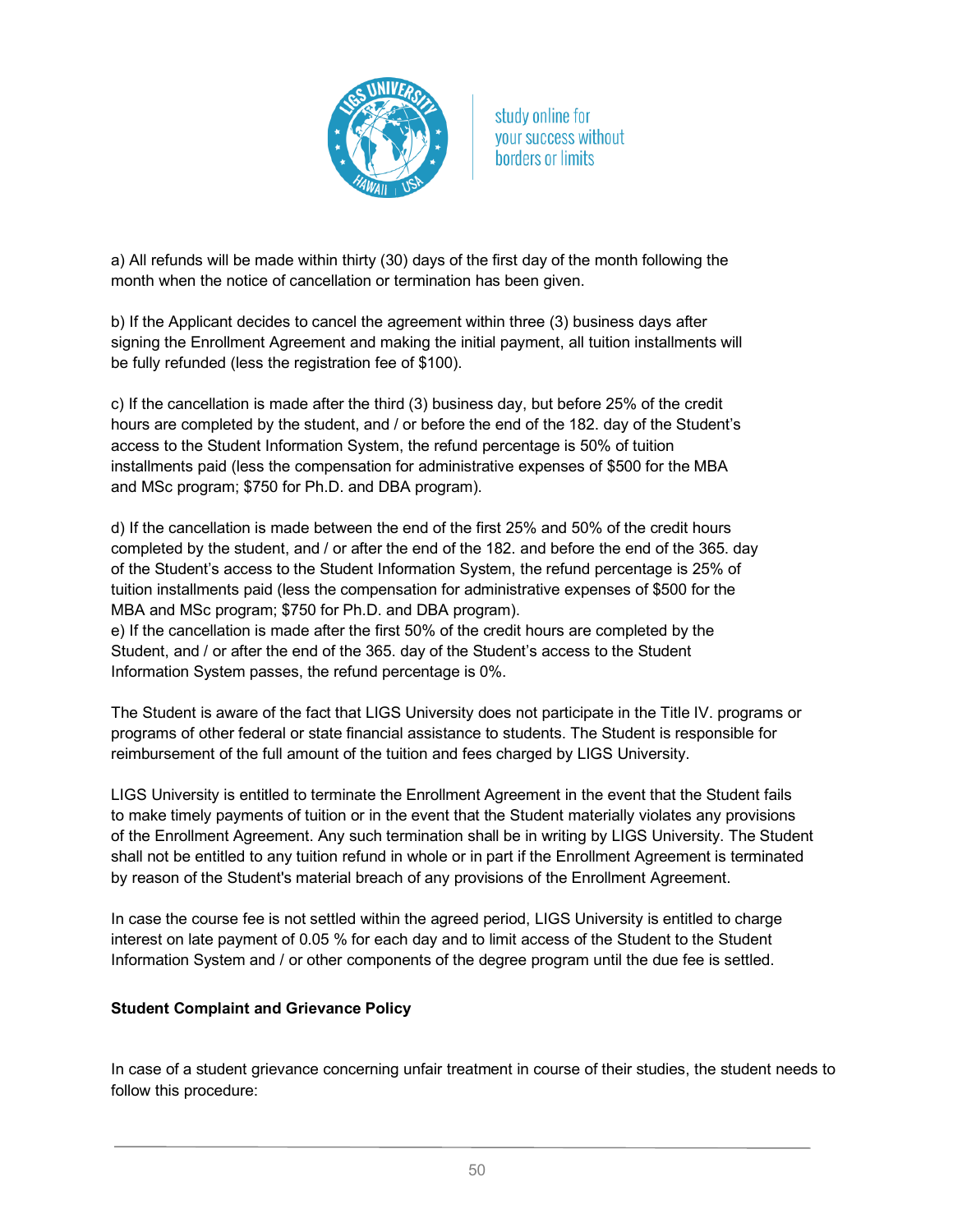

- 1. Before making a formal complaint pursuing the Student Complaint and Grievance Procedure, the student should at first make effort to discuss the issue with the individuals involved in the complaint.
- 2. Student should present the complaint for resolution in writing within 45 days of the incident prompting the complaint.
- 3. Faculty, administrators, and staff should respond promptly and address the issues and questions brought to their attention.
- 4. Student is also advised to contact the Student Services advisor to clarify the problem and consult the matter. The Student Services advisor may consult the matter with both parties but has no authority to determine the final resolution to the problem.
- 5. Should the effort to resolve the situation directly with the persons involved or a mediation of Student Services advisor be unsuccessful, the student should follow the steps of the formal complaint process as described below
- 6. The Student Services advisor may advance the written complaint about a faculty member, administrator or staff member to the appropriate LIGS University official.
- 7. At this stage, the written complaint needs to include information on the nature of the complaint and all supporting documentation.
- 8. The LIGS University official may attempt to mediate the dispute and seek an informal resolution satisfactory to all parties.
- 9. In case any of the parties is dissatisfied with the resolution proposed by the LIGS University official, the complaint is escalated to the LIGS University President, who may appoint a third party to hear both sides of the dispute and make a recommendation on the issue.
- 10. The LIGS University President will forward a decision in writing to the student within 45 days of receipt of the initial complaint.
- 11. The decision of LIGS University President taking into account the recommendation of the third party is final.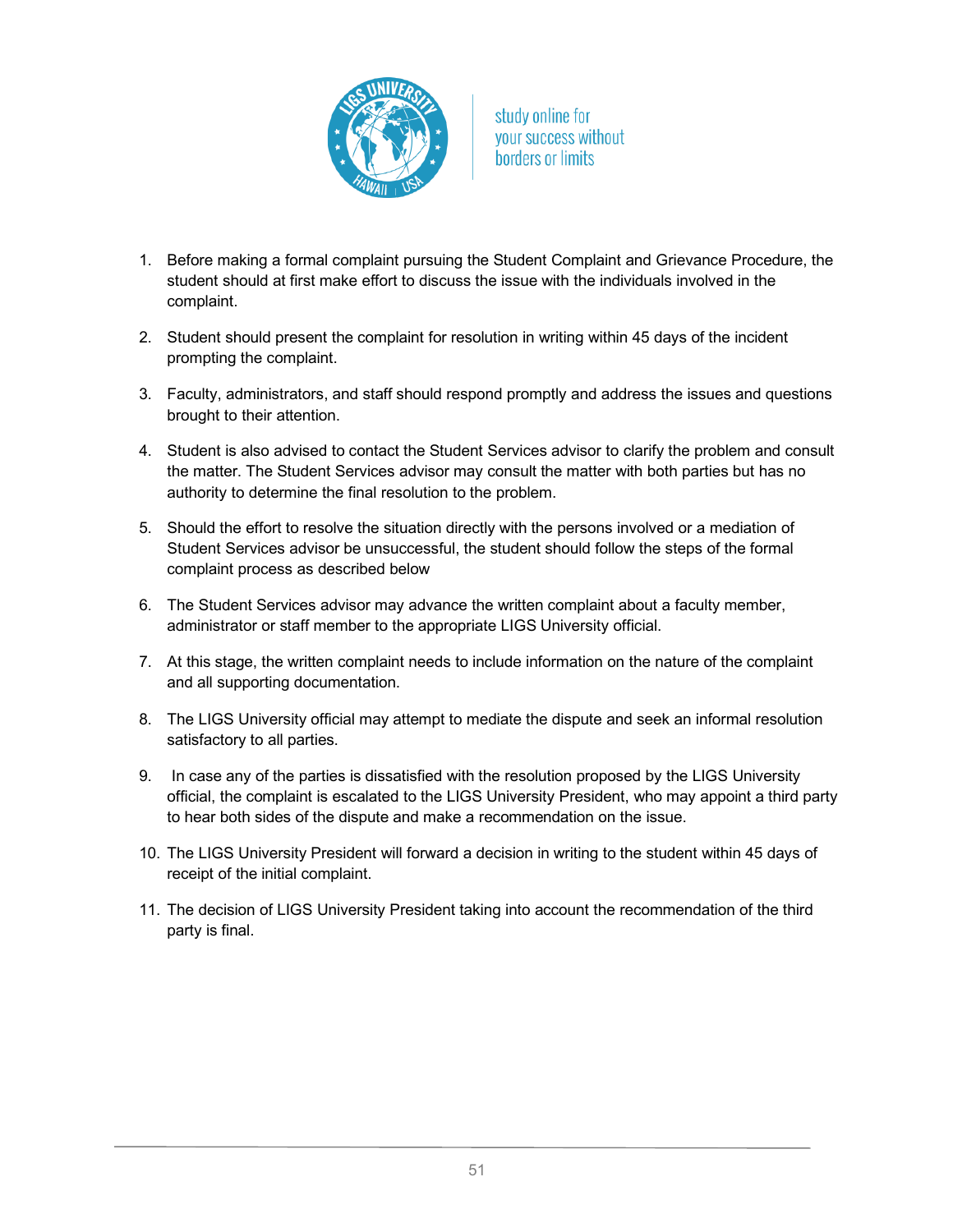

## **Student Services**

Student Services at LIGS University are designed to assist learners as they fulfill their LIGS Degree Completion Plans. As a comprehensive distance learning-based institution, we offer those services our learners most require.

Key LIGS University Student Services include:

## **Pre-Enrollment Academic Advising**

From a learner's initial contact, LIGS's staff will focus its attention on her or his course and credit hour needs. Each learner undertakes a pre-enrollment process designed to clearly establish a path to degree completion.

LIGS Evaluation & Application for Admission: LIGS learners are required to complete an Application Form as a condition of receiving a comprehensive LIGS evaluation of their transfer status and course or credit needs. This evaluation is based upon receipt of a learner's transcript record from all colleges and approved course providers, including professional training and college-equivalent courses.

Admissions specialists pay also close attention to financial situation of applicants and help them prepare an installment plan that suits their economic situation and does not put additional stress to students.

## **Online Course Enrollment**

Learners are able to conveniently enroll in LIGS University courses via the online enrollment facility provided in the LIGS University LMS right after the Enrollment Agreement is signed and the first installment of the tuition is paid.

## **In-Process Reminder and Information Service**

LIGS University learners receive automatic email updates and reminders during their enrollment periods. Learners are reminded of deadlines, key assignment and dates, and options available to them for completing course work. Students also get automatic emails with information about upcoming special events, webinars, or credit-earning opportunities

## **Online Community**

Via the LIGS University LMS, and within the context of individual LIGS courses, learners have the opportunity to interact with their peers worldwide. LIGS provides unedited discussion forums within the LMS, as well as faculty-monitored discussions.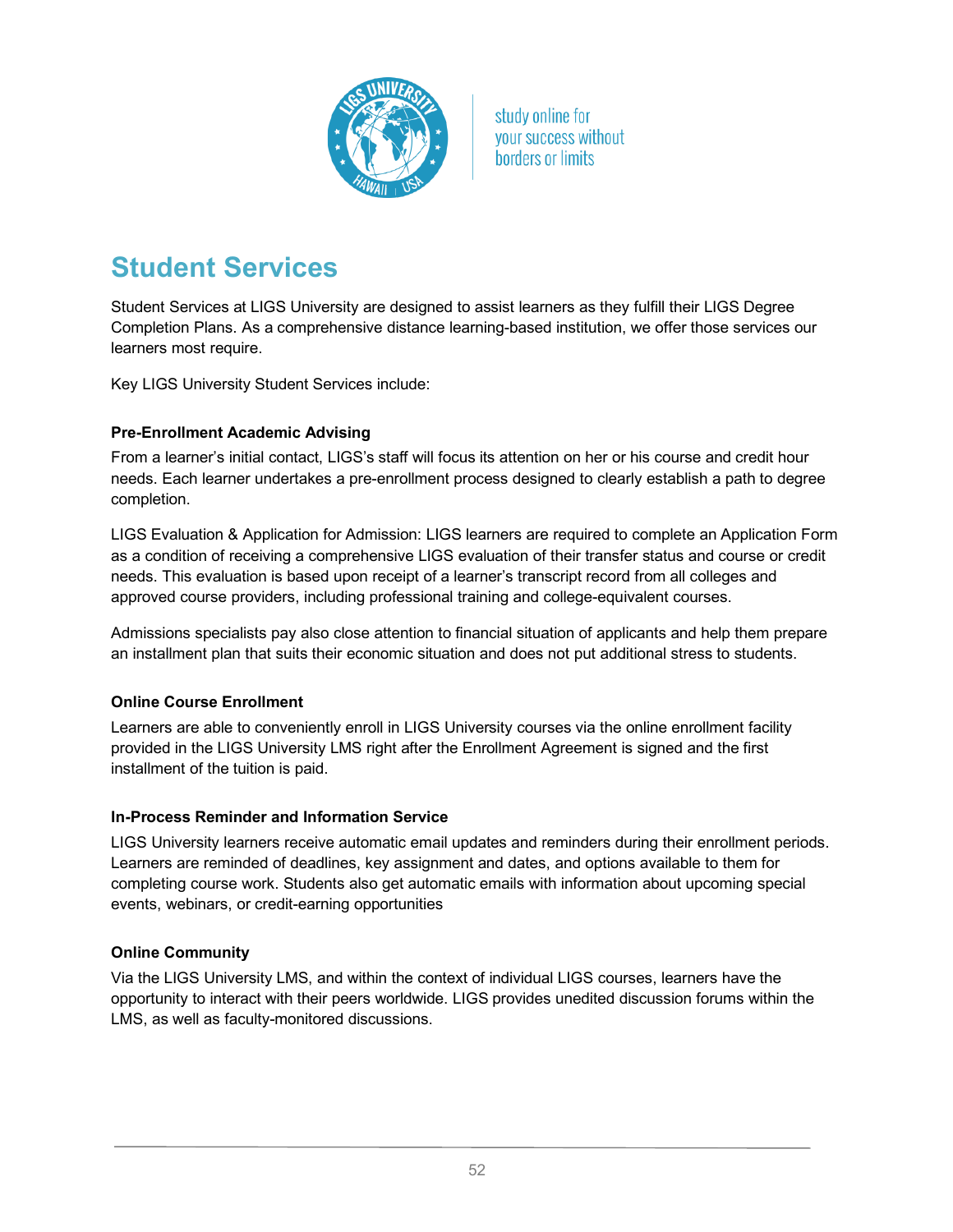

## **Reservations to Services and Charges**

LIGS University reserves the right to modify its tuition and fees; to add or withdraw members from its faculty and staff; to rearrange its programs from time to time as the dynamic environment dictates; and to withdraw subjects, courses, Degree Plans, approved Concentrations, and programs if enrollment falls below acceptable levels.

LIGS University reserves the right to permit or deny transfer credit, course substitutions, degree requirements substitutions at the discretion of its Chief Academic Officer, who will work in cooperative effort with the LIGS Faculty.

LIGS University degrees will be conferred only upon completion of both the minimum credit hours listed on the appropriate Degree Plan and the course content standards specified therein.

#### **Disability Strategy**

LIGS University welcomes disabled people. Our Policy on Equity and Inclusion makes sure that all learners have the same rights. The Leadership is responsible for supporting disabled learners and those with language support needs.

Should you require more information about the support that is available for students with disabilities, you can contact the Student Services. Upon enrollment, you should ensure that you make staff aware of any particular needs you have, and they can arrange for you to meet with mentor and the student support team to discuss these needs if necessary.

Support is arranged depending on your individual needs and the LIGS University's ability to provide it. If LIGS University cannot provide the support you require you will be given assistance to apply to another institution.

If LIGS University can provide the support you require then as it is your support you will be involved in regular discussions to talk about your support.

At the beginning of the program you will be asked to agree a Support Plan. This explains the types of support LIGS University will give you, the levels of that support and over what period.

You can ask for changes to be made to your Support Plan at any time.

Additional Support could include:

- Adjustments by your course mentors and tutors;
- Communication support;
- Provision of assistive equipment and technology (subject to availability);

Full support will be given according to needs of an individual, during the assessment and examinations.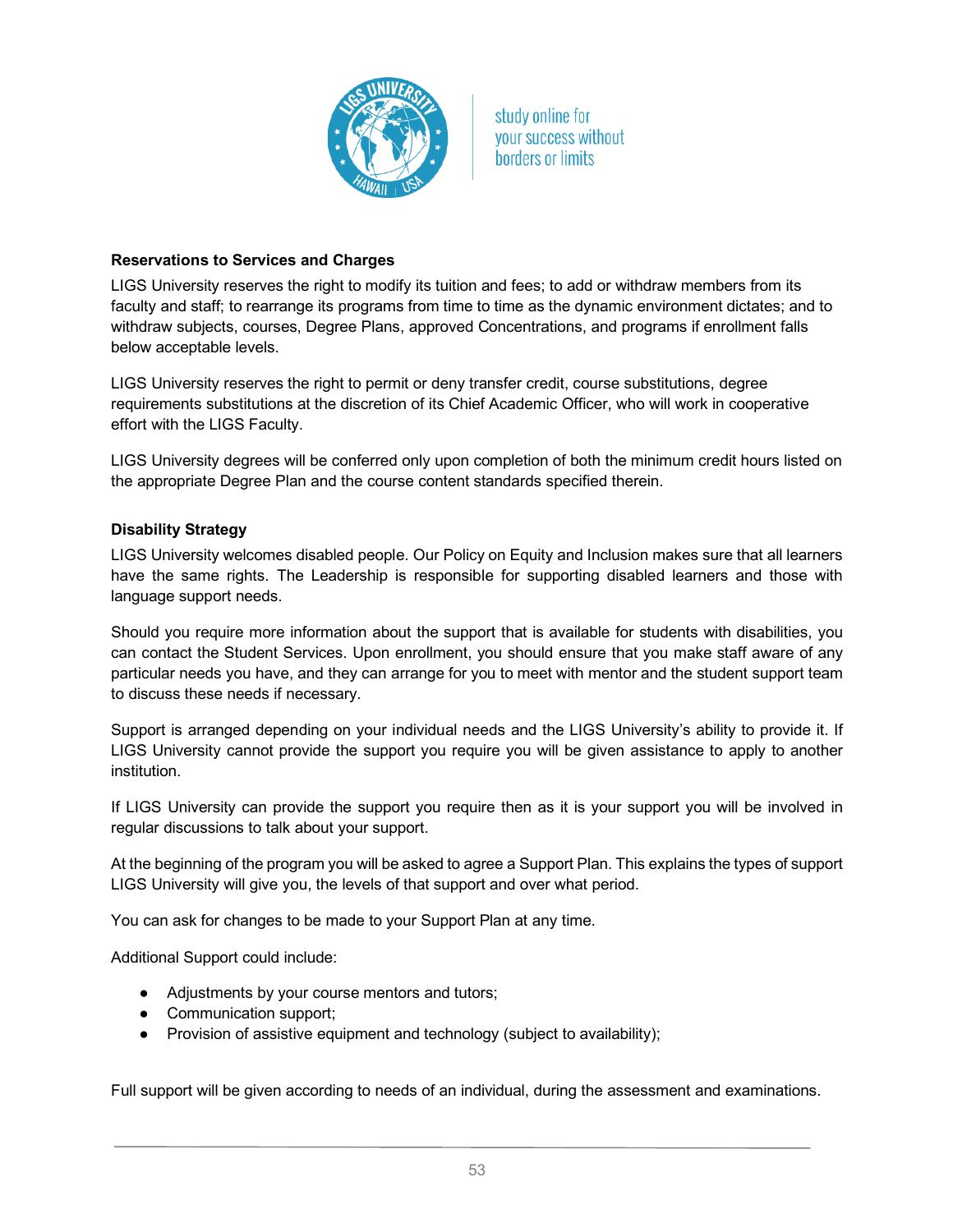

LIGS University is committed to supporting its students in any way it can, and maintains a close regard for students' welfare. The Student Services are the first point of call in all student welfare matters, and will be able to advise on a number of subjects or direct students to the correct agency where they can find help and assistance. Should students wish to speak with a counsellor at any time, they should contact the Student Services, who will be able to make arrangements for this.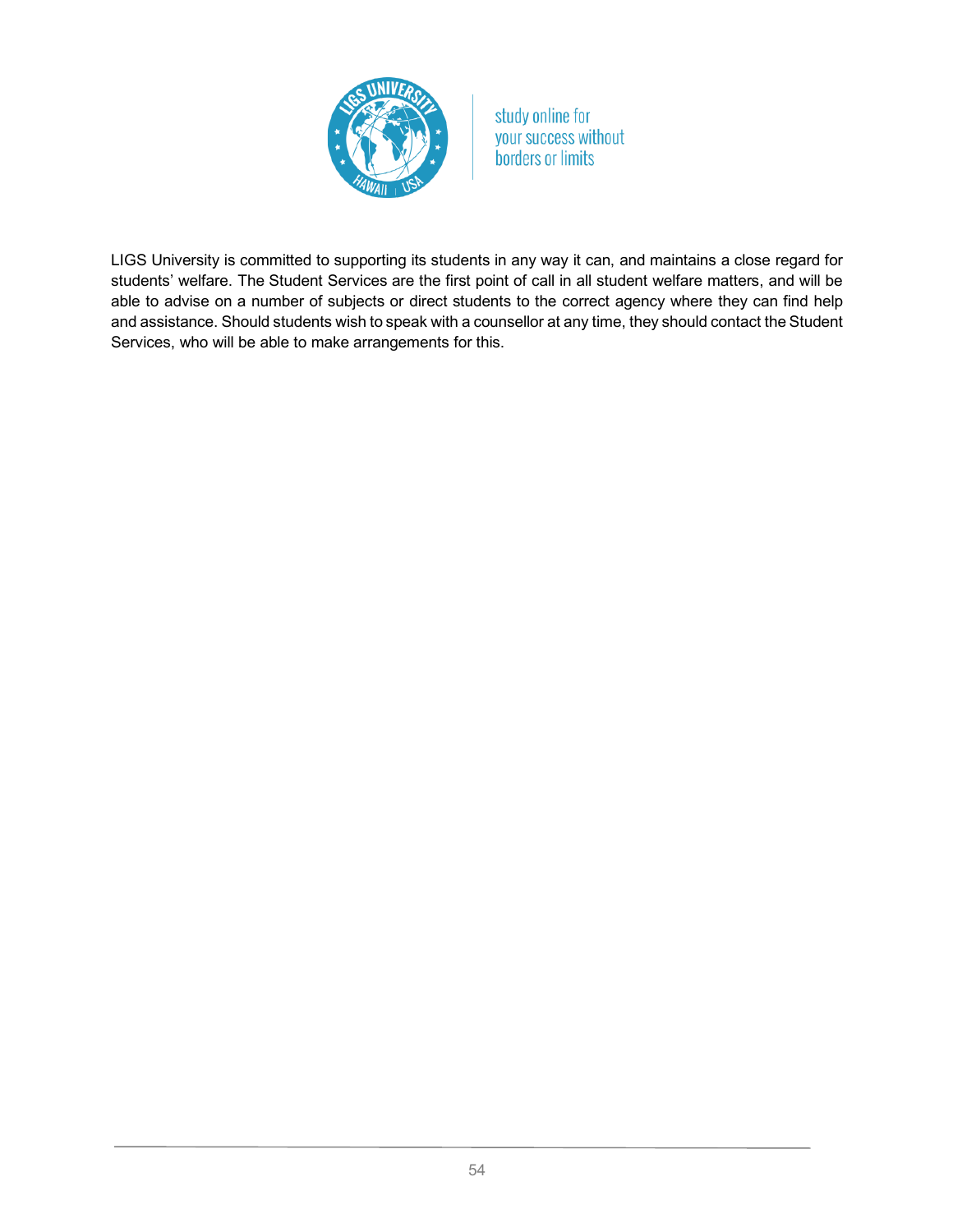

# **The LIGS Faculty**

LIGS University faculty members are experts in their subject fields. They are experienced professionals in the education and business environment who possess the academic credentials indicative of expert status.

You can expect that every LIGS faculty member you encounter will have an appropriate academic, professional, and instructional background to assist you on your learning path. In addition, every LIGS University faculty member receives training devoted to teaching effectively in the online environment of the LIGS University LMS.

LIGS University requires that faculty members possess credentials appropriate to the subject matter and the levels at which they will teach.

Generally, this means that all members of the LIGS Faculty:

- Will have attained at least the level of degree above that which they will be instructing
- Example: To teach in the Bachelors programs, Faculty members are expected to possess Masters degrees, Doctorates to teach graduate courses, etc.
- Will have studied the academic subject they are teaching or have a strong record of professional experience in the subject
- Will have earned their credentials from appropriately approved or accredited institutions, including those institutions accredited by national governments, provincial or state governments, or by recognized, independent accreditation bodies.

We strongly support the notion that Faculty members should have solid work experience in the subject area taught. Where applicable, we require that faculty possess not less than five years' documented experience in the subject area.

In addition, we recognize the value of experience and achievement as preparation for excellence in instruction. Therefore, we reserve the right to permit individuals highly qualified by life and work experience to instruct courses in which that life and work experience acts as an appropriate substitute for academic preparation. These exceptions are made on a case-by-case basis.

## **Faculty Training**

We believe it is important that members of the LIGS Faculty have sufficient training to share their expertise in the unique LIGS environment. We provide special training in instruction using the tools in the LIGS University LMS.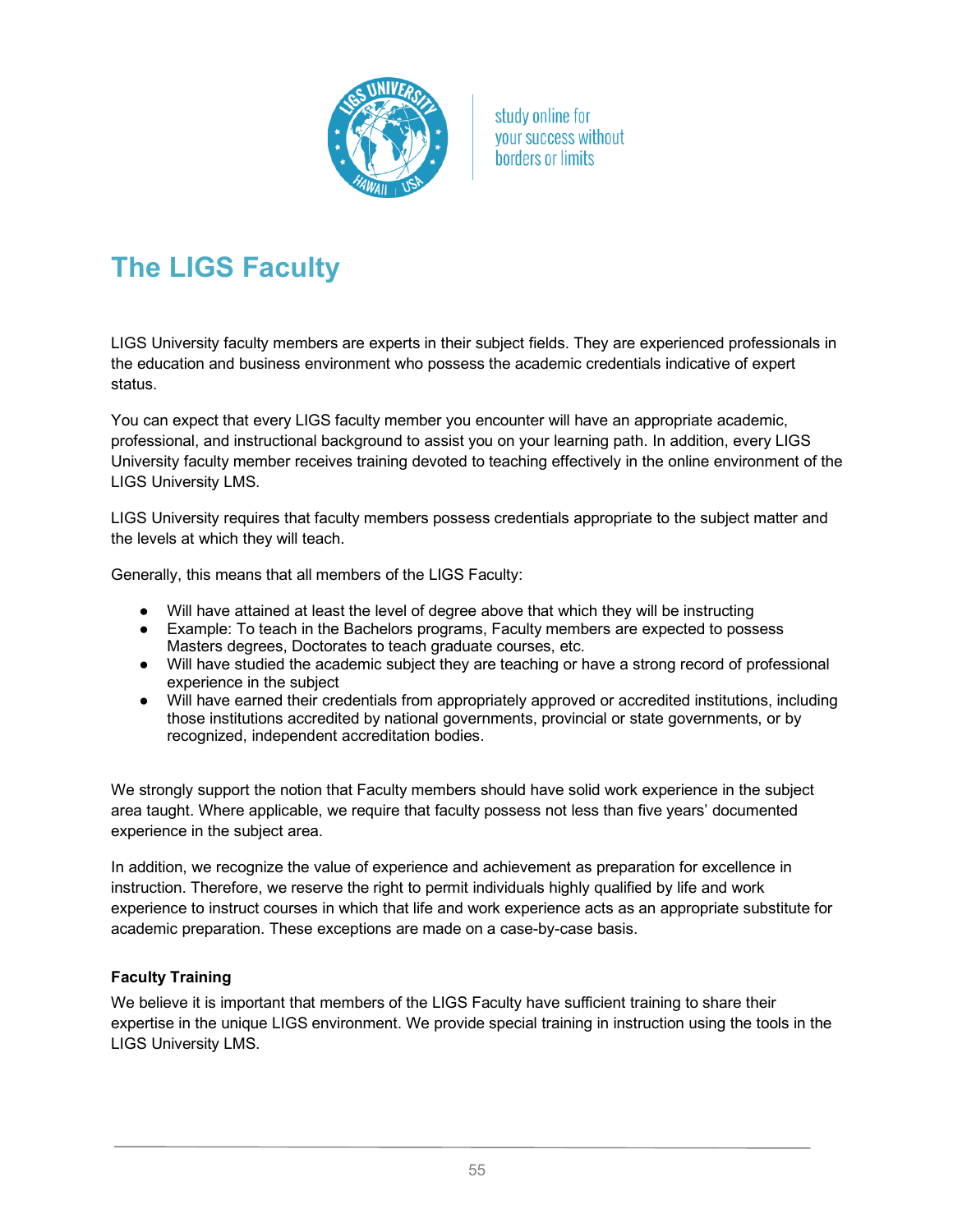

Each LIGS Faculty member who wishes to develop and deliver an LIGS course or discipline area undertakes a personally tailored tutorial, managed by a LIGS staff member or Faculty colleague. The tutorial is designed to assist the Faculty member as she or he evaluates the learner's need, crafts an educationally appropriate course, and leads the learner through the learning process.

In order to preserve academic freedom, training in online delivery and course development is provided without content specificity. Faculty members are trained only in the processes involved and are left to integrate content as they see fit.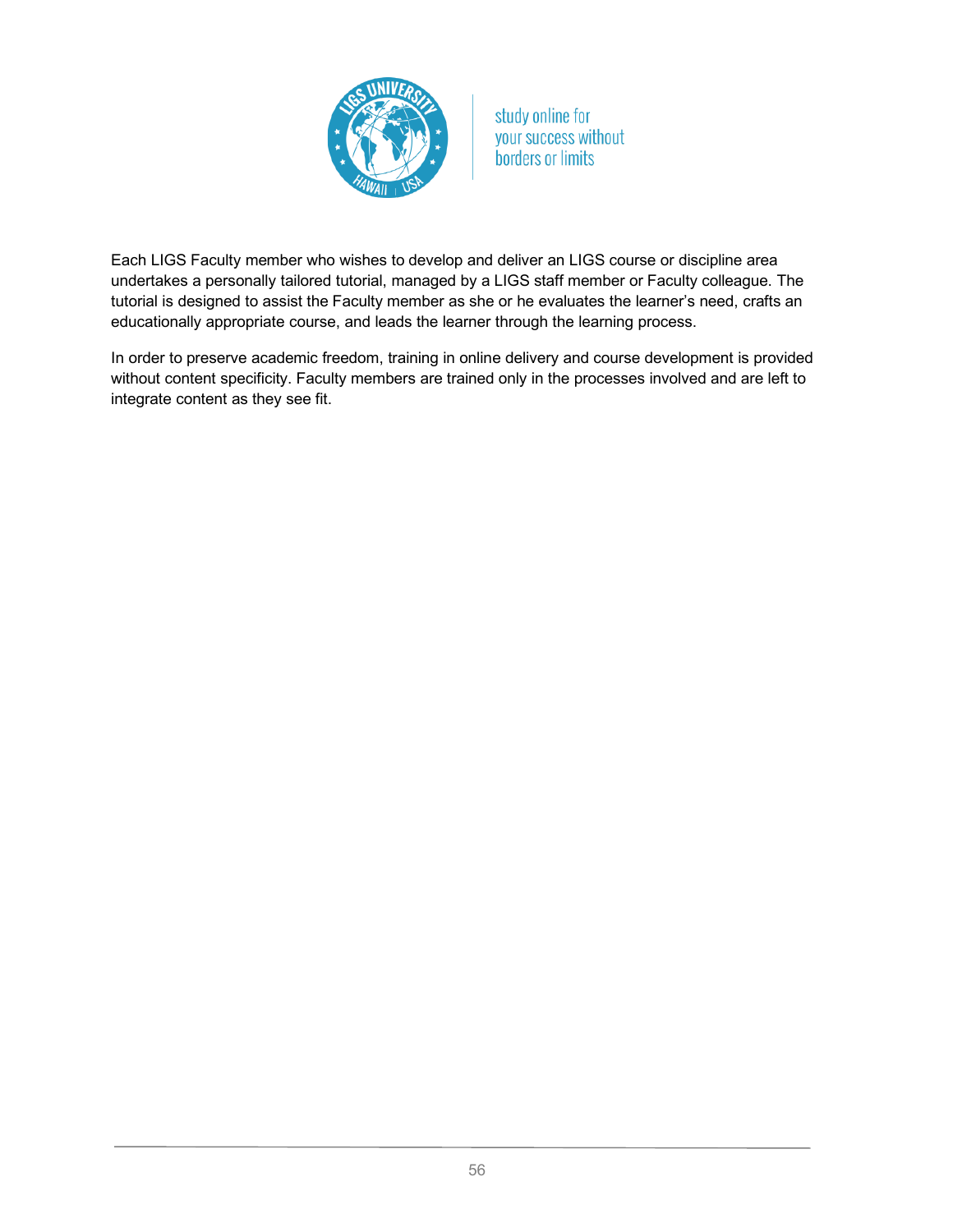

## **Programs and Forms of Studying**

For each LIGS University program, learners may choose between three forms of studying: Individual form, Guided form, and Study Group form.

#### **1. Individual Plan - self-paced studying**

Individual form is ideal for learners who wish to plan every aspect of the program themselves or who know they will not be able to study regularly

By choosing the Individual form of studying online, students choose to be in charge of everything - the study pace and overall length of the program depends solely on the student. Learners can move faster through what they already know and spend more time on courses and topics in which they need to gain more knowledge.

During the entire program, learners have the support of the Study Department, which can be contacted any time.

#### **Benefits of the Individual form:**

- Self-paced
- No deadlines
- Individual study plan
- Support anytime it is needed
- Spend more time on a course if desired
- Adjust study activities to professional and personal life

## **2. Guided Learning – support of the Program Mentor**

The Guided form with Program Mentor is the best choice for students, who do wish to study in a selfpaced program but are not sure whether they can make it on their own.

Program Mentor is a specialist on the degree program of your choice, who will help learner design the study plan. As soon as learner enrolls in the program, the Program Mentor monitors deadlines of study activities and keeps learner on track thanks to regular online meetings.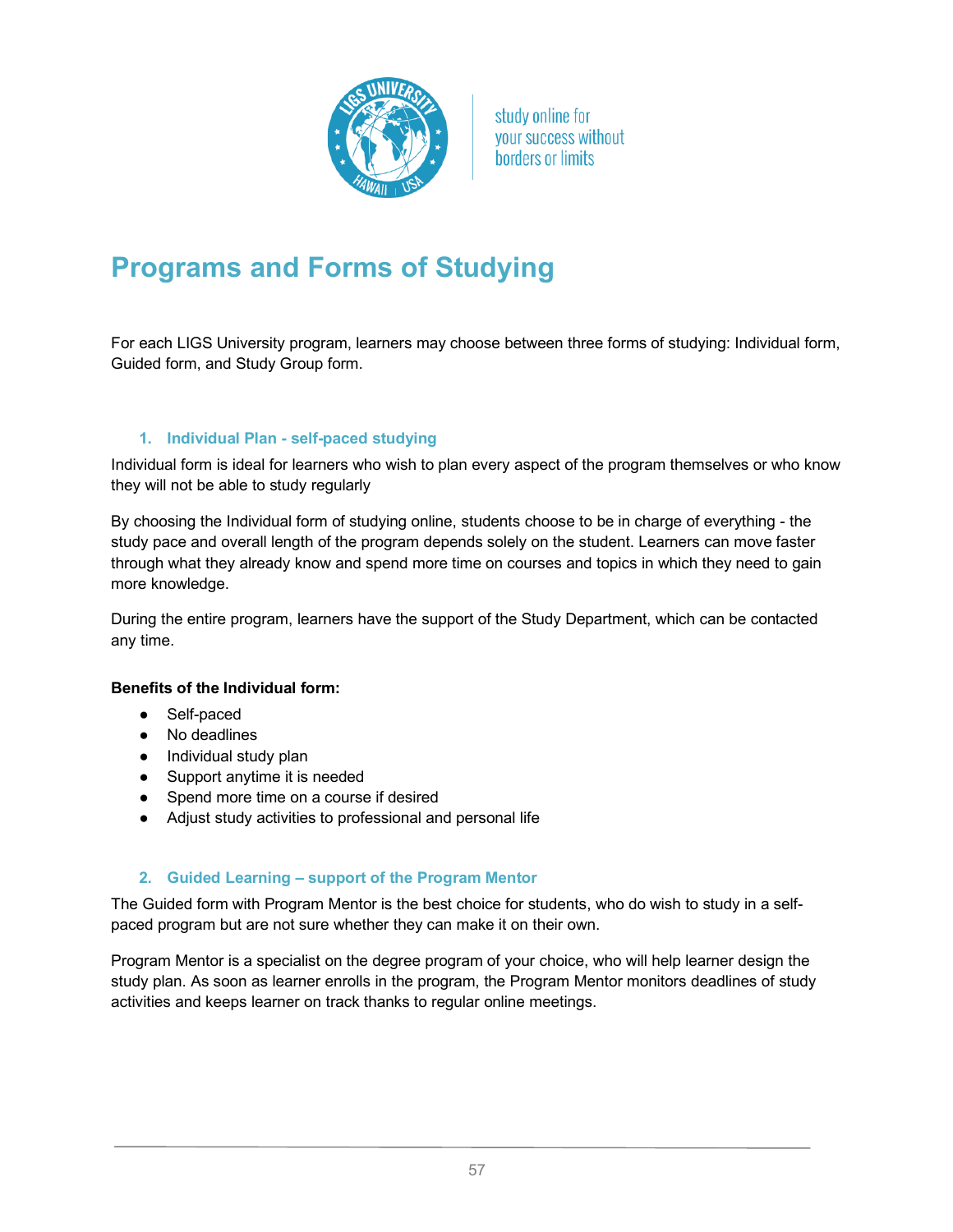

#### **Benefits of the Guided form:**

- Support of the Program Mentor
- Tailored-made study plan
- Pre-set deadlines
- Regular consultations with the Program Mentor
- Personalized support during the whole program

#### **3. Study Group – I want to study within the group**

Learners who prefer to study in a group will greatly benefit from the Study Group Form. In this form there is a pre-designed study plan that covers one course every month. Learners are part of a group which enables greater interaction with fellow students despite the fact that the program is 100% online. New group starts every month.

#### **Benefits of the Group form:**

- Intensive communication within the group
- Knowledge exchange
- Following structured plan
- Possibility to complete the program within 1 year
- New group opens every month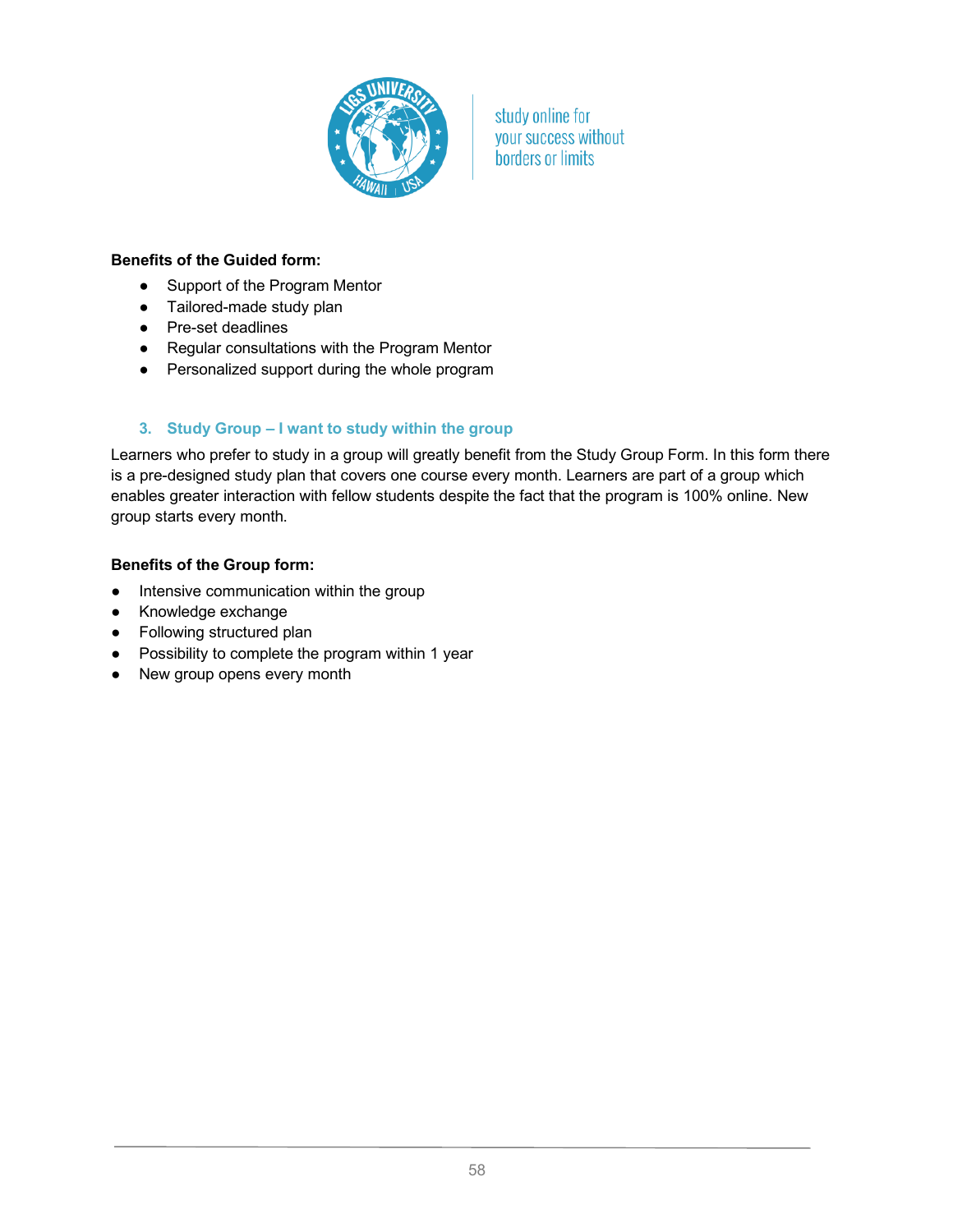

## **Graduate Courses and Course Descriptions**

#### **MBA Courses**

## *MBA Core courses* **MBA-1 Management (3 credit hours)**

This course provides an overview of the management discipline, including its key concepts, functions and practices. It addresses both theory and practical art of management. Key topics include: Management structures and styles; management theories; management styles; change management; leadership; and stakeholder management.

## **MBA-2 Finance (3 credit hours)**

This course is designed as an intense introduction to the finance function for non-financial managers including concepts, functions and activities. Key topics include the finance function, financial statement and ratio analysis, financial strategies for organizations, and the financial markets.

## **MBA-3 Human Resources (3 credit hours)**

This course provides a review of the human capital management process as it manifests in the Human Resource function. Key topics include a review of HR history and role, recruitment and training, HR's role in management strategy, performance management and career development.

## **MBA-4 Communication (3 credit hours)**

This course provides the theories and practices that lead to effective communication between people and within organizations. Key topics include the communication process, strategic communication, communicating in organizations and communication management.

## **MBA-5 Marketing (3 credit hours)**

This course explores the theories and practices behind effective and strategic marketing for various sized organizations. Key topics include the theoretical grounding of marketing, marketing practices and functions, marketing across borders and cultures and emerging techniques in marketing.

#### **MBA-6 Intercultural Communication (3 credit hours)**

This course explores the theoretical frameworks and practical strategies for communicating across cultural boundaries. Key topics include the basis for cultural communication and sensitivity, impact of the international environment on communication and developing communication strategies across cultures.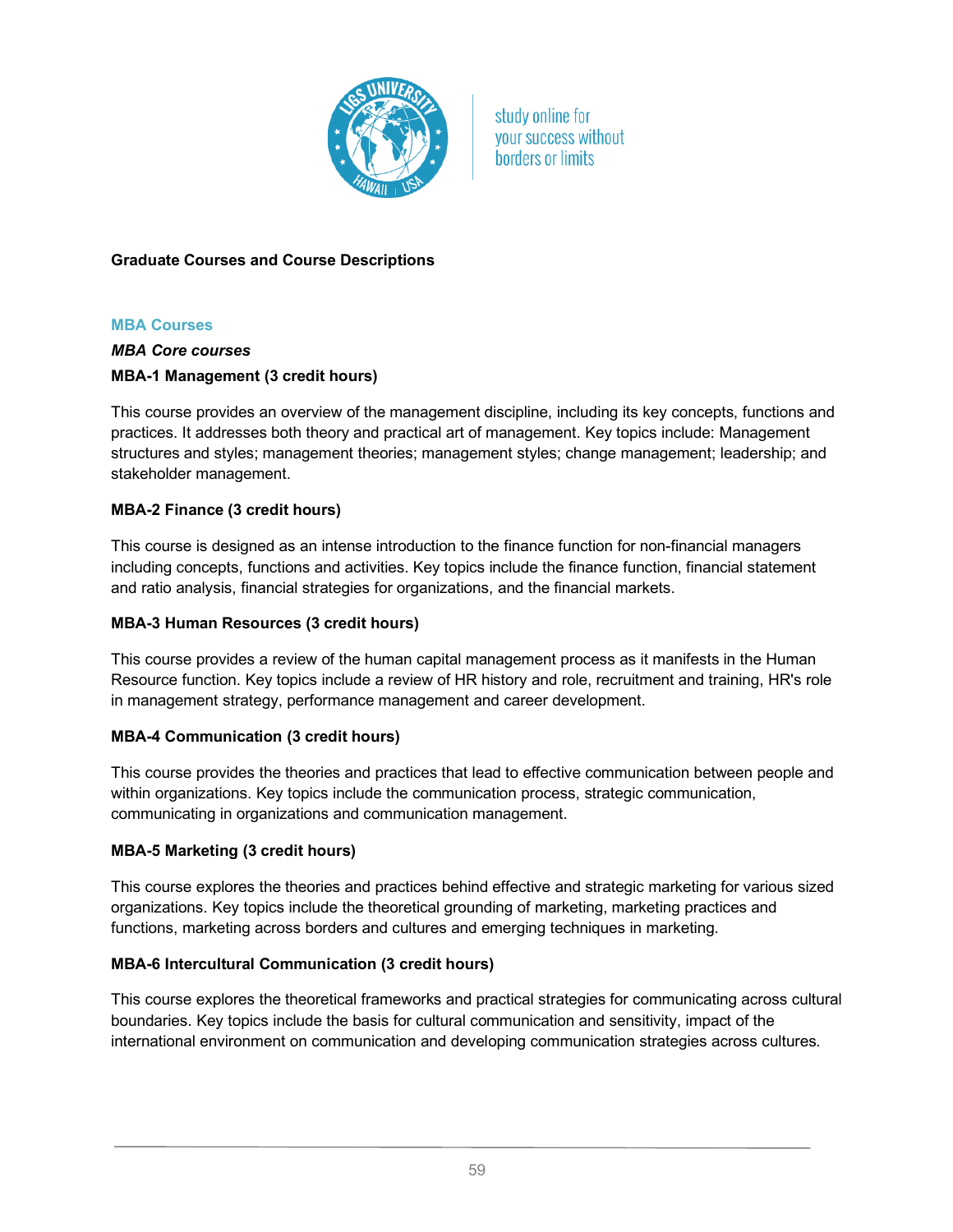

## **MBA Specializations** *Specialization Strategic Management* **MBA-7 Strategic Management (3 credit hours)**

This course examines the role and process of the strategic framework in organizational leadership and management. Key topics include development and execution of strategy, role of strategy in organizational direction and success, and various strategic management theories and tactics.

## **MBA-8 Strategic Management of Sales (3 credit hours)**

This course examines the role and importance of setting and executing sales strategy to the overall success and effectiveness of an organization. Key topics include developing the sales strategy, strategic approaches, executing and managing the sales function strategically, sales planning and forecasting and strategic sales growth.

## *Specialization Accounting*

## **MBA-9 Financial Reporting and Analysis (3 credit hours)**

This course examines theory and contemporary practice of financial reporting, analysis and valuation in organizations of various size and scope. Key topics include financial statement analysis, asset valuation, risk assessment and forecasting, reporting techniques and cost analysis.

## **MBA-10 Managerial Accounting**

This course develops a framework for the use of accounting theory, practice and tools in the management and leadership of organizations. Key topics include the theoretical and practical frameworks for managerial accounting, use of accounting to evaluate managerial decisions and use of accounting for cost control and budgeting.

## *Specialization Project Management*

## **MBA-11 Project Management (3 credit hours)**

This course examines the theory and practice of managing projects, project management metrics and tools and the impact of project management on organizational effectiveness and success. Key topics include project development, including scope, scheduling and team dynamics, choice and use of project management tools and metrics to measure project progress and success.

## **MBA-12 Process Management (3 credit hours)**

This course provides the foundations, concepts and practices of process management within the framework of organizations of various size, scope, purpose and maturity. Key topics include process development, process match to organizational dynamics, process management tools, frameworks and metrics, process modeling and the role of process in strategy.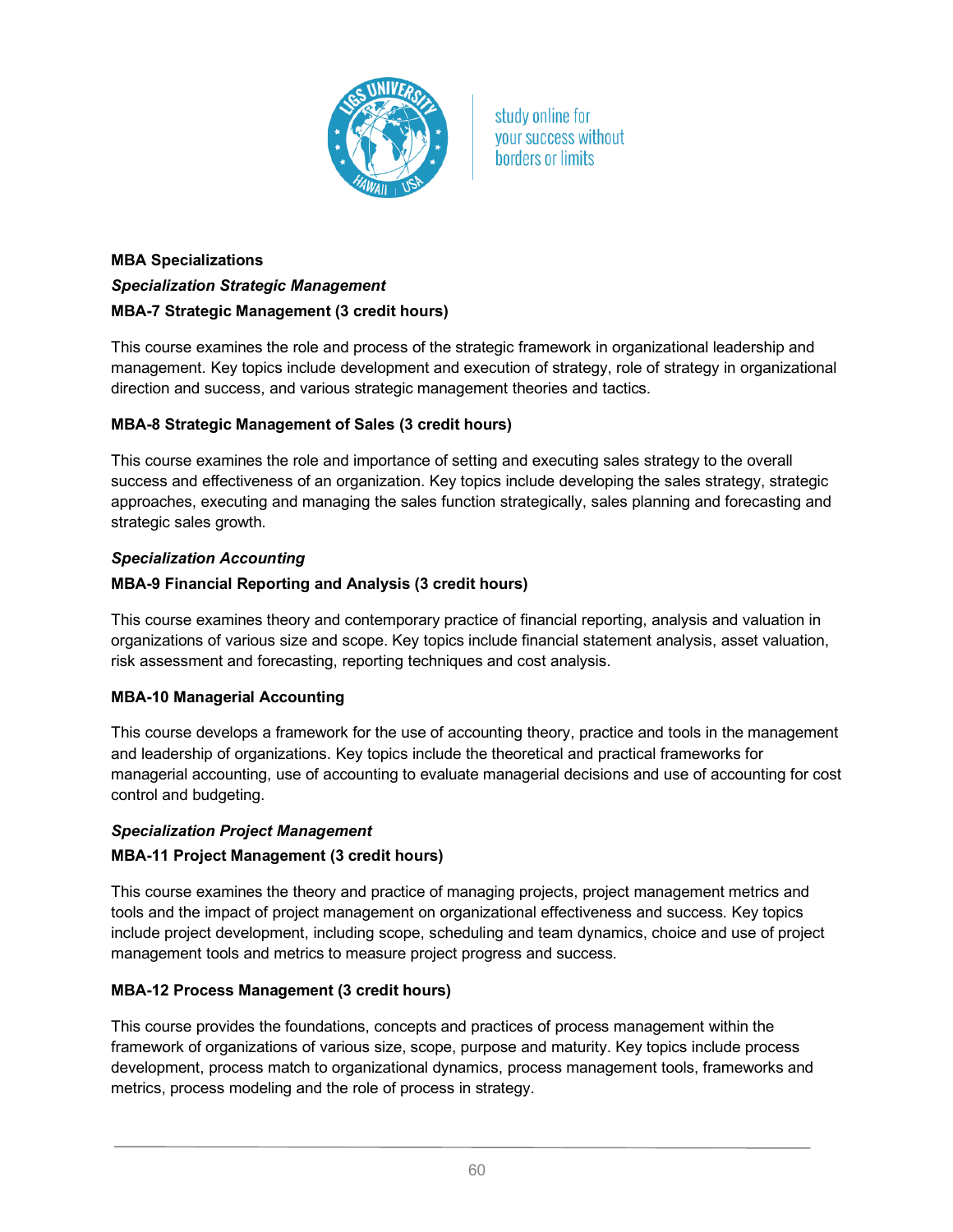

## *Specialization HR Management* **MBA-13 Planning and Development of HR (3 credit hours)**

This course examines the strategies and practices for securing a stable, sustainable and productive human resource (HR) capacity. Key topics include the psychological basis for HR and its impact on HR strategic planning for recruiting, retention, training and development of human capacity within organizations.

## **MBA-14 Recruitment and Selection (3 credit hours)**

This course provides the theoretical grounding and practical application for employee recruitment and selection processes, tools and metrics. Key topics include strategic hiring planning and criteria, recruitment and selection processes and tools and the ethical core of sustainable hiring practices.

## *Specialization International Marketing*

## **MBA-15 Global Marketing (3 credit hours)**

This course applies the marketing discipline, including theory, strategies, processes and tools, to the challenges and opportunities in the global environment. Key topics include the strategic approach to market selection and approach, and the application of marketing concepts, practices and tools across cultures and locations.

## **MBA-16 Marketing Communication (3 credit hours)**

This course examines the conceptual foundations and strategic role of marketing communications in organizations of various size, scope and maturity. Key topics include communication theory for marketing, communication's role in the marketing mix, marketing communication tools and tactics and the emerging role of marketing communication

## *Specialization E-Business*

## **MBA-17 E-Commerce (3 credit hours)**

This course examines the foundations and practices of digital and internet-based commerce for organizations of various size, scope and maturity. Key topics include the impact of e-commerce on business and marketing strategy, e-commerce practices and tools, e-commerce metrics and trends in internet-based business models.

## **MBA-18 Digital Marketing (3 credit hours)**

This course explores the role and impact of digital tools, processes, techniques and metrics on the marketing function for organizations of varying size, scope and maturity. Key topics include the theoretical foundations of digital marketing, impact of the Internet on marketing principles and practices, digital marketing techniques, tools and process on organizations.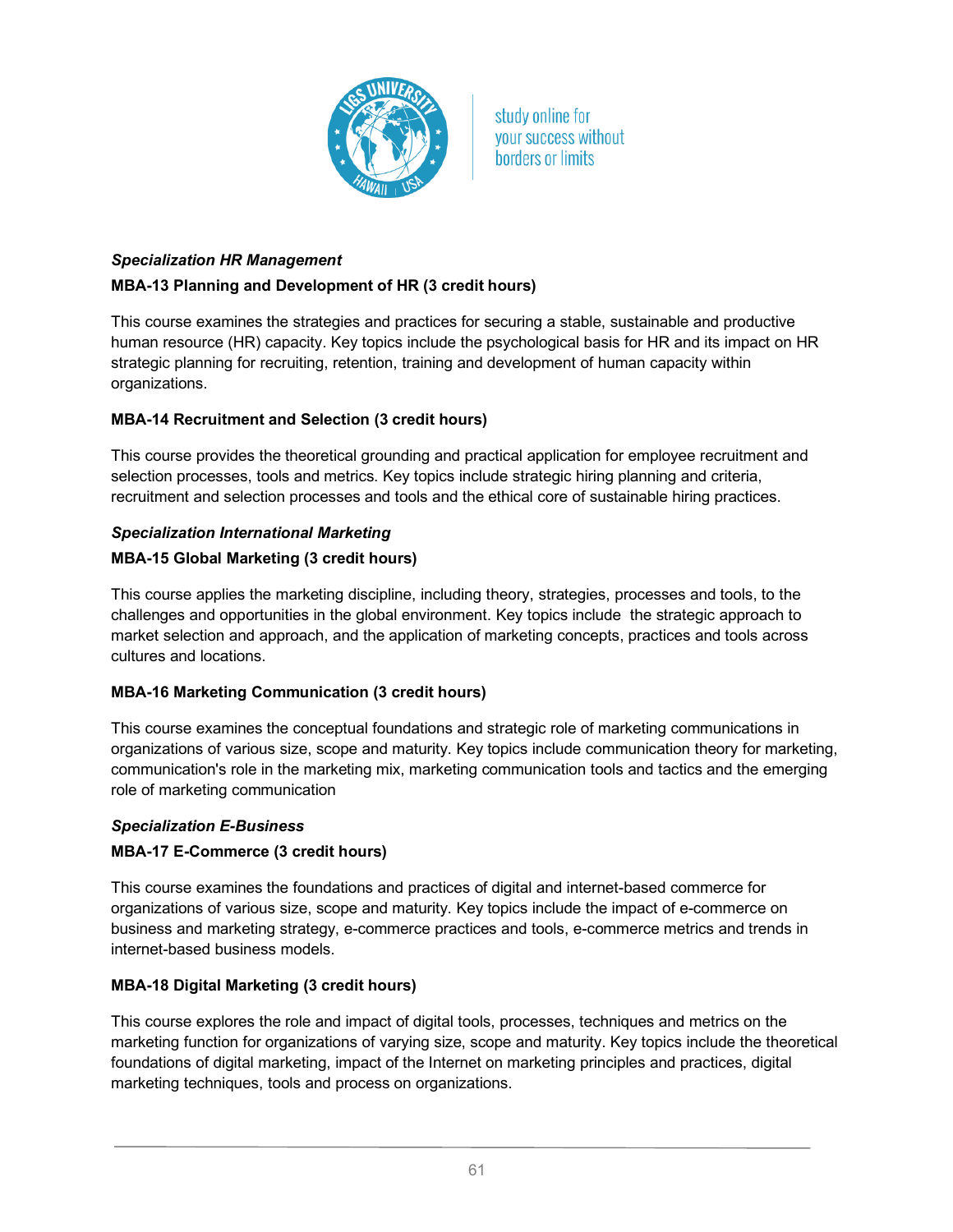

## *Specialization Financial Management* **MBA-19 Risk Management (3 credit hours)**

This course addresses the nature of risk and the theory and practical applications of risk management tools, processes and techniques. Key topics include the foundations of risk and risk management for financial, physical and intangible risk, along with risk management strategies, tools and techniques

## **MBA-20 Financial Markets and Investments (3 credit hours)**

This course investigates the foundations, structure and practices of financial markets within a global economy and their impact on individuals and organizations. Key topics include the conceptual foundations of financial markets, role and impact of various markets, tools and systems, the role of investing, in personal and corporate financial management

# *Specialization Public Relations*

## **MBA-21 Media Communications (3 credit hours)**

This course examines the theory and practice of messaging and interaction with individuals and organizations who serve in the public and private media. Key topics include communication theory for message development and delivery, factors that influence media coverage and tone, and the role of digital and social media in communication

## **MBA-22 Strategic Communication in PR (3 credit hours)**

This course provides the philosophical and practical framework for a successful PR function in organizations of varying size, scope and maturity. Key topics include the philosophy and psychology of successful communication through media channels, media relations, integrating strategic PR with corporate strategy and PR and media trends

## *Specialization IT Management*

## **MBA-23 Strategic IT Management (3 credit hours)**

This course explores the foundations and practices for developing and activating information technology (IT) strategy for organizations of varying size, scope and maturity. Key topics include the theoretical basis for IT strategy, elements and components for effective IT strategy, best practices in implementation and assessment of IT strategy

## **MBA-24 IT Project Management (3 credit hours)**

This course explores the concepts and methodologies for effective management of information technology (IT) projects for organizations of varying size, scope and maturity. Key topics include the conceptual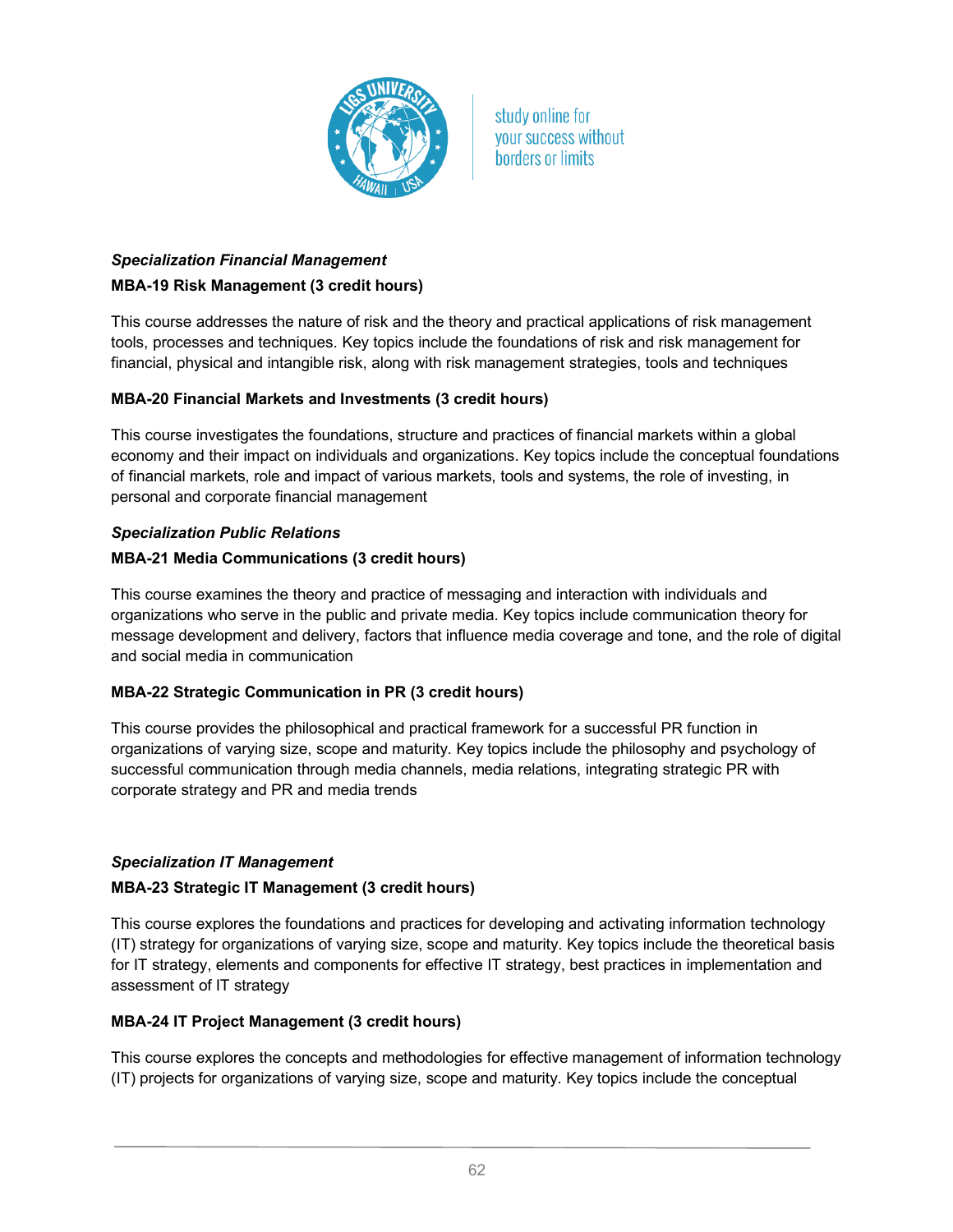

foundations of project management applied to IT, IT-specific project management methodologies and metrics and emerging trends in IT project management

## *Specialization Logistics and Supply Chain Management* **MBA-25 Integral Logistics and Supply Chain Management (3 credit hours)**

This course provides the conceptual framework and practical applications for managing material flow within and organization and between organizations. Key topics include planning and managing the material flow cycle, including purchasing, inventory management, production and demand forecasting.

## **MBA-26 Distribution Logistics and Supply Chain Management (3 credit hours)**

This course examines the strategic framework and practical tools, techniques and tactics of the practice of logistics and material flow between organizations in a supply chain. Key topics include the conceptual grounding for logistics planning and execution, integrated supply chain tools and techniques, supply chain metrics and strategy in supply chain management

## *Specialization Ethical Leadership*

## **MBA-27 Business Ethics (3 credit hours)**

This course provides a conceptual framework and practical strategies for moral business principles that can be applied across cultures and organizations. Key topics include a framework for ethical practice and decision-making, ethical differences across cultures, consequences of ethical and unethical decisions and metrics for ethical management

## **MBA-28 Corporate Social Responsibility (3 credit hours)**

This course examines the theory and practice of corporate social responsibility in organizations of various size, scope and maturity. Key topics include the theoretical grounding for an organization's responsibility to its various stakeholders, socially responsible policies and behaviors and metrics for social responsibility.

## **MBA Electives**

Students choose 4 courses from Specialization courses (other than their Specialization) or from Additional **Electives** 

## **Additional Electives**

## **MBA-29 Crisis Management (3 credit hours)**

This course provides the strategic framework and contemporary tools for leading, managing and shaping organizations during periods of crisis. Key topics include conceptual frameworks for crisis and turbulence,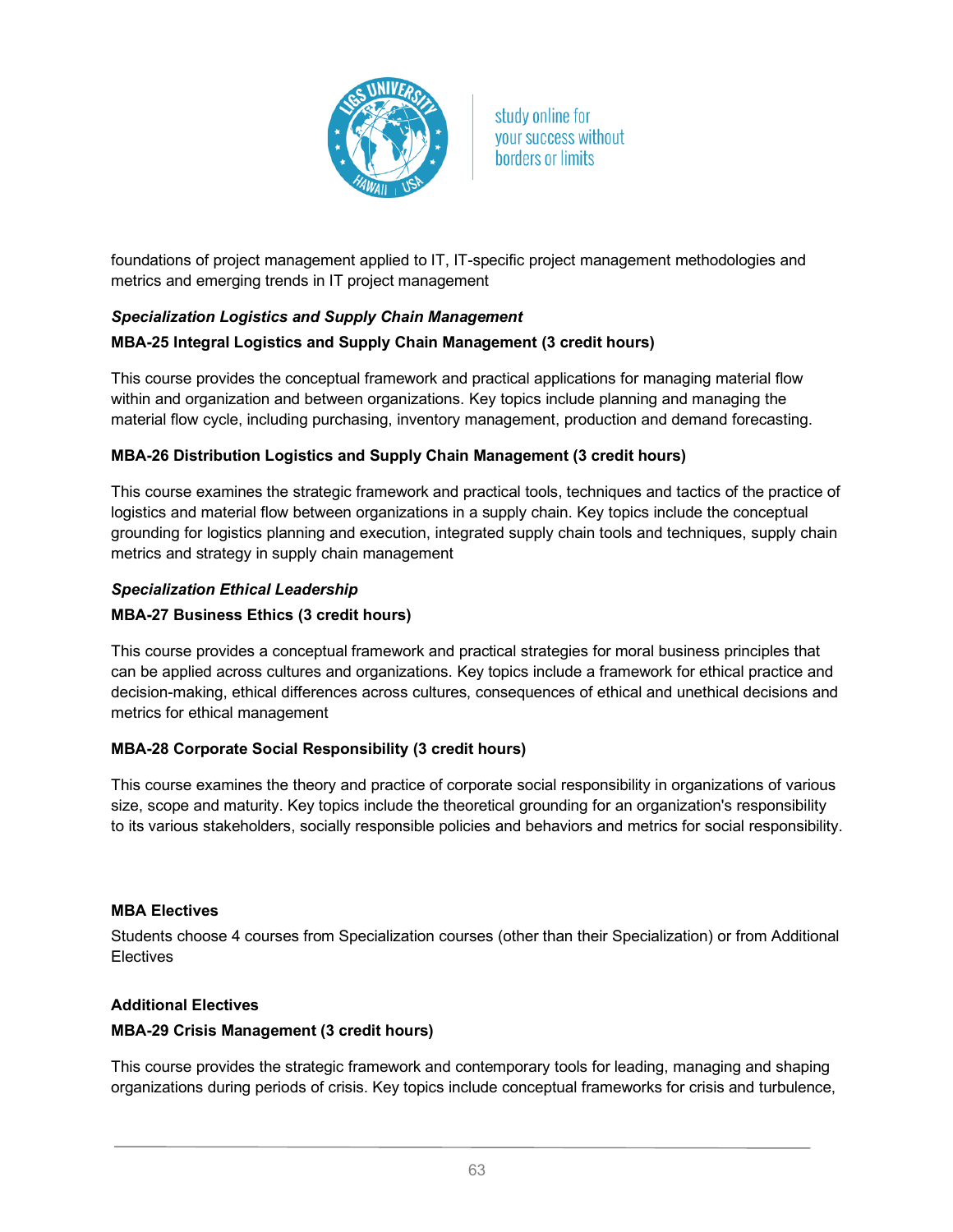

tools and techniques for recognizing and addressing crisis, the role of strategy during crisis and crisis management systems.

## **MBA-30 Doing Business with China (3 credit hours)**

This course provides the conceptual grounding and practical traits, tactics and knowledge needed to successfully conduct business with partners in China. Key topics include the cultural framework for doing business in China, practical insights such as negotiation, fraud detection, expectations management and market entry.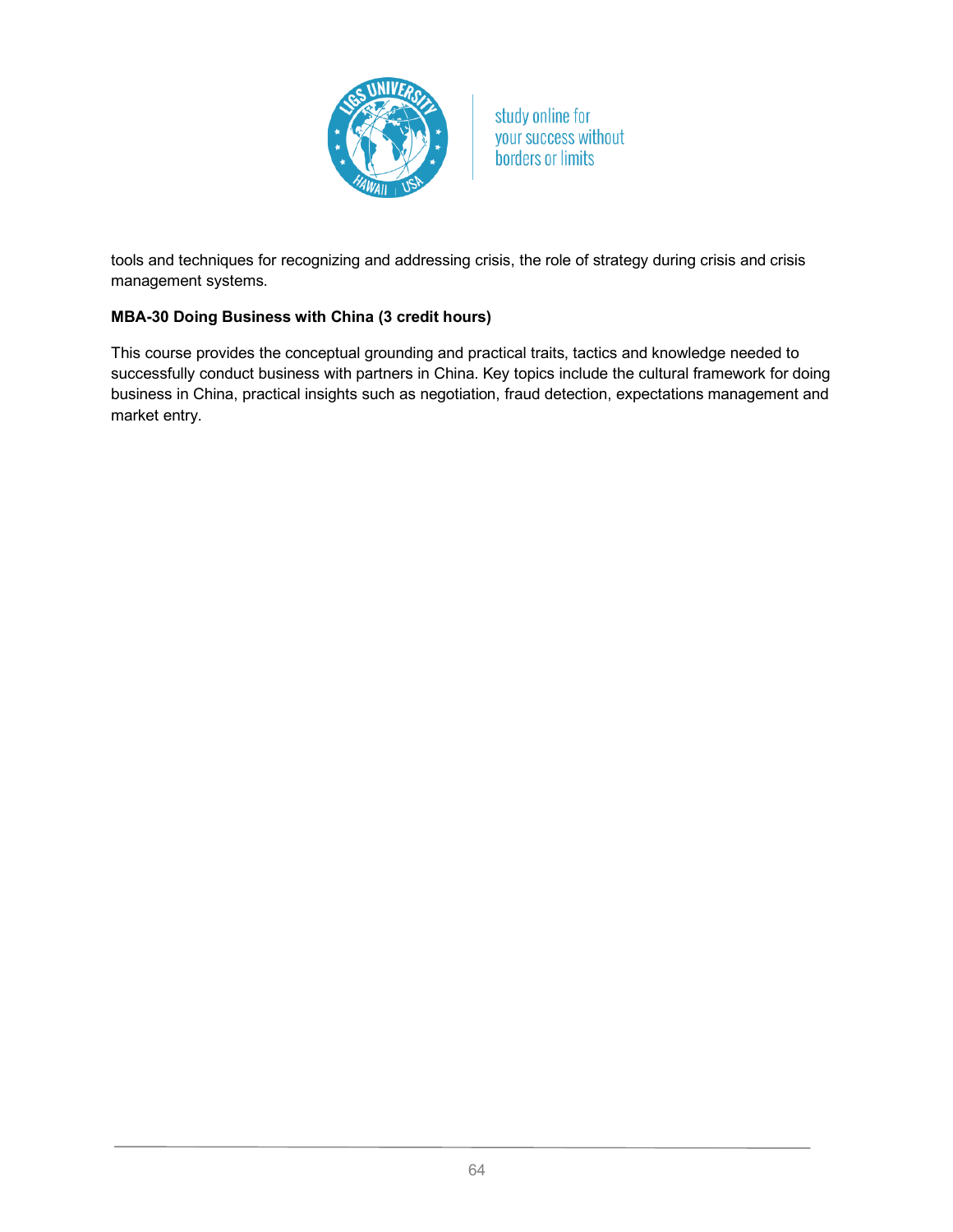

#### **MSc Courses**

## **MSc Specialization and Elective Courses MSc-1 Management (3 credit hours)**

This course provides an overview of the management discipline and literature, including its key concepts, functions and practices. It addresses theory and research dedicated to management. Key topics include: Management structures; management theories; management styles; change management; the impact of leadership; and stakeholder management.

#### **MSc-2 Human Resources (3 credit hours)**

This course provides a review of human capital management theory and literature as it manifests in the Human Resource function. Key topics include a review of human resources, HR history and role, recruitment and training, HR's role in management strategy, performance management and career development.

#### **MSc-3 Strategic Management (3 credit hours)**

This course examines the scholarly research basis for the role and process of the strategic framework for organizational leadership and management. Key topics include development and execution of strategy, role of strategy in organizational direction and success, and various strategic management theories and concepts.

#### **MSc-4 Strategic Management of Sales (3 credit hours)**

This course examines the theory and conceptual basis for setting and executing sales strategy and its role in the overall success and effectiveness of an organization. Key areas of scholarship include developing the sales strategy, strategic sales approaches, managing the sales function strategically, sales planning and forecasting and strategic sales growth.

#### **MSc-5 Project Management (3 credit hours)**

This course examines the management theory and literature for project management, its metrics and tools and the impact of project management on organizational effectiveness and success. Key topics include the conceptual framework for project development, the choice and use of project management tools and the metrics to measure project progress and success.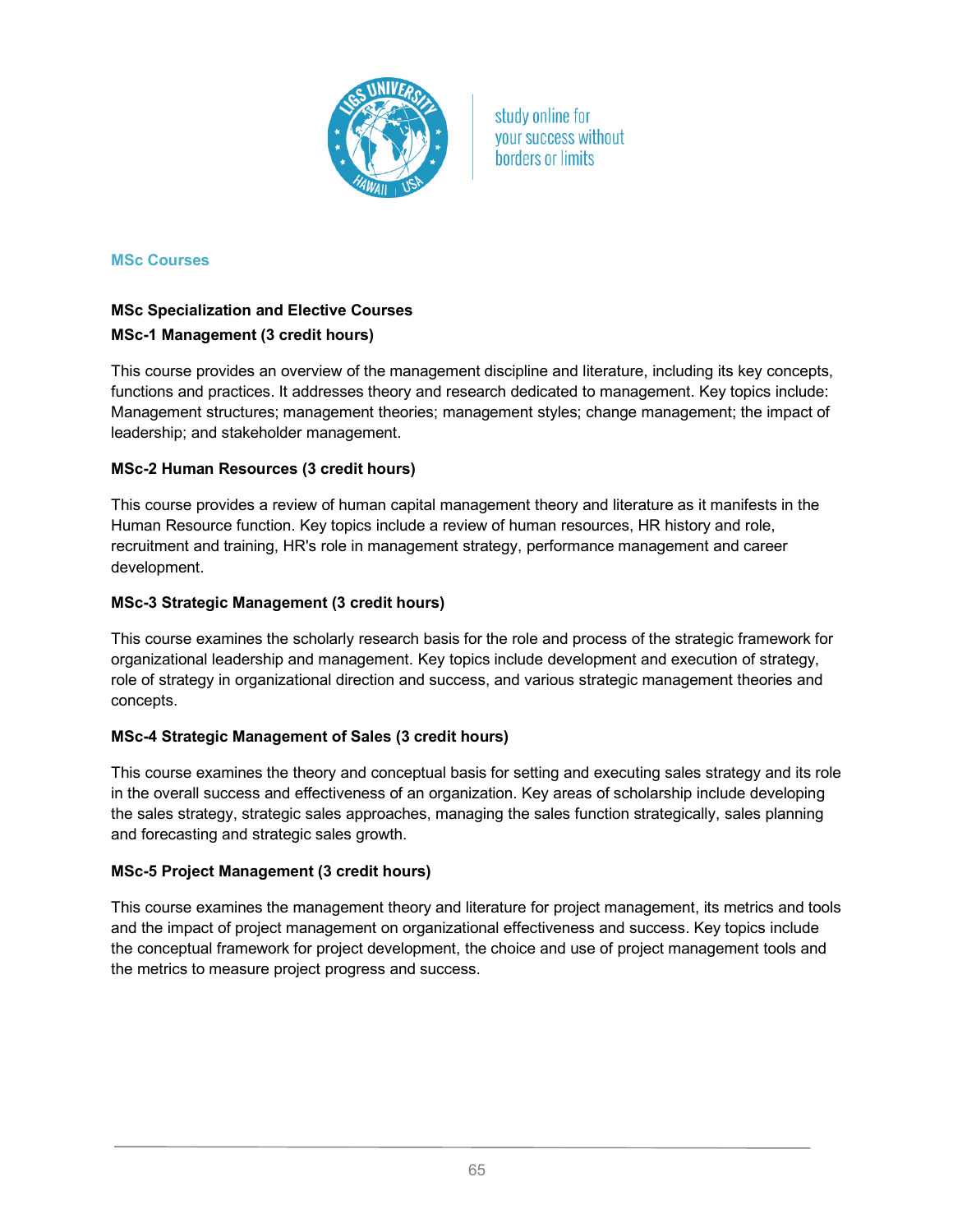

## **MSc-6 Process Management (3 credit hours)**

This course provides the conceptual foundations for the practice of process management in organizations of various size, scope, purpose and maturity. Key topics include the scientific basis for process development, process match to organizational dynamics, process management and metrics, process modeling and the role of process in strategy.

## **MSc-7 Risk Management (3 credit hours)**

This course addresses the nature of risk and the theoretical framework for risk management and its tools, processes and techniques. Key topics include the scholarly literature that develops the foundations of risk and risk management for financial, physical and intangible risk, along with risk management strategies, tools and techniques.

## **MSc-8 Marketing (3 credit hours)**

This course explores the theoretical foundations and academic research behind effective and strategic marketing for various sized organizations. It will cover the theoretical grounding of marketing, as well as the research base for marketing practices and functions, marketing across cultures and emerging techniques in marketing.

## **MSc-9 Global Marketing (3 credit hours)**

This course examines the marketing discipline, including its theory, strategies, processes and tools, in the context of the global environment. This course will cover the strategic approach to market selection and the foundations of marketing concepts, practices and tools across cultures in other countries.

## **MSc-10 Marketing Communication (3 credit hours)**

This course examines the conceptual foundations and scholarly basis for marketing communications in organizations of various size, scope and maturity. This course will cover integrated marketing communications, classic and contemporary studies in the marketing mix, and tools and tactics that pertain to the emerging role of marketing communication.

## **MSc-11 E-Commerce (3 credit hours)**

This course examines the conceptual foundations for digital and internet-based commerce for organizations of various size, scope and maturity. Key topics in this course include the impact of ecommerce on business and marketing strategy, e-commerce research and theory, and e-commerce metrics and trends in internet-based business models.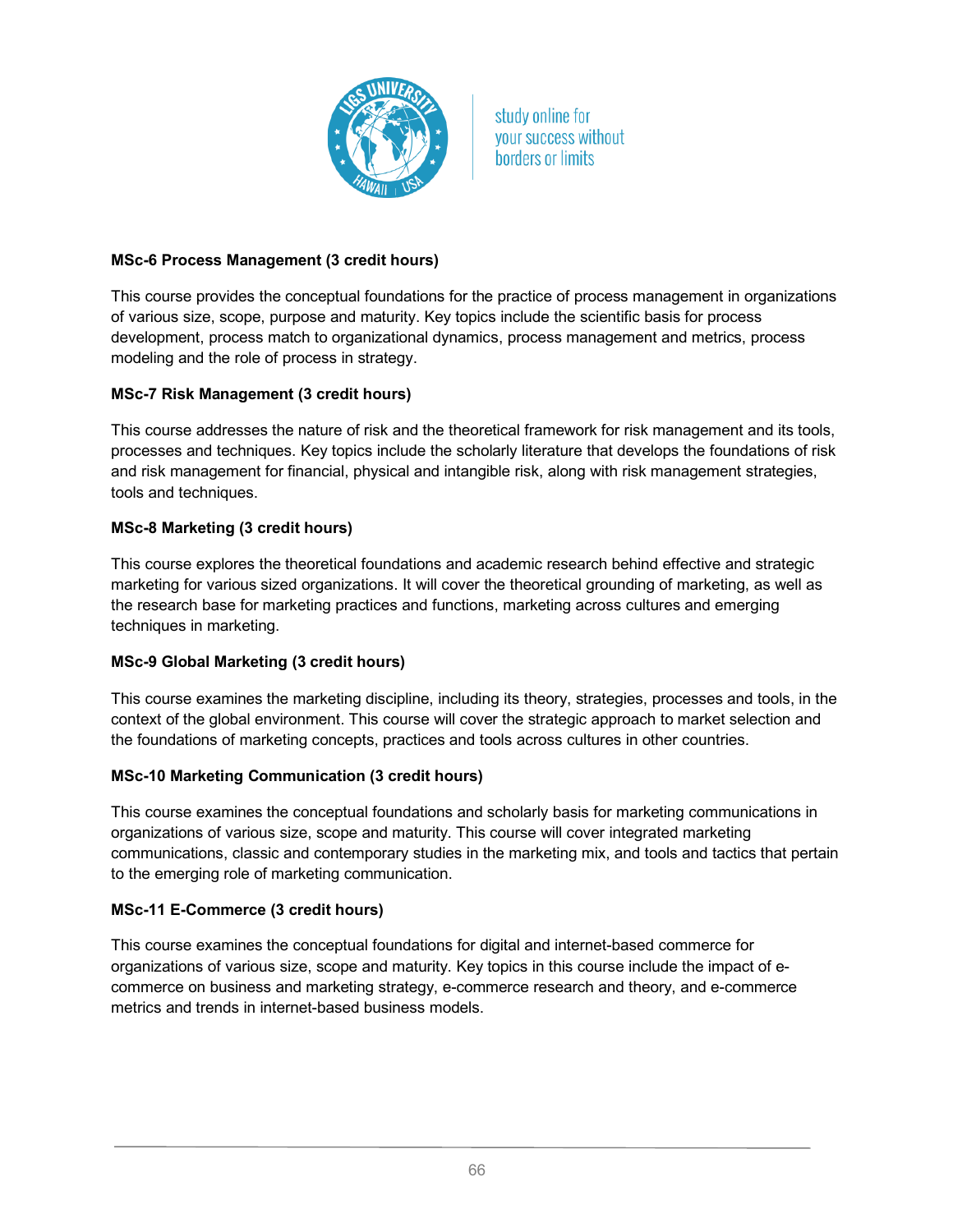

## **MSc-12 Digital Marketing (3 credit hours)**

This course explores the theory and research on digital tools, processes, techniques and metrics within the marketing function for organizations of varying size, scope and maturity. Key topics include the theoretical foundations of digital marketing, and literature on the Internet's impact on marketing principles and practices, digital marketing techniques, tools and processes.

## **MSc-13 Media Communication (3 credit hours)**

This course examines the theory and literature dedicated to messaging and interaction with individuals and organizations who serve in the public and private media. Key topics include communication theory for message development and delivery, factors that influence media coverage and tone, and the role of digital and social media in communication.

## **MSc-14 Planning and Development of Human Resources (3 credit hours)**

This course examines the theoretical foundations and strategies for securing a stable, sustainable and productive human resource (HR) capacity. Key topics include the psychological and philosophical basis for HR, HR strategic planning for recruiting, retention, training and development of human capacity within organizations.

## **MSc-15 Recruitment and Selection (3 credit hours)**

This course provides the theoretical grounding and research basis for employee recruitment and selection processes, tools and metrics. Key topics include the scholarly literature related to strategic hiring, planning and criteria, recruitment and selection processes, and the ethical core of sustainable hiring practices.

## **MSc-16 Communication (3 credit hours)**

This course provides the theoretical base and scholarly research on practices that lead to effective communication between people and within organizations. Key topics include the communication process, strategic communication, communicating in organizations and communication management.

## **MSc-17 Intercultural Communication (3 credit hours)**

This course provides the theoretical foundation for communication science in the cross cultural and multicultural environments. Key topics include research dedicated to perception, encoding, decoding, identity and diversity, symbols, and contextual differences across languages and cultures.

## **MSc-18 Finance (3 credit hours)**

This course provides a review of scholarly literature for the finance function including concepts, functions and activities. Key topics for this course include research grounding for the finance function, financial statement and ratio analysis, financial strategies for organizations, and the financial markets.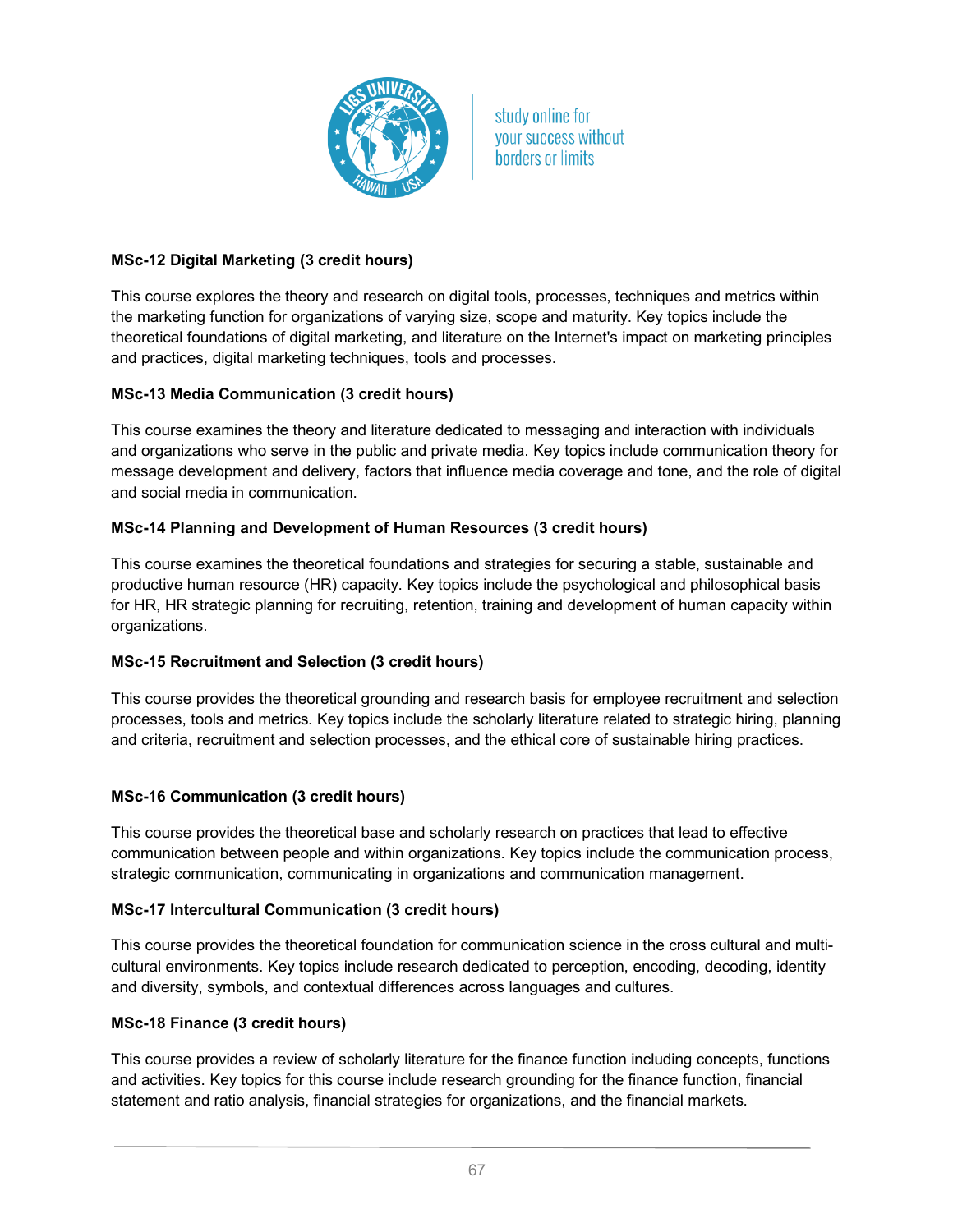

## **MSc-19 Financial Reporting and Analysis (3 credit hours)**

This course examines theory and scholarly research base for financial reporting, analysis and valuation in organizations of various size and scope. Key topics in this course include the academic literature dedicated to financial statement analysis, asset valuation, risk assessment and forecasting, reporting techniques, and cost analysis.

## **MSc-20 Managerial Accounting (3 credit hours)**

This course develops a conceptual framework for the use of accounting theory, practice and tools in the management and leadership of organizations. This course develops a conceptual framework for the use of accounting theory, practice and tools in the management and leadership of organizations.

## **MSc-21 Financial Markets and Investments (3 credit hours)**

This course investigates the conceptual foundation for the structure and operations of financial markets and their impact on individuals and organizations. This course will cover conceptual foundations of financial markets, role and impact of various markets, and tools and systems for financial analysis and corporate financial management.

## **MSc-22 Strategic Communication in Public Relations (3 credit hours)**

This course provides the philosophical and research framework for the successful PR function in organizations of varying size, scope and maturity. Key topics include the philosophy and psychology of successful communication through media channels, media relations, integrating strategic PR with corporate strategy and PR media trends.

## **MSc-23 Strategic Information Technology Management (3 credit hours)**

This course explores the research foundations for developing and activating information technology (IT) strategy for organizations of varying size, scope and maturity. Key topics include the theoretical basis for IT strategy, elements and components for effective IT strategy, best practices in implementation and assessment of IT strategy.

## **MSc-24 Business Ethics (3 credit hours)**

This course provides a conceptual framework and scholarly basis for moral business principles that can be applied across cultures and organizations. Key topics include a framework for ethical practice and decision-making, ethical differences across cultures, consequences of ethical and unethical decisions and metrics for ethical management.

## **MSc-25 Crisis Management (3 credit hours)**

This course provides the strategic framework and research-based tools for leading, managing and shaping organizations during periods of crisis. Key topics include conceptual frameworks for crisis and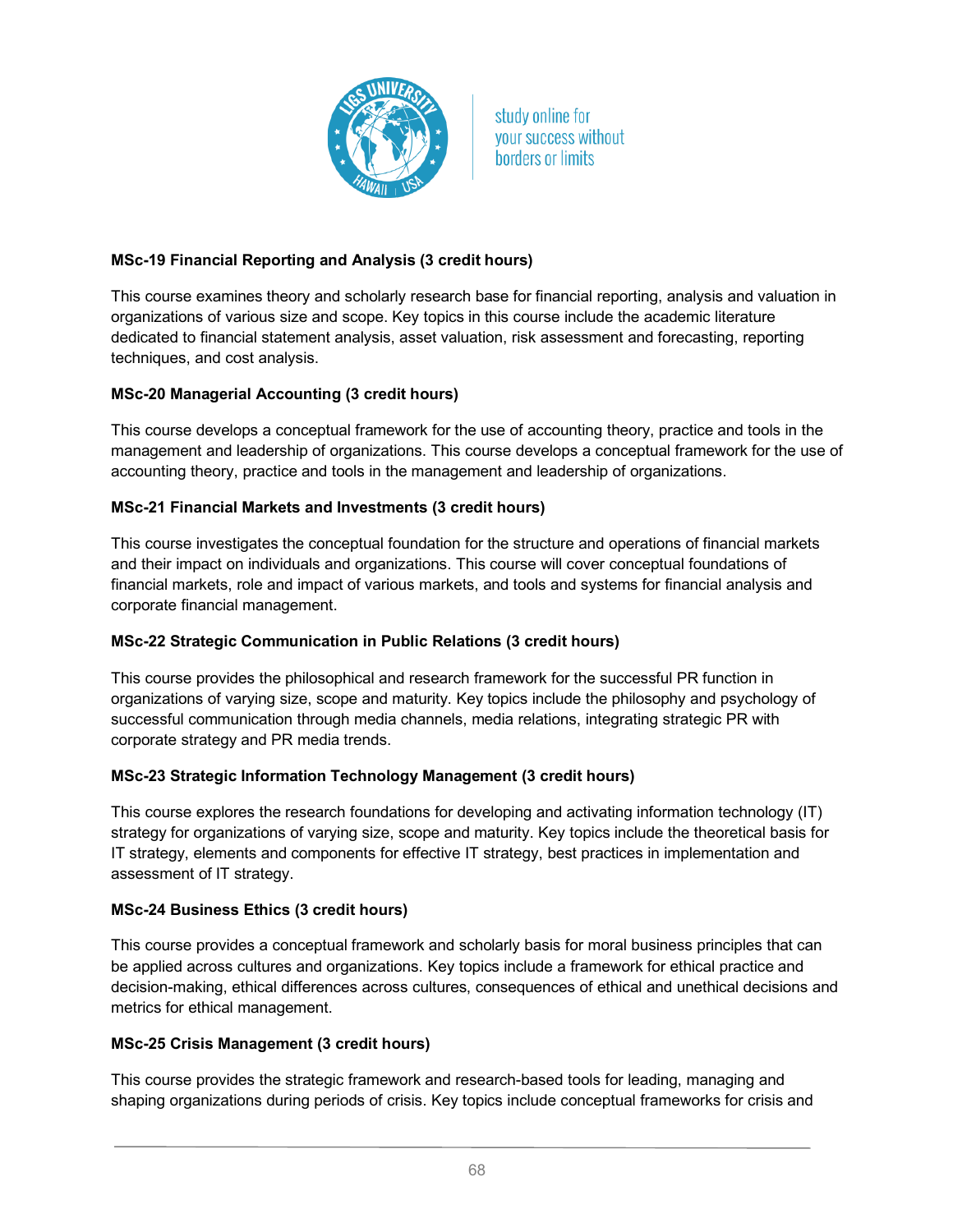

turbulence, research-proven tools and techniques for recognizing and addressing crisis, and the role of strategy during crisis.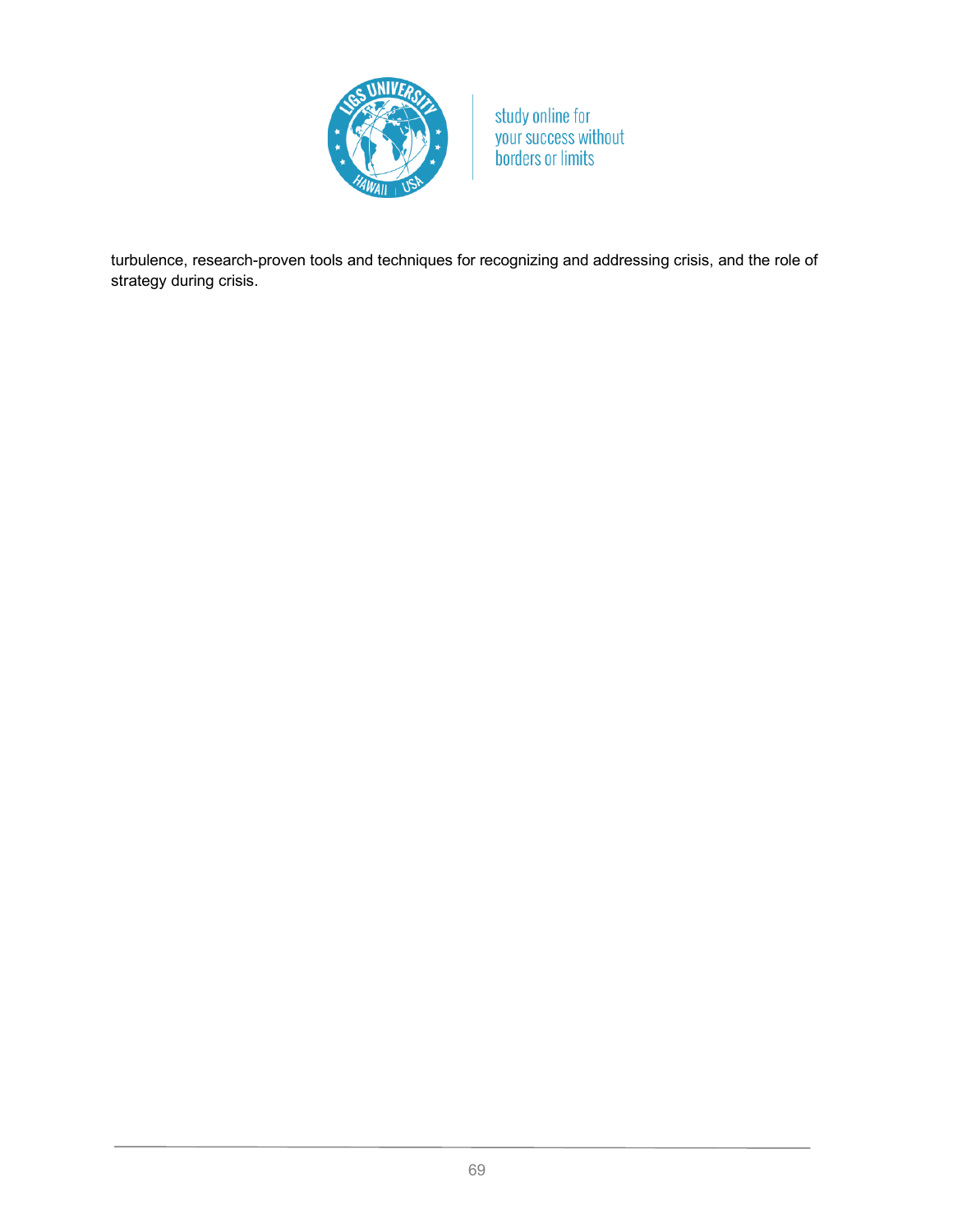

## **DBA Courses**

## **Research module**

## **DBA-25 Research Methodology (5 credit hours)**

This course prepares doctoral students to organize, perform and publish scholarly research appropriate for academic audiences. Key topics include formal methods of qualitative and quantitative research, developing research and empirical frameworks, the scholarly research process and academic publishing

## **DBA-26 Dissertation Project I – Proposal (5 credit hours)**

In this course, doctoral students explore subjects of personal and professional interest in order to propose a relevant and viable topic for a doctoral dissertation. Key activities include topic review and problem selection, proposed bibliography, proposed methodology and definition of key terms and concepts for the selected dissertation topic.

## **DBA-27 Dissertation Project II - Literature Review and Theoretical Background (5credit hours)**

In this course, doctoral students will review relevant literature and provide the theoretical framework for their dissertation topic. Key activities include an thorough review of academic literature relevant to their topic and creation of a conceptual framework for its study.

## **DBA-28 Dissertation Project III – Methodology (5 credit hours)**

In this course, doctoral students will develop the research methodology to create a comprehensive research plan for their dissertation projects. Key topics include the application of research design to a specific scientific problem, selection of research methods and subjects, instrument design and research planning.

## **DBA-29 Dissertation Project IV - Survey and Data Analysis (5 credit hours)**

In this course, doctoral students will perform practical research, data collection and data analysis to resolve their dissertation's problem statement. Key activities include data collection by survey, project or data acquisition, data review and analysis, and conclusions or recommendations based on findings.

## **DBA-30 Dissertation Project V - Consultation and Thesis (5 credit hours)**

In this course doctoral students will integrate their work into a viable dissertation and present their findings.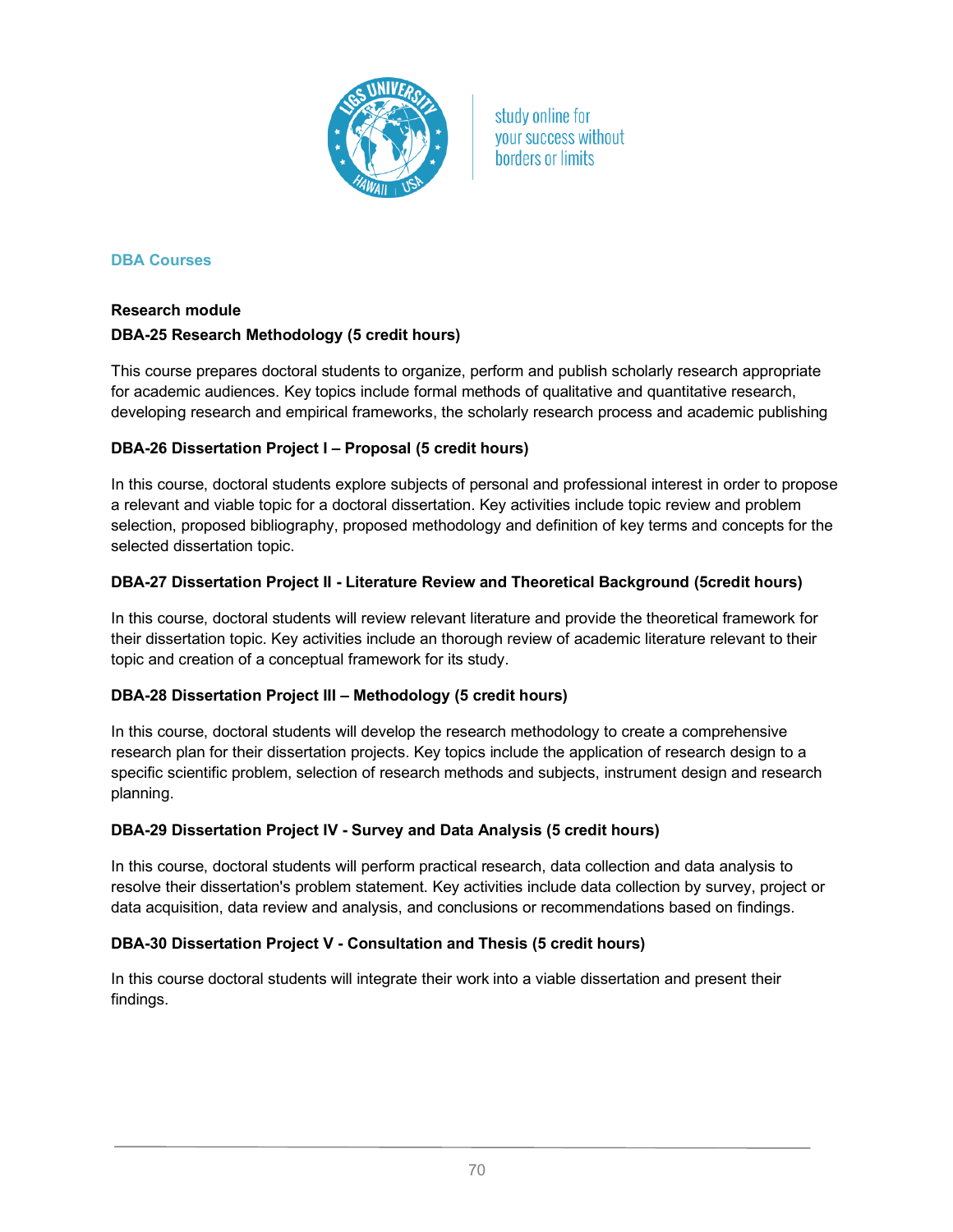

## **DBA Specialization and Elective Courses**

## **DBA-1 Management (4 credit hours)**

This course combines academic study of the management discipline and practice with the use of tools and techniques to solve management problems in organizations. Key topics include: Management structures and styles; management theories; management styles; change management; leadership; and stakeholder management.

## **DBA-2 Strategic Management (4 credit hours)**

This course integrates the role of strategy and the process of creating and activating a strategic framework for organizational leaders and managers. Key topics include the process of developing and executing a strategic framework, the role of strategy in organizational and success, and various strategic management theories and tactics.

## **DBA-3 Crisis Management (4 credit hours)**

This course synthesizes the strategic framework of crisis management with contemporary tools for leading and managing organizations during periods of crisis. Key topics include conceptual frameworks for managing crisis and turbulence, systems and techniques for recognizing and addressing crisis, and the role of strategy during crisis.

## **DBA-4 Risk Management (4 credit hours)**

This course blends the scholarly basis for risk and risk management with practical applications of risk management tools, processes and techniques. Key topics include risk and risk management theory for financial, physical and intangible risk, risk management strategies, and tools and techniques for managing risk.

## **DBA-5 Global Marketing (4 credit hours)**

This course explores the theories, strategies, processes and tools and tools of the marketing discipline as they are practiced in the global environment. Key topics include the strategic approach to global market selection and entry and the application of marketing concepts, practices and tools across cultures and locations.

## **DBA-6 Marketing Communication (4 credit hours)**

This course integrates the strategic foundations of marketing communication as the basis for developing and delivering marketing communication processes, campaigns and organizations. Key topics include communication theory for marketing, communication and the marketing mix, marketing communication tools and tactics and the emerging interactive role of marketing communication.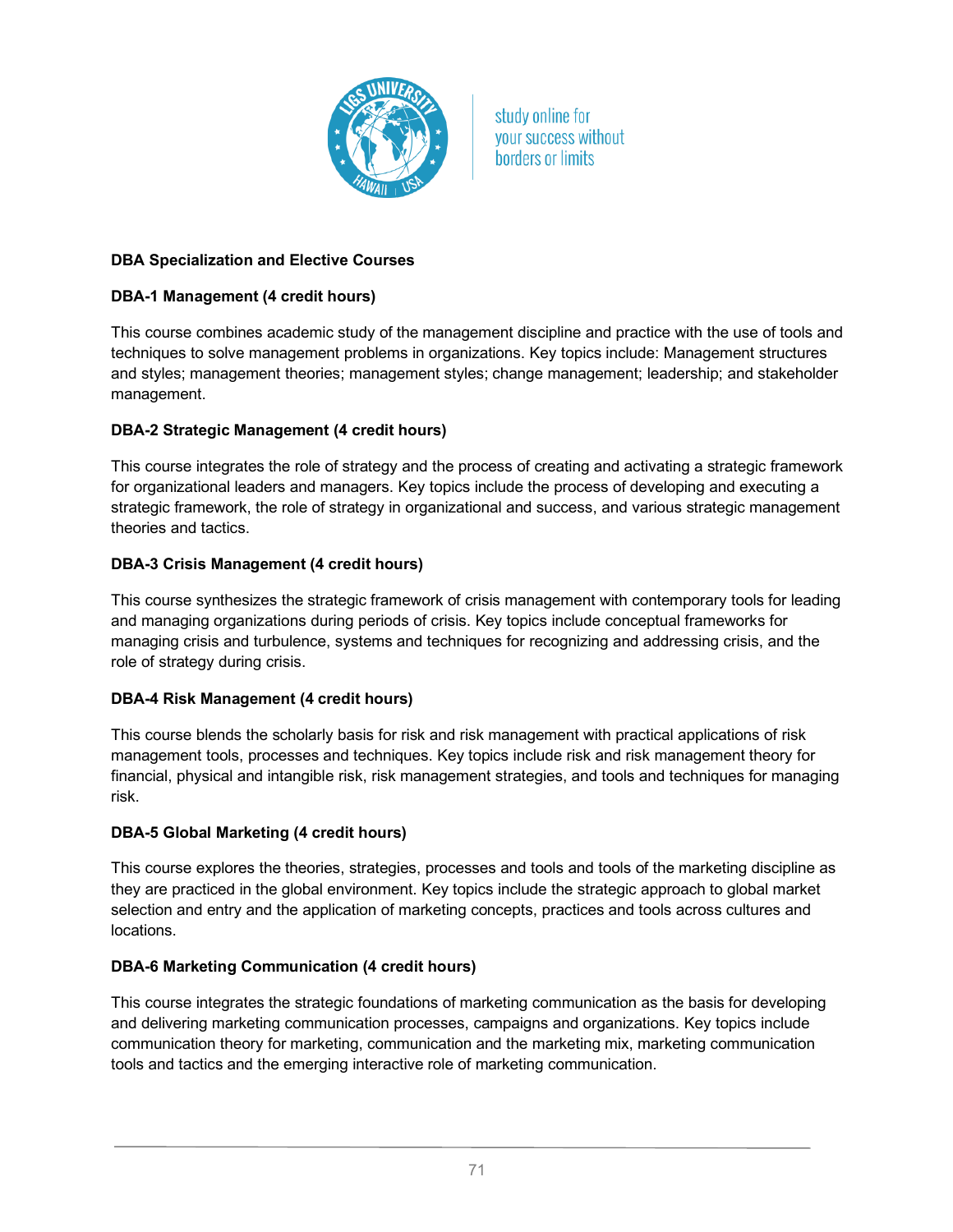

## **DBA-7 Media Communication (4 credit hours)**

This course develops theories and defines practices for messaging and interaction with the public and private media. Key topics include communication theories for messaging, factors that influence media coverage, and communication practices for digital and social media.

## **DBA-8 Digital Marketing (4 credit hours)**

This course integrates the role and impact of digital tools and processes with the marketing function within organizations. Key topics include the conceptual foundations of digital marketing and the use of digital marketing techniques, tools and process in organizations.

## **DBA-9 Project Management (4 credit hours)**

This course combines the theory and practice of managing projects with the application of project management metrics and tools to improve project management effectiveness within organizations. Key topics include project management theory and techniques, choice and use of project management tools and metrics that measure and enhance project progress and success.

## **DBA-10 Process Management (4 credit hours)**

This course integrates the conceptual foundations of process management with its practices in organizations. This course integrates the conceptual foundations of process management with its practices in organizations.

## **DBA-11 Team Management (4 credit hours)**

This course combines the disciplines of project management and team dynamics to investigate the role and practice of managing teams within organizations. Key topics include group communication processes and tools, leadership in team situations, organizing and managing teams and improving team performance.

## **DBA-12 Financial Management (4 credit hours)**

This course blends the macro view of finance in a contemporary economy with the tools, processes and metrics used in the financial management of organizations. Key topics include analysis of the finance function in an economy and in individual organizations, the role of financial reporting and metrics and tools for maximizing financial effectiveness.

## **DBA-13 Financial Reporting and Analysis (4 credit hours)**

This course integrates the theoretical framework of financial reporting, analysis and valuation with its practice in organizations. Key topics include financial statement analysis, asset valuation, risk assessment and forecasting, reporting techniques and cost analysis.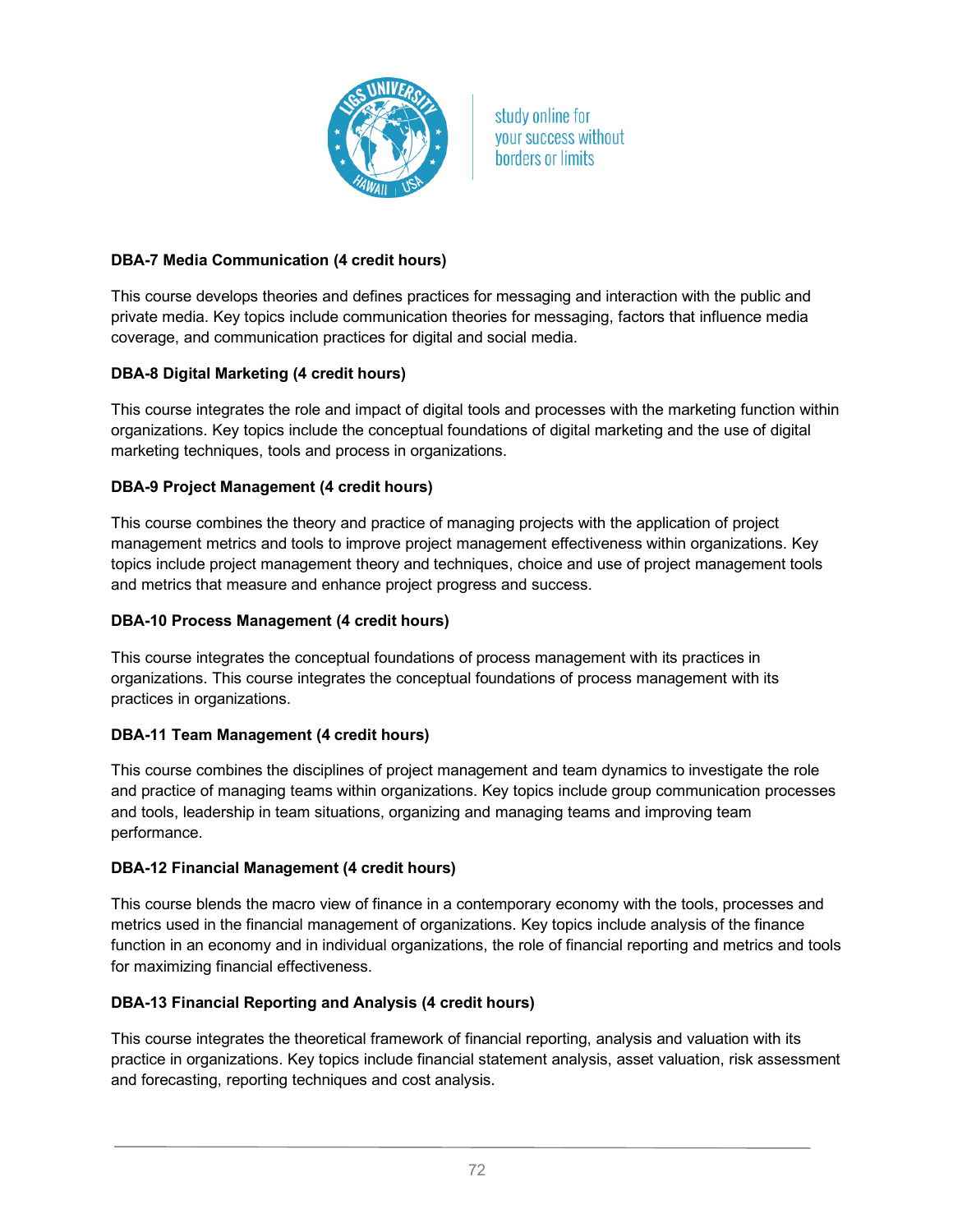

## **DBA-14 Financial Markets and Investments (4 credit hours)**

This course synthesizes the role and nature of financial markets in a global economy with their tools and practices for investing and financial management. Key topics include the conceptual foundations of financial markets, role and impact of various markets, tools and systems, and the role of investing, in financial management

## **DBA-15 Human Resource Management (4 credit hours)**

This course provides a foundation for the review and activation of human capital management as it manifests in the human resource function. Key topics include a the history and foundations of human resource management, recruitment and training, the human resource role in strategy, performance management and career development.

## **DBA-16 Planning and Development of Human Resources (4 credit hours)**

This course blends theories strategies of recruitment with practices for securing a stable, sustainable and productive human resource capacity. Key topics include the conceptual foundations for the human resource function and its role in strategic planning for recruiting, retention, training and development of human capacity within organizations.

## **DBA-17 Recruitment and Selection (4 credit hours)**

This course integrates the conceptual grounding for employee recruitment and practical applications of recruitment and selection processes, tools and metrics. Key topics include planning for strategic hiring, recruitment and selection processes and tools, and the ethical core of sustainable hiring practices.

## **DBA-18 Managerial Accounting (4 credit hours)**

This course develops a framework for the use of accounting theory, practice and tools in the management and leadership of organizations. Key topics include the theoretical and practical frameworks for managerial accounting, use of accounting to evaluate managerial decisions and use of accounting for cost control and budgeting.

## **DBA-19 Strategic Management of Sales (4 credit hours)**

This course examines the role and importance of setting and executing sales strategy to the overall success and effectiveness of an organization. Key topics include developing the sales strategy, strategic approaches, executing and managing the sales function strategically, sales planning and forecasting and strategic sales growth.

## **DBA-20 E-Commerce (4 credit hours)**

This course examines the foundations and practices of digital and internet-based commerce for organizations of various size, scope and maturity. Key topics include the impact of e-commerce on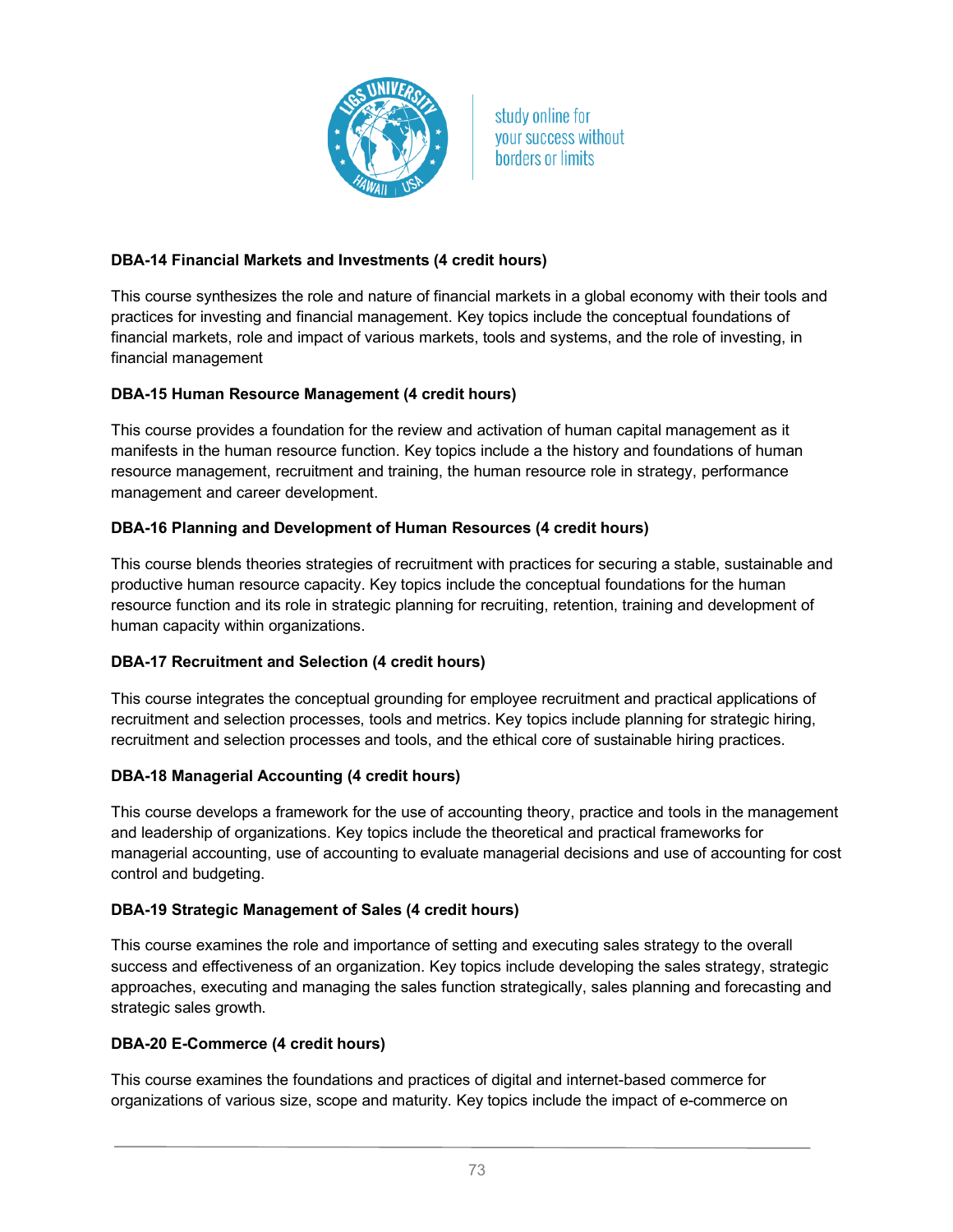

business and marketing strategy, e-commerce practices and tools, e-commerce metrics and trends in internet-based business models.

## **DBA-21 Strategic Communication and PR (4 credit hours)**

This course provides the philosophical and practical framework for a successful PR function in organizations of varying size, scope and maturity. Key topics include the philosophy and psychology of successful communication through media channels, media relations, integrating strategic PR with corporate strategy and PR and media trends.

## **DBA-22 Corporate Social Responsibility (4 credit hours)**

This course examines the theory and practice of corporate social responsibility in organizations of various size, scope and maturity. Key topics include the theoretical grounding for an organization's responsibility to its various stakeholders, socially responsible policies and behaviors and metrics for social responsibility.

## **DBA-23 Change Management (4 credit hours)**

This course develops the conceptual basis for managing organizations during periods and through processes of change. Key topics include scholarship dedicated to the nature of change, change management, risks from change and adaptability during times of rapid and complex change.

## **DBA-24 International Business (4 credit hours)**

This course investigates the scholarly foundations of business in the global environment in order to develop new approaches to international business. Key topics include the theoretical framework for international business including cultural, economic and financial, geographic and logistical considerations.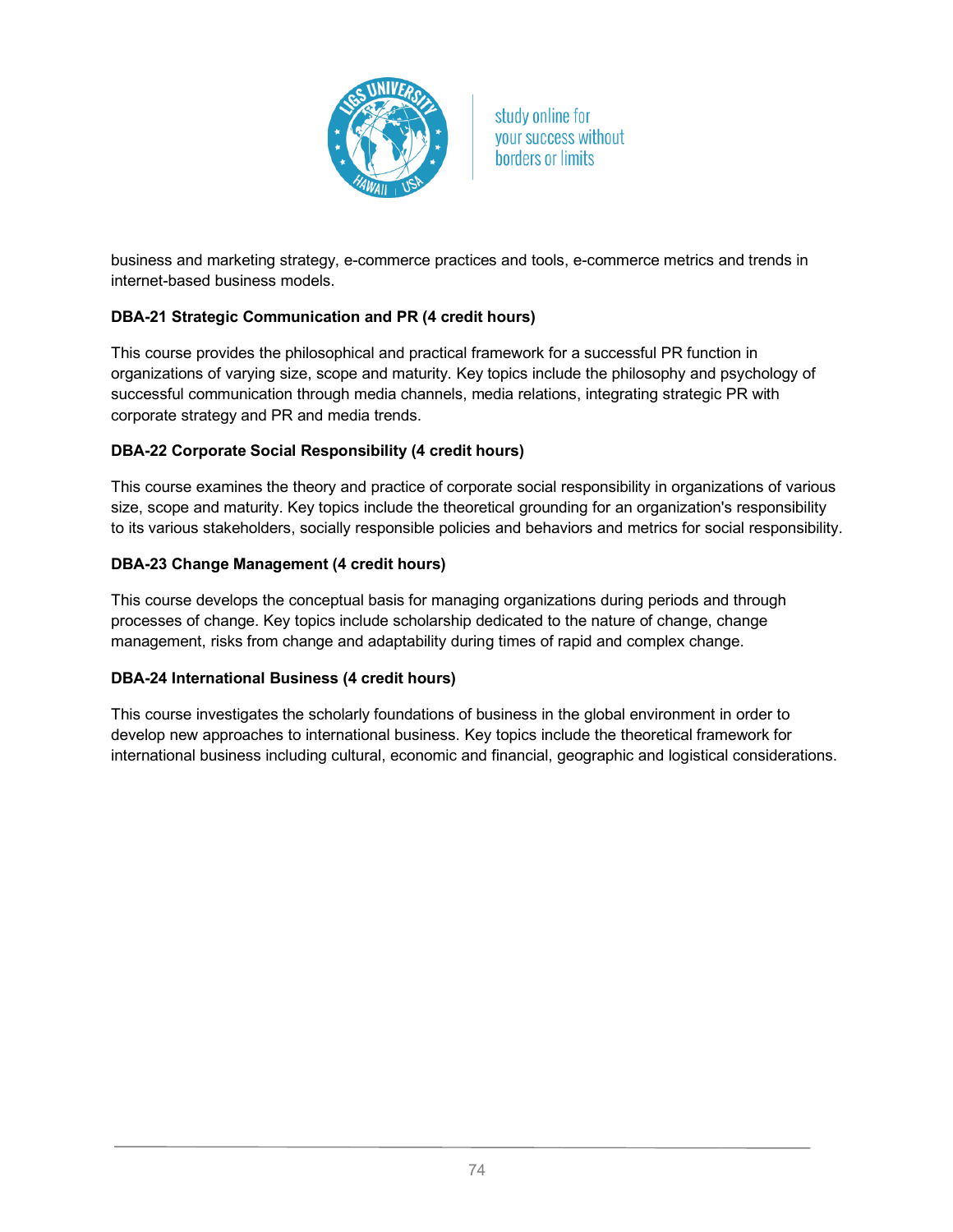

## **Ph.D. Courses**

## **Ph.D. Research Module courses**

## **Ph.D.-25 Research Methodology (5 credit hours)**

This course prepares doctoral students to organize, perform and publish scholarly research appropriate for academic audiences. Key topics include formal methods of qualitative and quantitative research, developing research and empirical frameworks, the scholarly research process and academic publishing.

## **Ph.D.-26 Dissertation Project I - Proposal (5 credit hours)**

In this course, doctoral students explore subjects of personal and professional interest in order to propose a relevant and viable topic for a doctoral dissertation. Key activities include topic review and problem selection, proposed bibliography, proposed methodology and definition of key terms and concepts for the selected dissertation topic.

## **Ph.D.-27 Dissertation Project II - Literature Review and Theoretical Background (5 credit hours)**

In this course, doctoral students will review relevant literature and provide the theoretical framework for their dissertation topic. Key activities include a thorough review of academic literature relevant to their topic and creation of a conceptual framework for its study.

## **Ph.D.-28 Dissertation Project III - Methodology (5 credit hours)**

In this course, doctoral students will develop the research methodology to create a comprehensive research plan for their dissertation projects. Key topics include the application of research design to a specific scientific problem, selection of research methods and subjects, instrument design and research planning

## **Ph.D.-29 Dissertation Project IV - Survey and Data Analysis (5 credit hours)**

In this course, doctoral students will perform scientific research, data collection and data analysis to resolve their dissertation problem statement. Key activities include data collection by survey, project or data acquisition, data review and analysis, and conclusions or recommendations based on findings.

## **Ph.D.-30 Dissertation Project V - Consultation and Thesis (5 credit hours)**

In this course doctoral students will integrate their work into a viable dissertation and present their findings.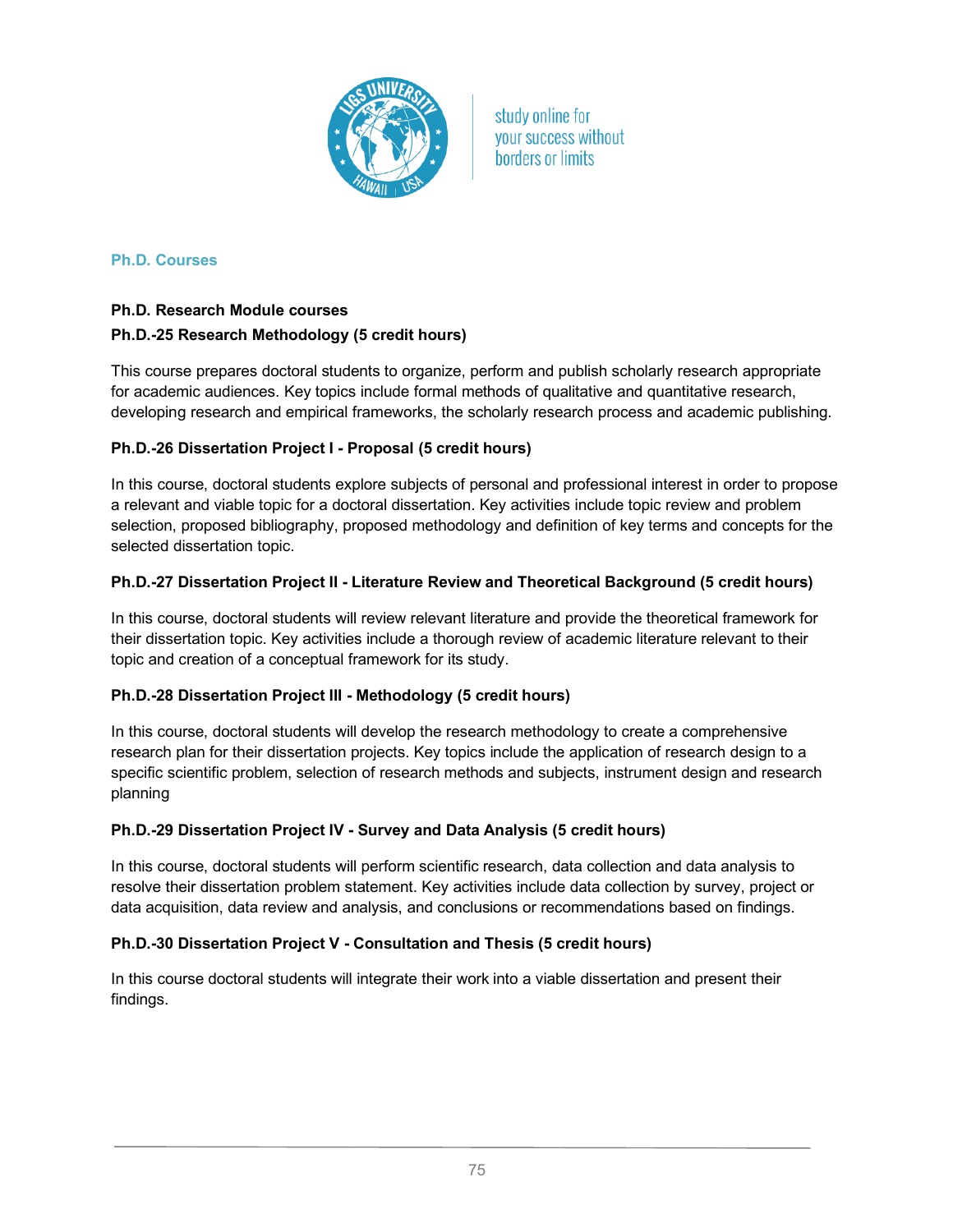

# **Ph.D. Specialization and Elective courses Ph.D.-1 Management (4 credit hours)**

This course emphasizes academic study of the management discipline using research tools and techniques to formulate knowledge about the management of organizations. Key topics include: Management structures; management theories; management styles; change management; leadership; and stakeholder management.

# **Ph.D.-2 Strategic Management (4 credit hours)**

This course integrates the study of strategy and strategic frameworks to enhance insights about an organization's strategic leaders and management. Key topics include the process of developing and executing a strategic framework, the role of strategy in organizational and success, and various strategic management theories and tactics.

# **Ph.D.-3 Crisis Management (4 credit hours)**

This synthesizes contemporary theory for leading and managing organizations during periods of crisis into a strategic framework for crisis management. Key topics include conceptual frameworks for managing crisis and turbulence, systems for recognizing and addressing crisis, and the role of strategic management during crisis.

## **Ph.D.-4 Global Marketing (4 credit hours)**

This course explores the conceptual frameworks and theories of the marketing discipline in the global environment. Key topics include the strategic approach to global market selection and entry and frameworks and theories for marketing across cultures and locations.

## **Ph.D.-5 Marketing Communication (4 credit hours)**

This course appraises the strategic foundations of marketing communication as the basis for marketing processes, campaigns and operations. Key topics include communication theory for marketing, communication and the marketing mix, and the emerging interactive role of marketing communication.

## **Ph.D.-6 Media Communication (4 credit hours)**

This course assesses and expands the theoretical basis for messaging and interaction with the public and private media. Key topics include communication theories for messaging, factors that influence media coverage, and communication practices for digital and social media.

## **Ph.D.-7 Project Management (4 credit hours)**

This course examines the academic literature on project management in order to develop metrics and tools that improve project management effectiveness within organizations. Key topics include project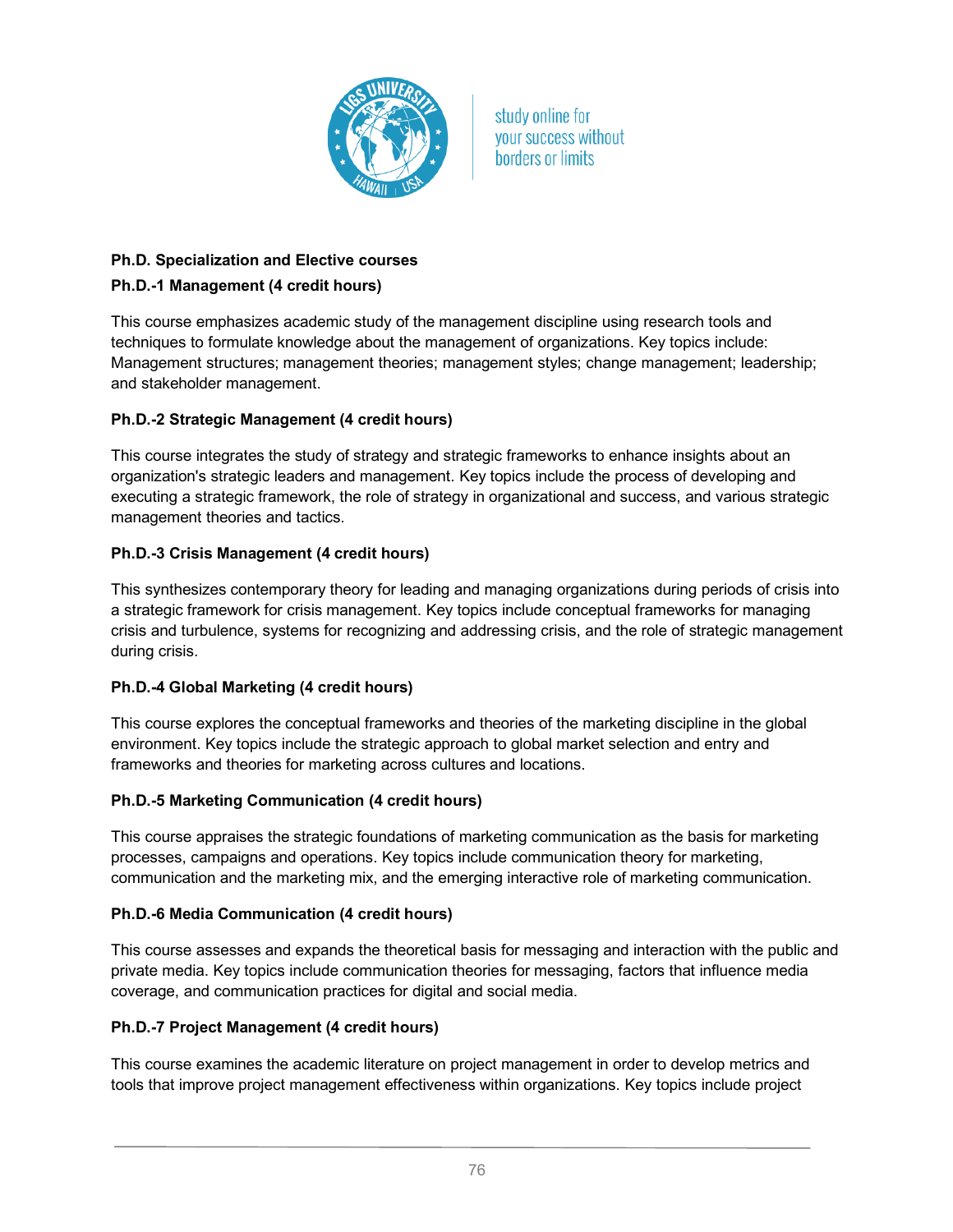

management theory and research related to techniques, tools and metrics that enhance project progress and success.

## **Ph.D.-8 Process Management (4 credit hours)**

This course assesses the conceptual foundations of process management and its practices in organizations. Key topics include research on process management theory, tools, frameworks and metrics, process development, process modeling and the interaction between process and strategy.

## **Ph.D.-9 Team Management (4 credit hours)**

This course combines research into project management and team dynamics to develop roles and practices for managing teams within organizations. Key topics include group communication processes and theories for teams, team leadership frameworks, along with research on organizing and managing teams and improving team performance.

## **Ph.D.-10 Financial Management (4 credit hours)**

This course reviews the theories, conceptual frameworks and metrics used in the financial management of organizations and nations. Key topics include analysis of the finance function in a contemporary economy and in individual organizations, the role of financial reporting and metrics for maximizing financial effectiveness.

## **Ph.D.-11 Risk Management (4 credit hours)**

This course examines the scholarly basis for risk and risk management in order to evaluate risk management tools, processes and techniques. Key topics include risk and risk management theory for financial, physical and intangible risk, risk management strategies, and concepts and frameworks for managing risk.

## **Ph.D.-12 Financial Reporting and Analysis (4 credit hours)**

This course investigates the theoretical framework for financial reporting, analysis and valuation in organizations. Key topics include financial statement analysis, asset valuation, risk assessment and forecasting, reporting techniques and cost analysis.

## **Ph.D.-13 Human Resource Management (4 credit hours)**

This course reviews the conceptual foundations of the human resource function in organizations. Key topics include the history and scholarship dedicated to human resource management, recruitment and training, human resource strategy, performance management and career development.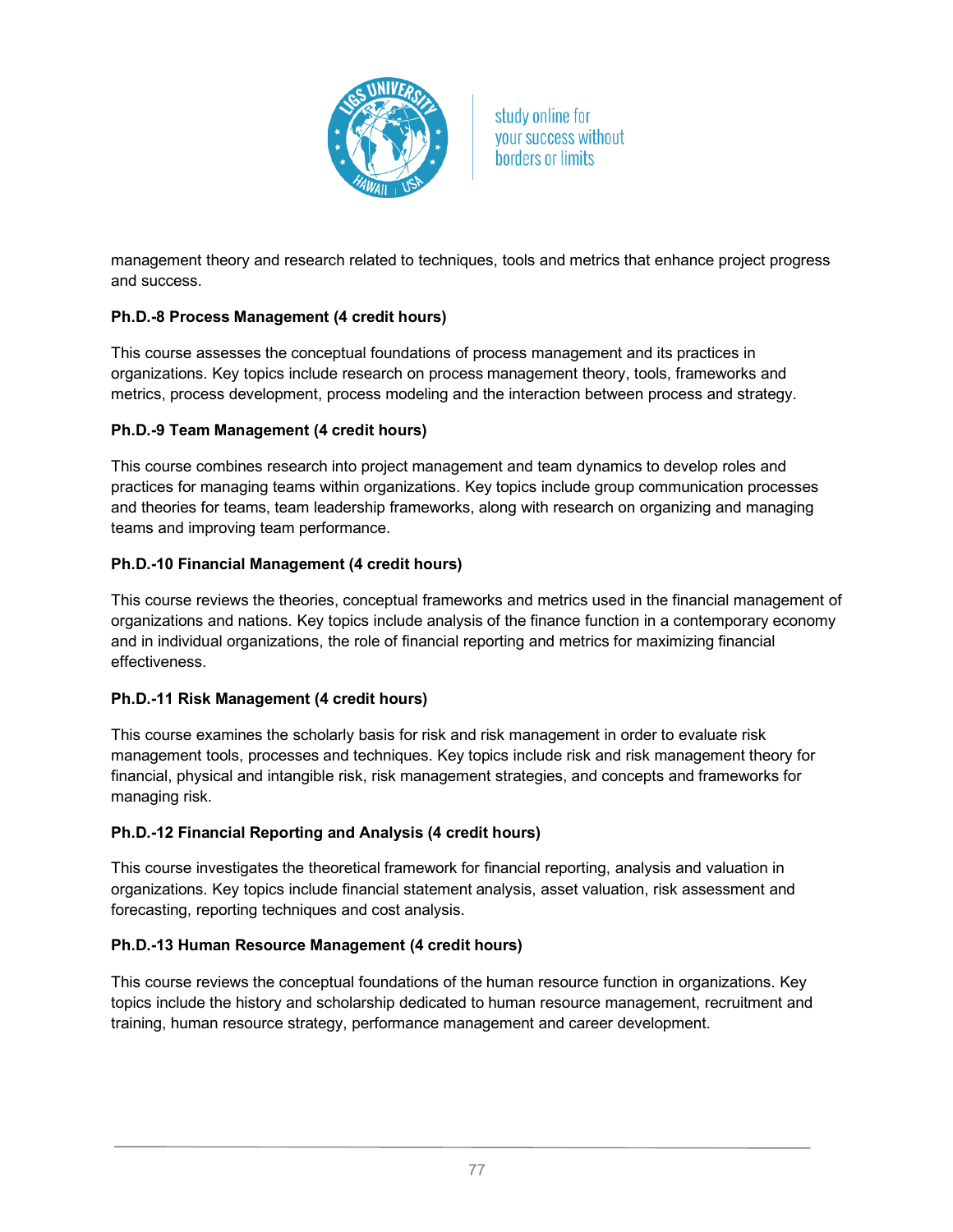

## **Ph.D.-14 Planning and Development of Human Resources (4 credit hours)**

This course develops theories for securing a stable, sustainable and productive human resource capacity. Key topics include the conceptual foundations for various human resource functions and their role in strategic planning for recruiting, retention, training and talent development.

## **Ph.D.-15 Recruitment and Selection (4 credit hours)**

This course aligns the conceptual grounding for employee recruitment with frameworks for recruitment and selection processes, tools and metrics. Key topics include planning for strategic hiring, recruitment and selection processes and tools, and the ethical core of sustainable hiring practices.

## **Ph.D.-16 Change Management (4 credit hours)**

This course develops the conceptual basis for managing organizations during periods and through processes of change. Key topics include scholarship dedicated to the nature of change, change management, risks from change and adaptability during times of rapid and complex change.

## **Ph.D.-17 Corporate Social Responsibility (4 credit hours)**

This course examines the theoretical and sociological framework for corporate social responsibility on the part of organizations in the private and public sectors. Key topics include the theoretical grounding for corporate social responsibility to various stakeholders, socially responsible policies and behaviors and metrics for social responsibility.

## **Ph.D.-18 Digital Communication (4 credit hours)**

This course investigates the role and impact of digital tools and processes on the communication function. Key topics include the conceptual foundations for digital communication and the use of digital communication techniques, tools and process in organizations.

## **Ph.D.-19 E-Commerce (4 credit hours)**

This course examines the theoretical foundations of digital and internet-based commerce and their impact on organizations and industries. Key topics include the impact of e-commerce on business operations, the research basis for e-commerce practices and tools, e-commerce metrics and trends in internet-based business models.

## **Ph.D.-20 Financial Markets and Investments (4 credit hours)**

This course synthesizes the literature on financial markets in a global economy in order to analyze conceptual tools and practices for investing and financial management. Key topics include the conceptual foundations of financial markets, research models for various markets, tools and systems, and the role of investing in financial management.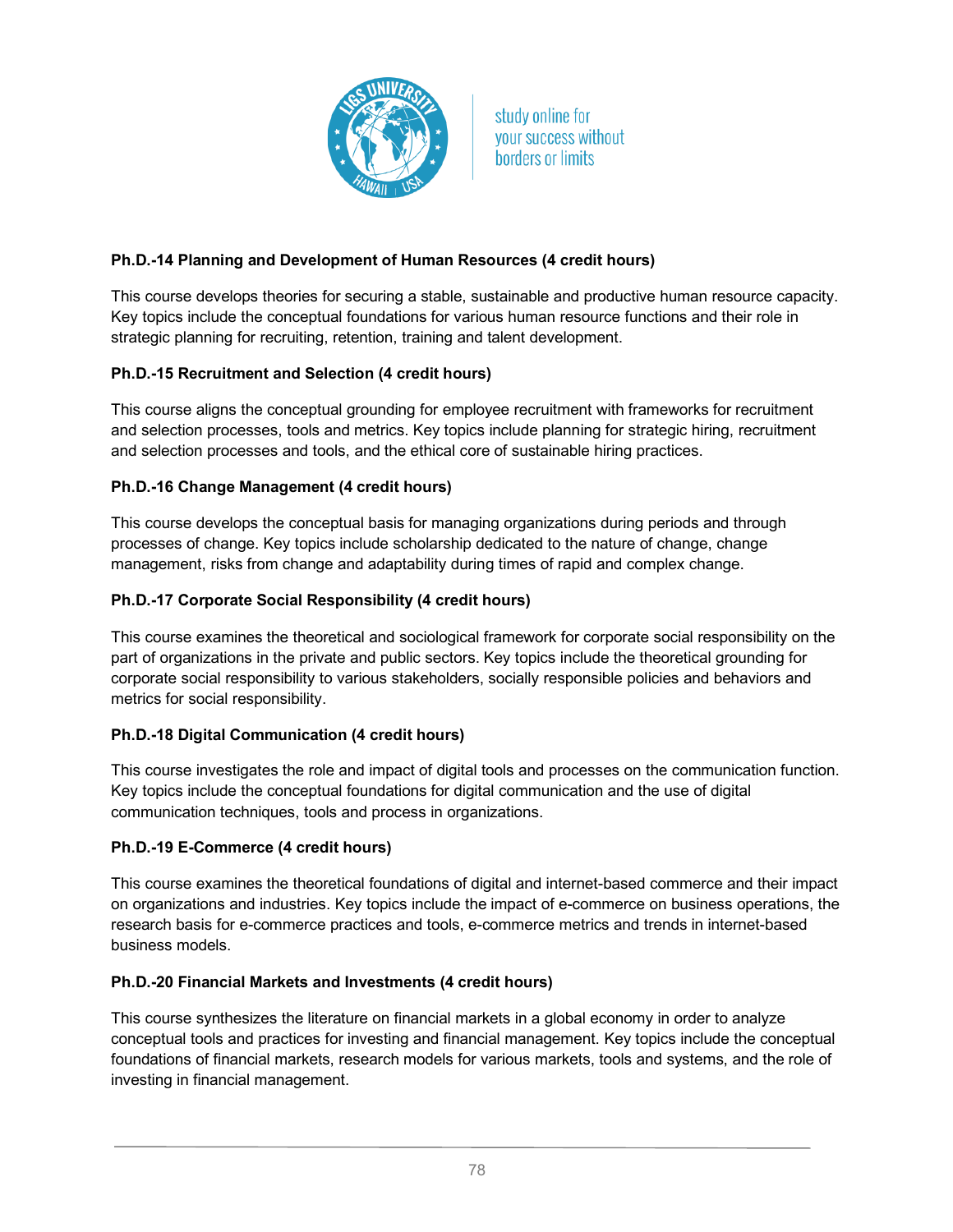

## **Ph.D.-21 International Business (4 credit hours)**

This course investigates the scholarly foundations of business in the global environment in order to develop new approaches to international business. Key topics include the theoretical framework for international business including cultural, economic and financial, geographic and logistical considerations.

## **Ph.D.-22 Managerial Accounting (4 credit hours)**

This course develops a theoretical framework for accounting, its practice and tools used in the management and leadership of organizations. Key topics include the research frameworks for managerial accounting, the use of accounting methods to evaluate managerial decisions and accounting for cost control and budgeting.

## **Ph.D.-23 Strategic Management of Sales (4 credit hours)**

This course examines the theoretical basis for sales strategy and studies its role in the overall success and effectiveness of an organization. Key topics include scholarly research on developing sales strategy, strategic sales and sales management approaches, sales planning and forecasting and strategic sales growth.

## **Ph.D.-24 Strategic Communication and Public Relations (4 credit hours)**

This course investigates the research framework for the public relations function in organizations. Key topics include the scholarly basis for successful communication through media channels, media relations, integrating public relations with corporate strategy and trends in public relations.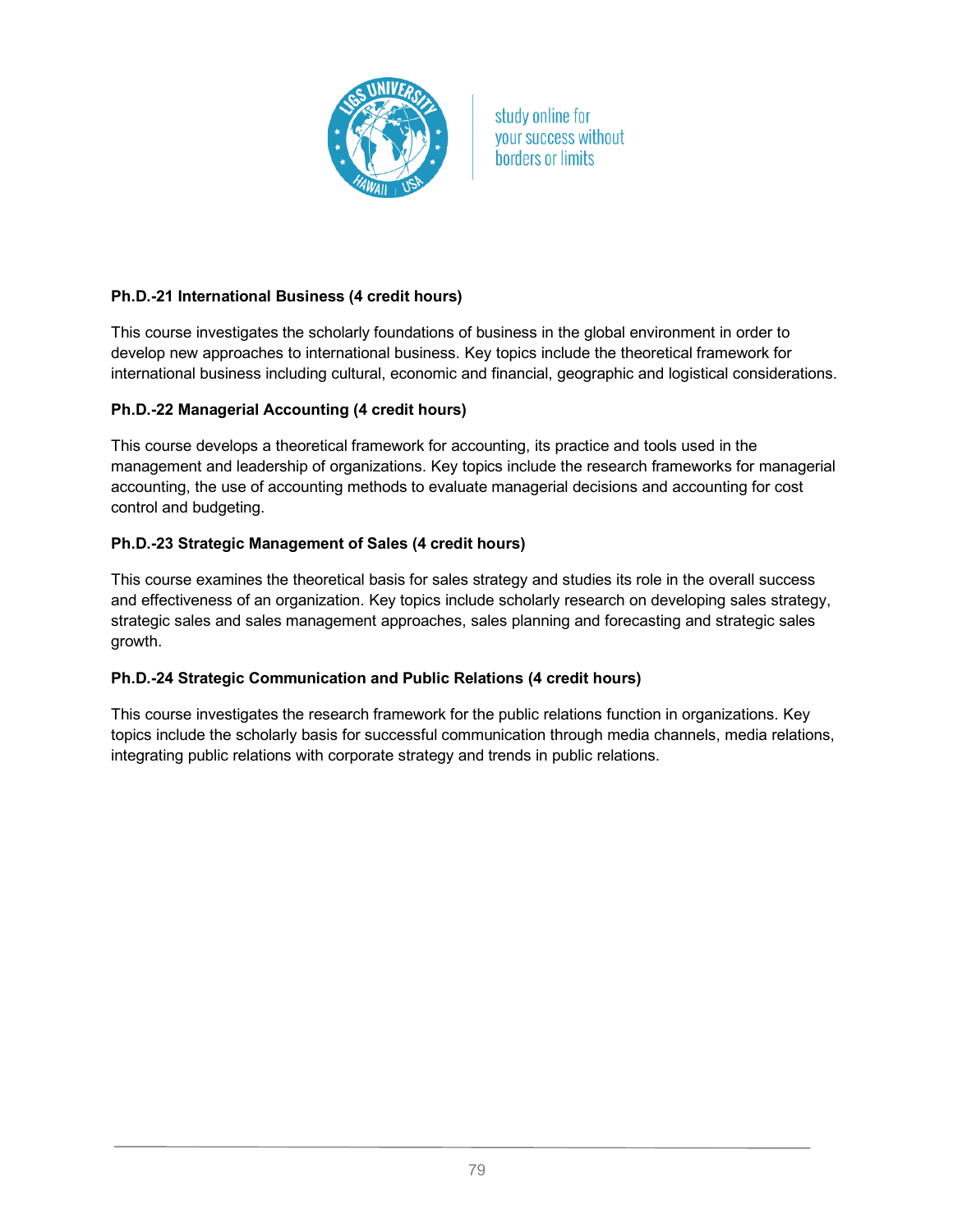

# **Additional study activities (All degree programs)** Active participation on the discussion board (0.1 credit hour)

*(a forum post of at least 100 words)*

Online attendance of a webinar at LIGS University (0.5 credit hour) *(presence on at least 70% of the total time of the webinar)*

## Publication of an article related to chosen field of study in a journal or online media (0.5 credit hour)

*(a new publication of at least 750 words)*

## Publication of a book (1 credit hour)

*(newly published book, required sending an electronic version or printed version of the book)*

## Active participation in a national or international conference (1 credit hour)

*(presentation on a conference, conference proceedings)*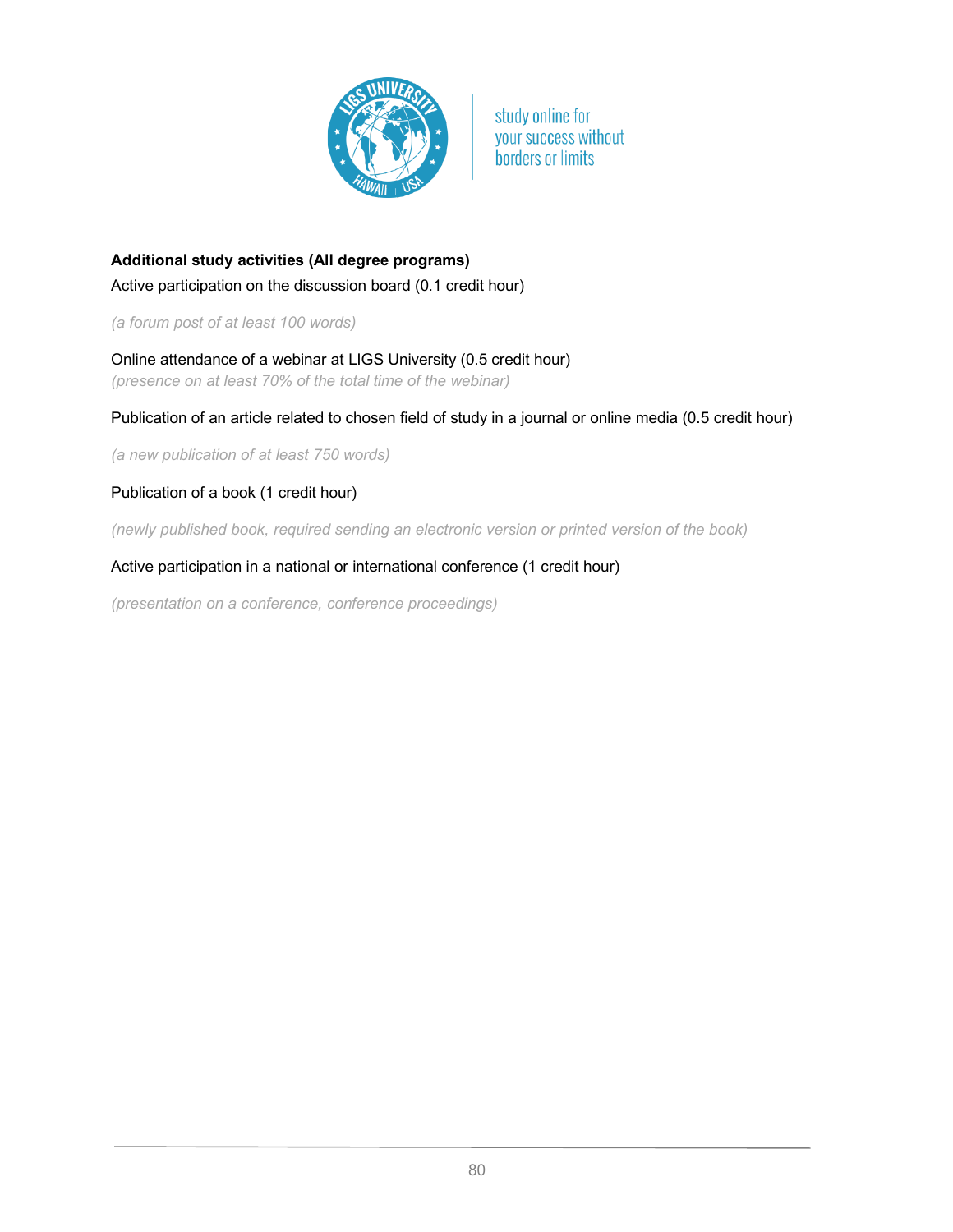

# **Administration, Faculty, and Board of Trustees**

**Members of the LIGS University Administration** *Makovsky, Pavel, Ph.D.* President and Chief Executive Officer Ph.D., University of Jan Amos Komensky, Prague, Czech Republic Ph.D.r., University of Jan Amos Komensky, Prague, Czech Republic MBA, A&W Business School, Prague, Czech Republic MA, Charles University, Prague, Czech Republic

## *Robinson, Gary D., Ph.D.*

Provost a Vice-President

Ph.D., School of Management, Case Western Reserve University, Cleveland, Ohio

#### *White, Harrison, MD*

Chief Financial Officer MD, University of Texas, Galveston, Texas, United States MA, University of Texas, Austin, Texas, United States BA, University of Texas, Austin, Texas, United States

## *Kullar, Pardeep, Ed.D.*

President's Academic Advisor

Ed.D., Pepperdine University, Malibu, California, United States

M.Ed., Pepperdine University, Malibu, California, United States

B.A., University of California, Los Angeles, California, United States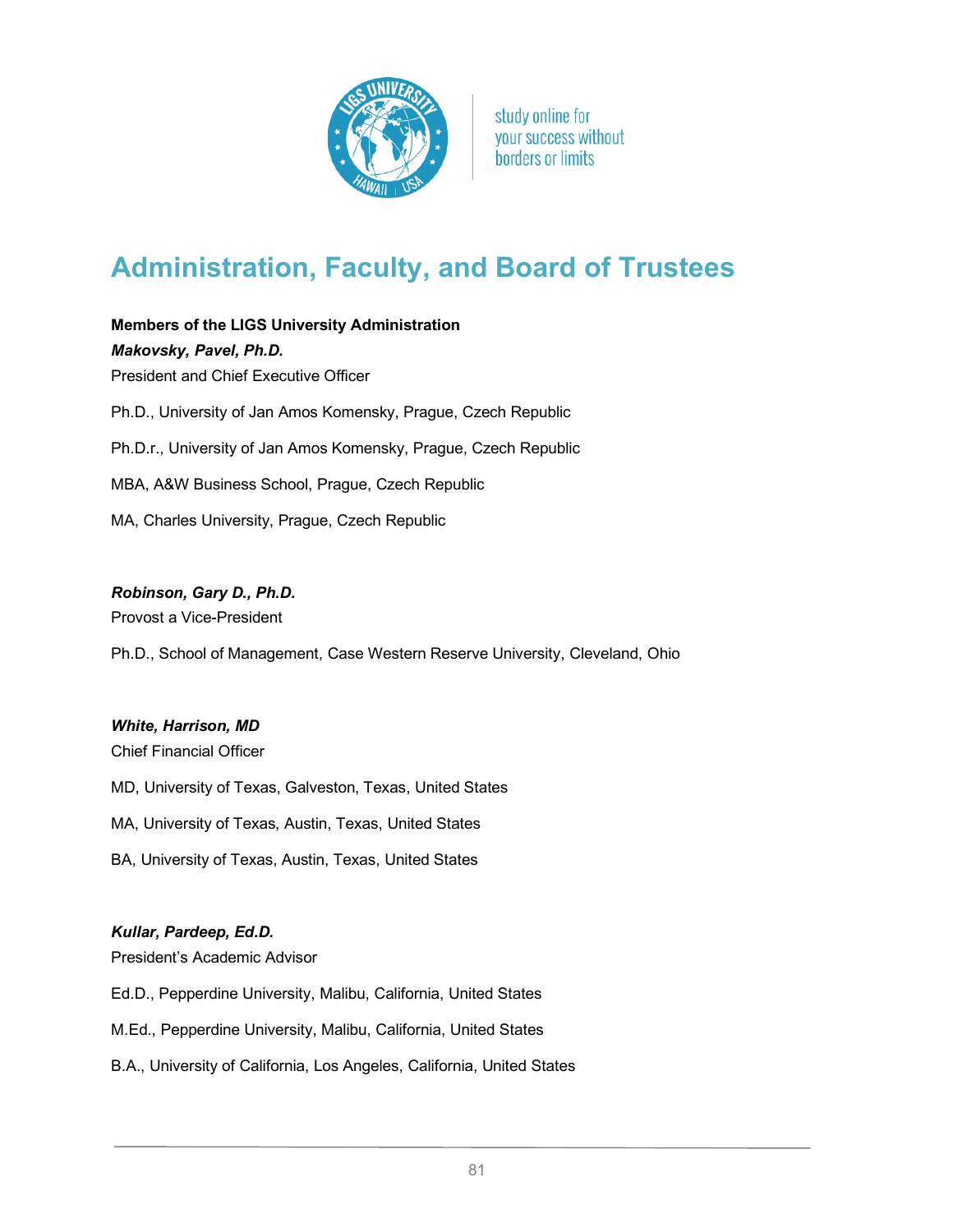

## **Members of the LIGS University Faculty**

*Ariño Mateo, Eva, Ph.D.* MBA, DBA and Ph.D. program faculty member

*Aubry, Michael, DBA* MSc program committee chair MSc, DBA and Ph.D. program faculty member

*Bartovská, Ilona* MBA program faculty member

*Bátovská, Bibiána* MBA program faculty member

*Bednarčík, Zdeněk, Ph.D.* MBA and Ph.D. program faculty member

*Biruk, Vladimir, Ph.D.* MBA, MSc, DBA and Ph.D. program faculty member

*Brant, Vojtěch* MBA and MSc program faculty member

*Cuello, Marina Inés, Ph.D.* DBA and Ph.D. program faculty member

*Despe, Mary K.* MBA and MSc program faculty member

*Drábková, Zita, Ph.D.* Ph.D. program committee member MBA and Ph.D. program faculty member

*Duba, Jan* MBA and Ph.D. program faculty member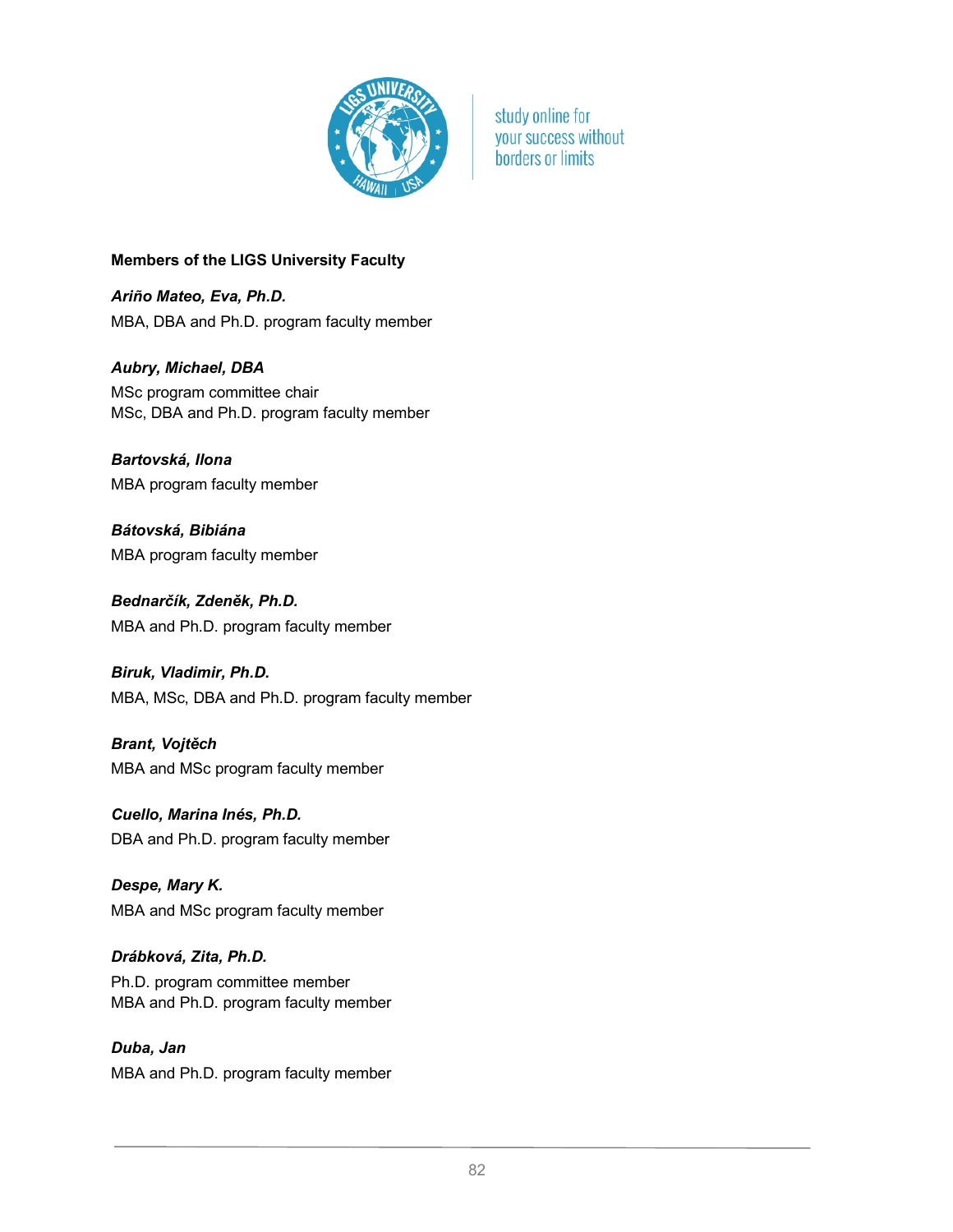

*Dvořáčková, Markéta* MBA and MSc program faculty member

*Fejzagič, Ena* MBA and MSc program faculty member

*Forcén, María del Pilar, DBA* DBA program faculty member

*Gonzalo Penela, Carlos, DBA* DBA program faculty member

*Guitiérrez, Santos, DBA, Ph.D.* MBA, DBA and Ph.D. program faculty member

*Háněl, Aleš* MBA program faculty member

*Henych, Michal* MBA program committee member MBA, DBA and Ph.D. program faculty member

*Heřmanová, Eva, Ph.D.* Ph.D. program faculty member

*Ph.D.r. Hinková, Markéta, DBA, Ph.D.* MBA, DBA and Ph.D. program faculty member

*Holmes, Jon* MBA and MSc program faculty member

*Jelínek, Roman* MBA program faculty member

*Jindra, Tomáš* MBA and MSc program faculty member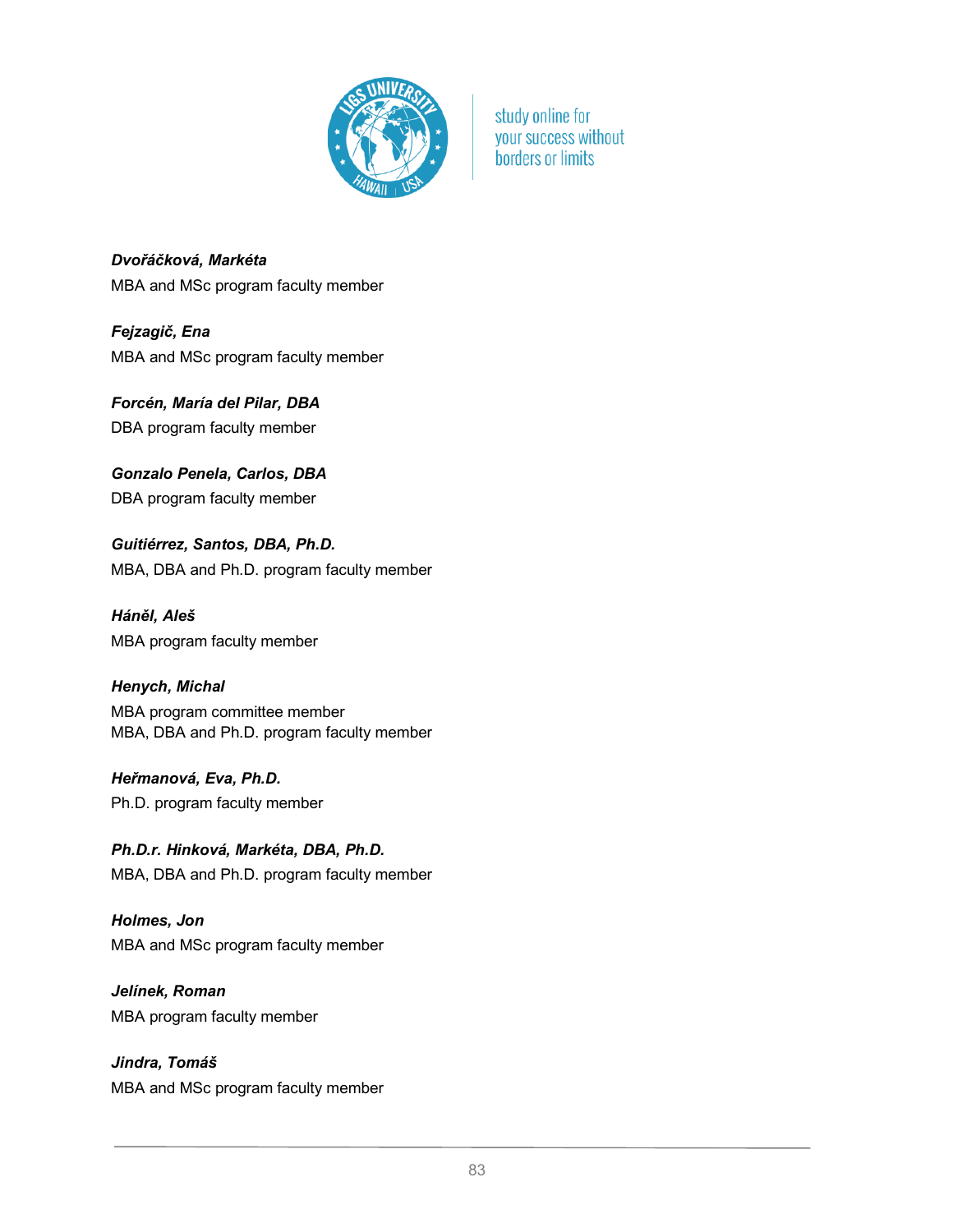

*Joukl, Petr* MBA program faculty member

*Kisham Kitasho, Philip* MBA program faculty member

*Kittner, Marek* MBA program faculty member

*Krátká, Libuše* MBA, MSc and Ph.D. program faculty member

*Kuklik, Robert G., Ph.D.* DBA and Ph.D. program faculty member

*Landeros, José Manuel* MBA program faculty member

*Lang, Alejandro, Ph.D.* DBA and Ph.D. program faculty member

*Largacha-Martinez, Carlos, DBA, Ph.D.* DBA and Ph.D. program faculty member

*LeVesque, Joseph, DBA* DBA program committee chair DBA and Ph.D. program faculty member

*Lindauer, Roman* MSc program committee member MBA and MSc program faculty member

*Lucianetti, Lorenzo, Ph.D.* MBA and Ph.D. program faculty member

*Machín Mahave, Roberto* MBA program faculty member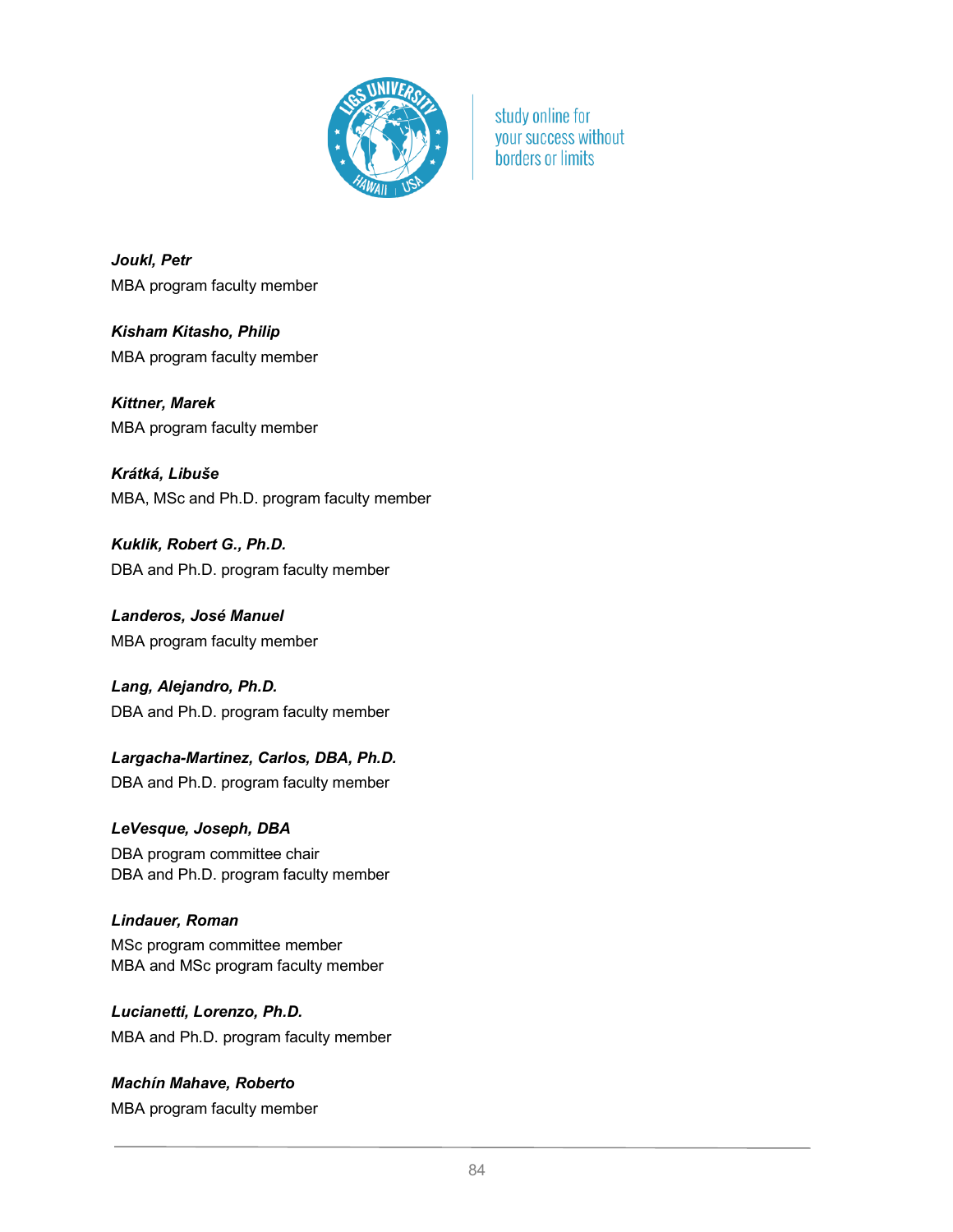

*Makovský, Petr* MBA program faculty member

*JUDr. Marelová, Lucie* MBA and MSc program faculty member

*Martínez, Henry* MBA program faculty member

*Ph.D.r. Mašín, Petr* MBA, DBA and Ph.D. program faculty member

*RNDr. Matta, Zdeno* MSc program committee member MBA, MSc, DBA and Ph.D. program faculty member

*Mendez, Oscar, Ph.D.* DBA and Ph.D. program faculty member

*Merč, Eduard, Ph.D.* MBA and Ph.D. program faculty member

*Mieszek, Lubomír* MBA and MSc program faculty member

*Muthu, Catherine, Ph.D.* Ph.D. program committee member DBA and Ph.D. program faculty member

*Nguyen, Minh, Ph.D.* MBA, MSc, DBA and Ph.D. program faculty member

*Nowicki, Radka* MBA program faculty member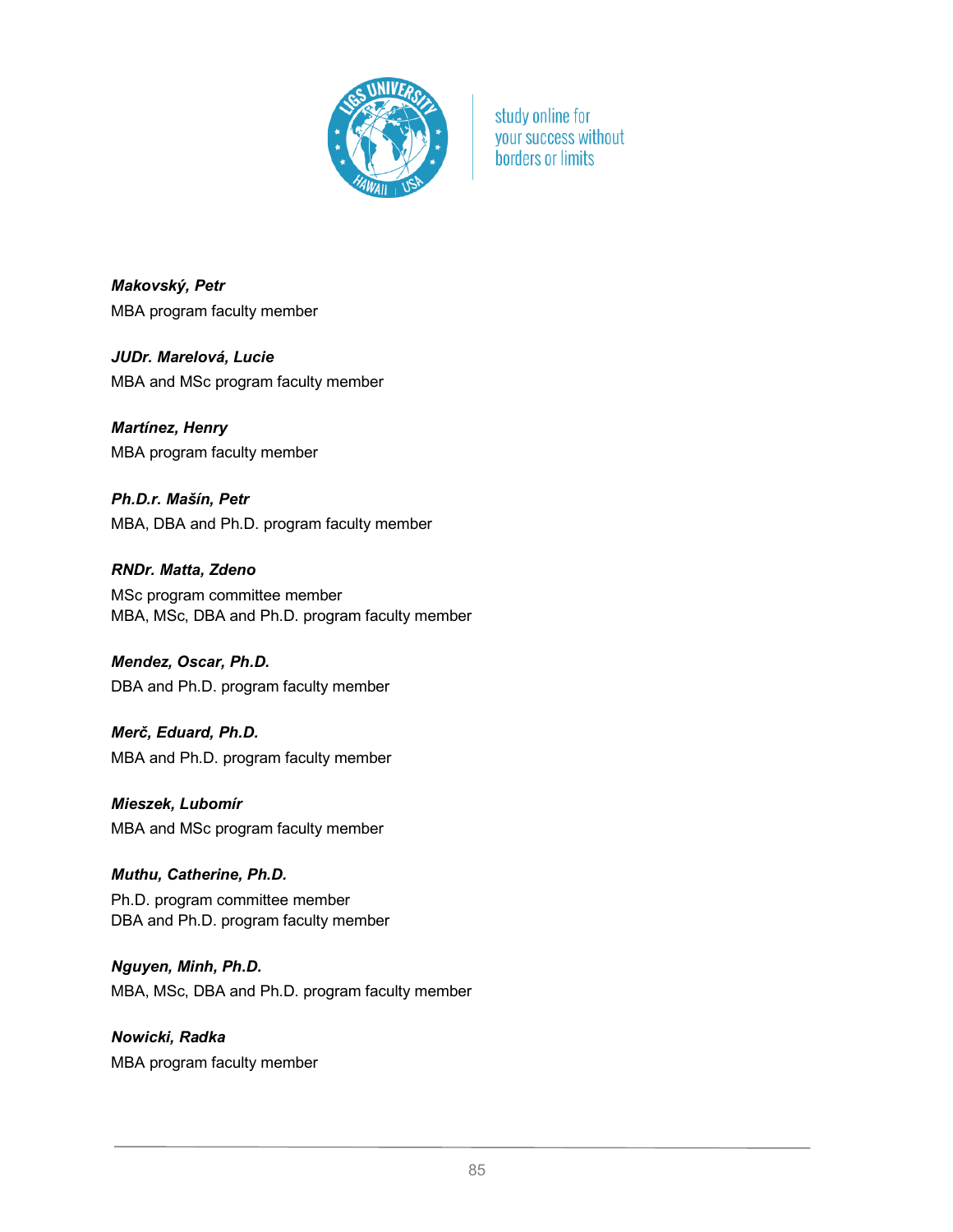

*Panareda, Marta* MBA program faculty member

*Philippou, Pantelis* MBA program faculty member

*Píbil, Jan, Ph.D.* MBA, DBA and Ph.D. program faculty member

*Pokorný, Richard, Ph.D.* Ph.D. program faculty member

*Queralt Fontanals, Ana María, DBA, Ph.D.*

DBA and Ph.D. program faculty member

*Rataj, Milan, Ph.D.* MBA, MSc, DBA and Ph.D. program faculty member

*Řehořek, Richard* MBA program faculty member

*Sergeenko, Grigory, Ph.D.* MBA program committee member MBA, MSc, DBA and Ph.D. program faculty member

*JUDr. Šesták, Josef,* MBA program committee member MBA and MSc program faculty member

*Širůček, Martin, Ph.D.* MBA, MSc, DBA and Ph.D. program faculty member

*Škultéty, Patrik, Ph.D.* DBA program committee member DBA and Ph.D. program faculty member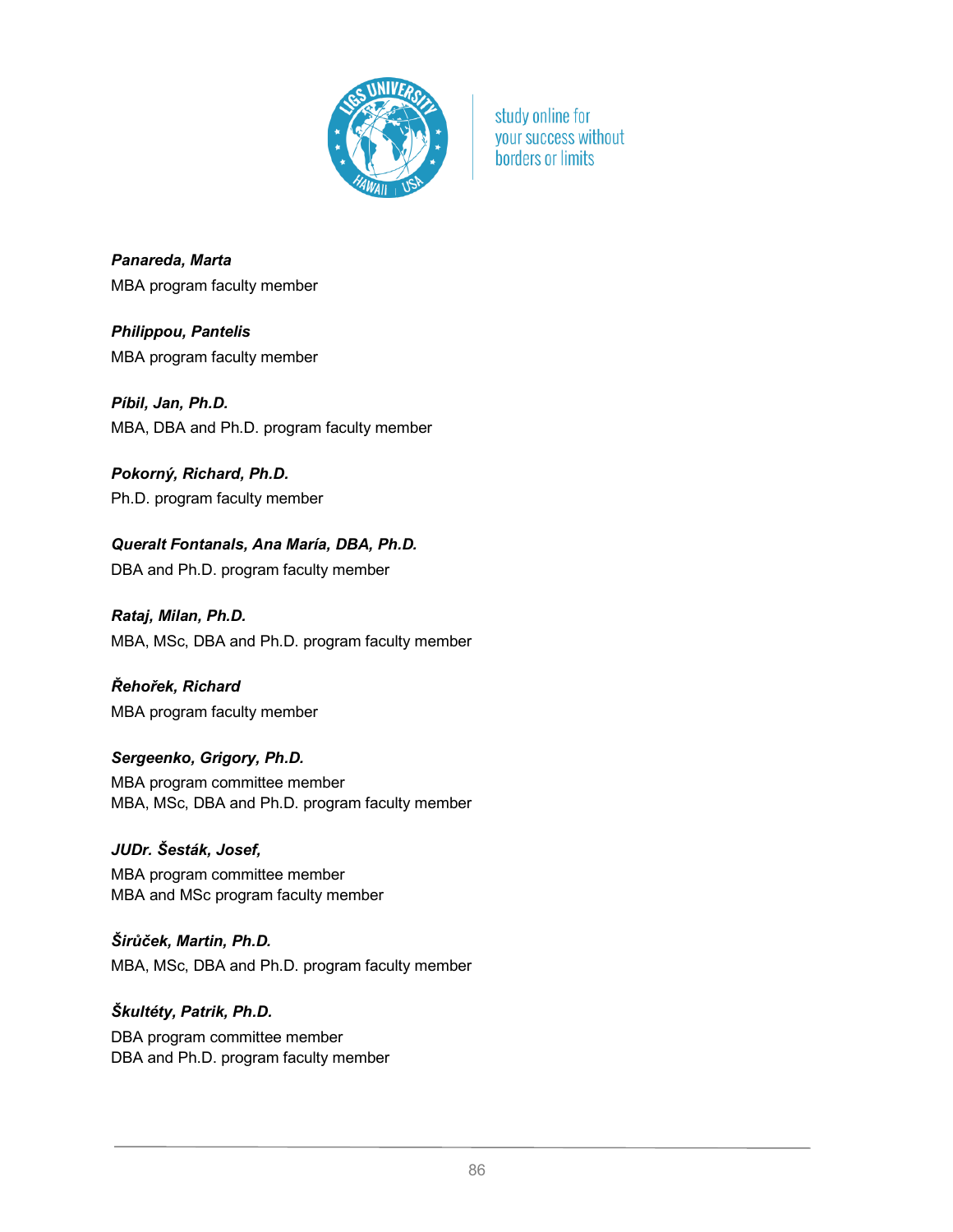

*Šlajs, Jan, Ph.D.* MSc program faculty member

*Smith, Mike* MBA, MSc and DBA program faculty member

*Staněk, Evžen* MBA and MSc program faculty member

*Štegl, Jiří* MBA and MSc program faculty member

*Stehlíková, Zuzana* MBA program faculty member

*Sukkar, Amr, Ph.D.* MBA, DBA and Ph.D. program faculty member

*Tejkal, Karel* MBA program faculty member

*Tišlerová, Kamila, Ph.D.* Ph.D. program committee chair DBA program committee member MBA, DBA and Ph.D. program faculty member

*Umar Lawal, Alhaji, Ph.D.* MBA and Ph.D. program faculty member

*Ungerman, Petr* MBA program faculty member

*Vázquez, Inmaculada, DBA, Ph.D.* DBA and Ph.D. program faculty member

*Veselá, Kamila, Ph.D.* MBA and Ph.D. program faculty member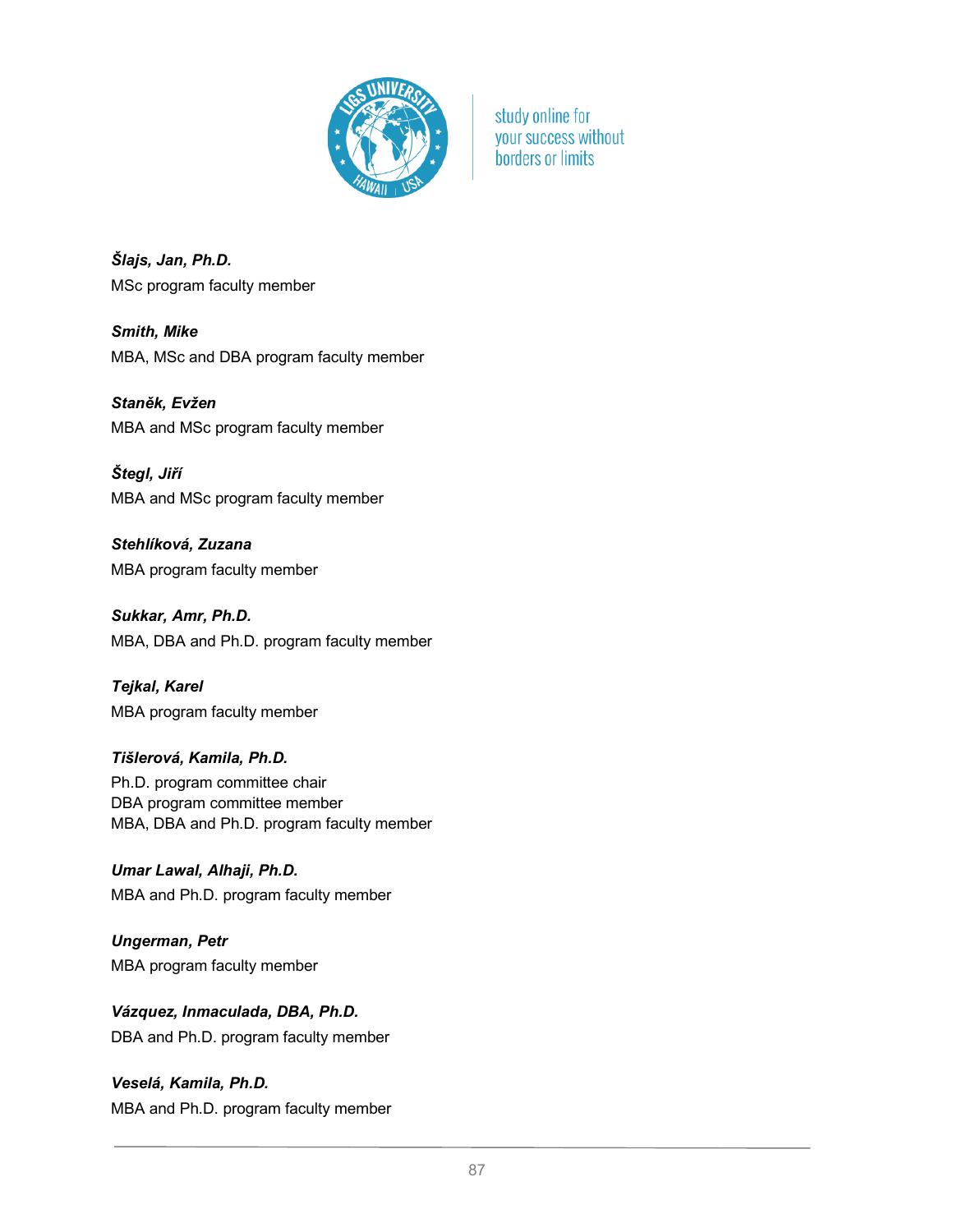

*Vlk, Jan* DBA and Ph.D. program faculty member

*Vojíková, Dana* MBA, DBA and Ph.D. program faculty member

# *Wieland, Todd*

MBA program committee chair MBA program faculty member

*Wong, David*

MSc program faculty member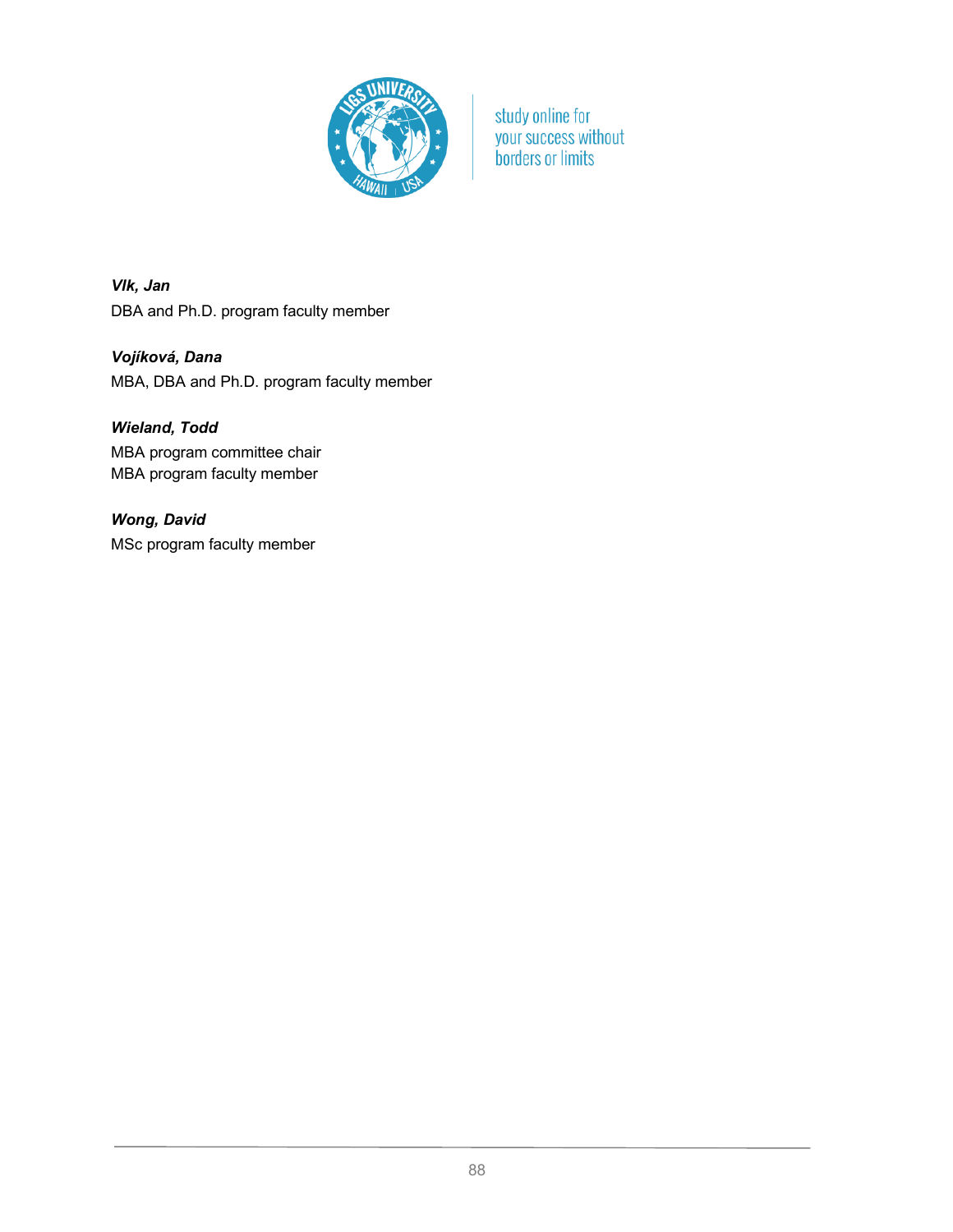

## **Members of the LIGS University Board of Trustees**

*Reed, William, Ph.D.* Chair of the Board Chair of the Executive Committee of the Board

## *Robinson, Gary D., Ph.D.*

Vice Chair of the Board VP and Provost Chair of the Audit Committee of the Board Member of the Executive Committee of the Board Member of the Strategic and Marketing Committee of the Board

## *Jones, Richard, Ed.D.*

Vice Chair of the Board Chair of the Academic Affairs Committee of the Board Member of the Executive Committee of the Board Member of the Audit Committee of the Board

## *Gilliam, John E., Ph.D.*

Member of the Board Chair of the Finance Committee of the Board Member of the Executive Committee of the Board Member of the Academic Affairs Committee of the Board

## *Fournier-Bonilla, Sheila D., Ph.D.*

Member of the Board Member of the Academic Affairs Committee of the Board Member of the Finance Committee of the Board

## *Zhanal, Peter*

Member of the Board Member of the Nominations and Governance Committee of the Board Member of the Finance Committee of the Board

## *Rigo, Lenka*

Member of the Board Member of the Finance Committee of the Board Member of the Nominations and Governance Committee of the Board